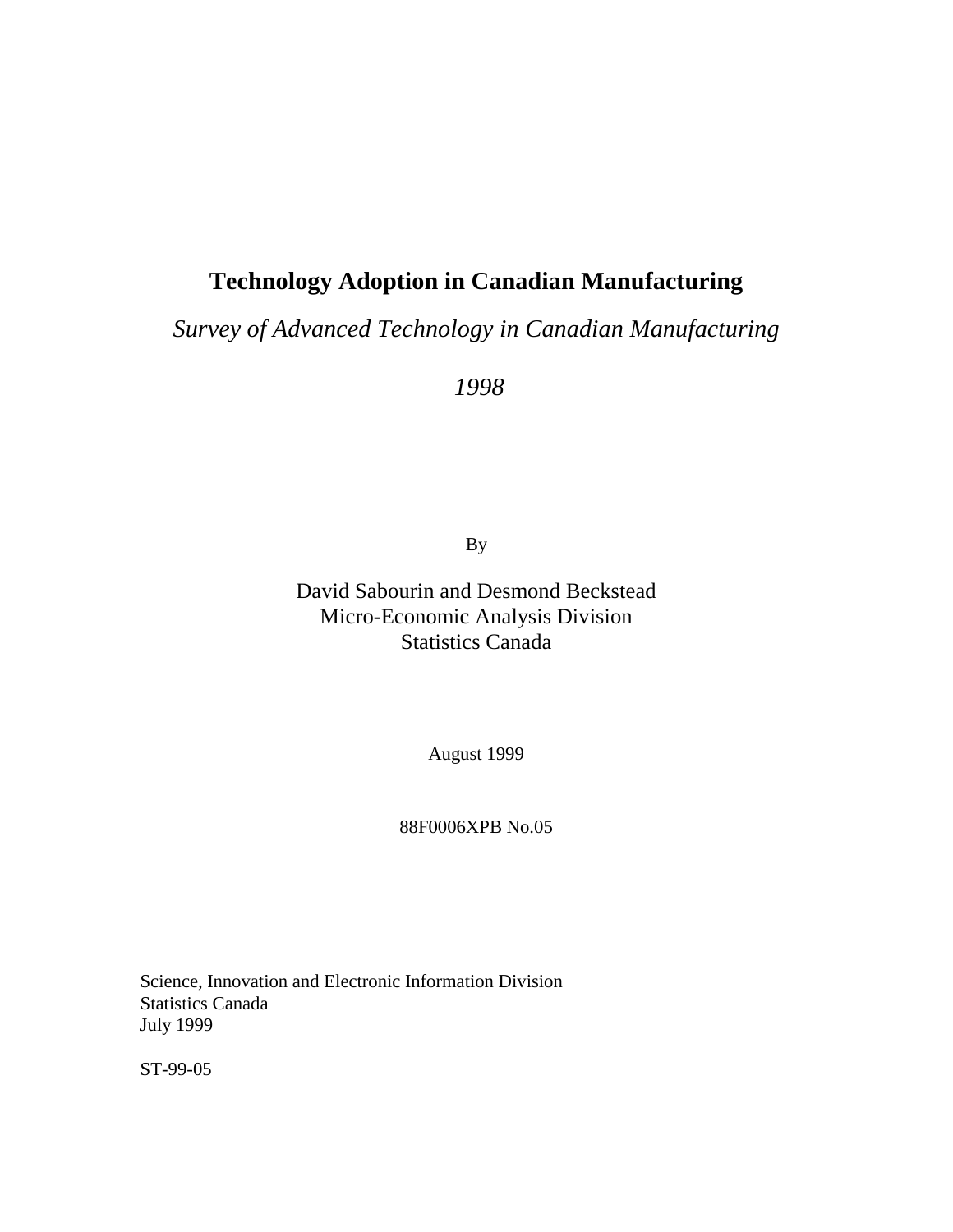## **The Science and Innovation Information Program**

The purpose of this program is to develop **useful indicators of science and technology activity** in Canada based on a framework that ties them together into a coherent picture. To achieve the purpose, statistical indicators are being developed in five key entities:

- **Actors:** are persons and institutions engaged in S&T activities. Measures include distinguishing R&D performers, identifying universities that license their technologies, and determining the field of study of graduates.
- **Activities:** include the creation, transmission or use of S&T knowledge including research and development, innovation, and use of technologies.
- **Linkages:** are the means by which S&T knowledge is transferred among actors. Measures include the flow of graduates to industries, the licensing of a university's technology to a company, co-authorship of scientific papers, the source of ideas for innovation in industry.
- **Outcomes**: are the medium-term consequences of activities. An outcome of an innovation in a firm may be more highly skilled jobs. An outcome of a firm adopting a new technology may be a greater market share for that firm.
- **Impacts**: are the longer-term consequences of activities, linkages and outcomes. Wireless telephony is the result of many activities, linkages and outcomes. It has wide-ranging economic and social impacts such as increased connectedness.

ı

The development of these indicators and their further elaboration is being done at Statistics Canada, in collaboration with other government departments and agencies, and a network of contractors.

Prior to the start of this work, the ongoing measurements of S&T activities were limited to the investment of money and human resources in research and development (R&D). For governments, there were also measures of related scientific activity (RSA) such as surveys and routine testing. These measures presented a limited picture of science and technology in Canada. More measures were needed to improve the picture.

Innovation makes firms competitive and we are continuing with our efforts to understand the characteristics of innovative and non-innovative firms, especially in the service sector that dominates the Canadian Economy. The capacity to innovate resides in people and measures are being developed of the characteristics of people in those industries that lead science and technology activity. In these same industries, measures are being made of the creation and the loss of jobs as part of understanding the impact of technological change.

The federal government is a principal player in science and technology in which it invests over five billion dollars each year. In the past, it has been possible to say only *how much* the federal government spends and *where* it spends it. Our report **Federal Scientific Activities, 1998 (Cat. No. 88-204)** first published socio-economic objectives indicators to show *what* the S&T money is spent on. As well as offering a basis for a public debate on the priorities of government spending, all of this information has been used to provide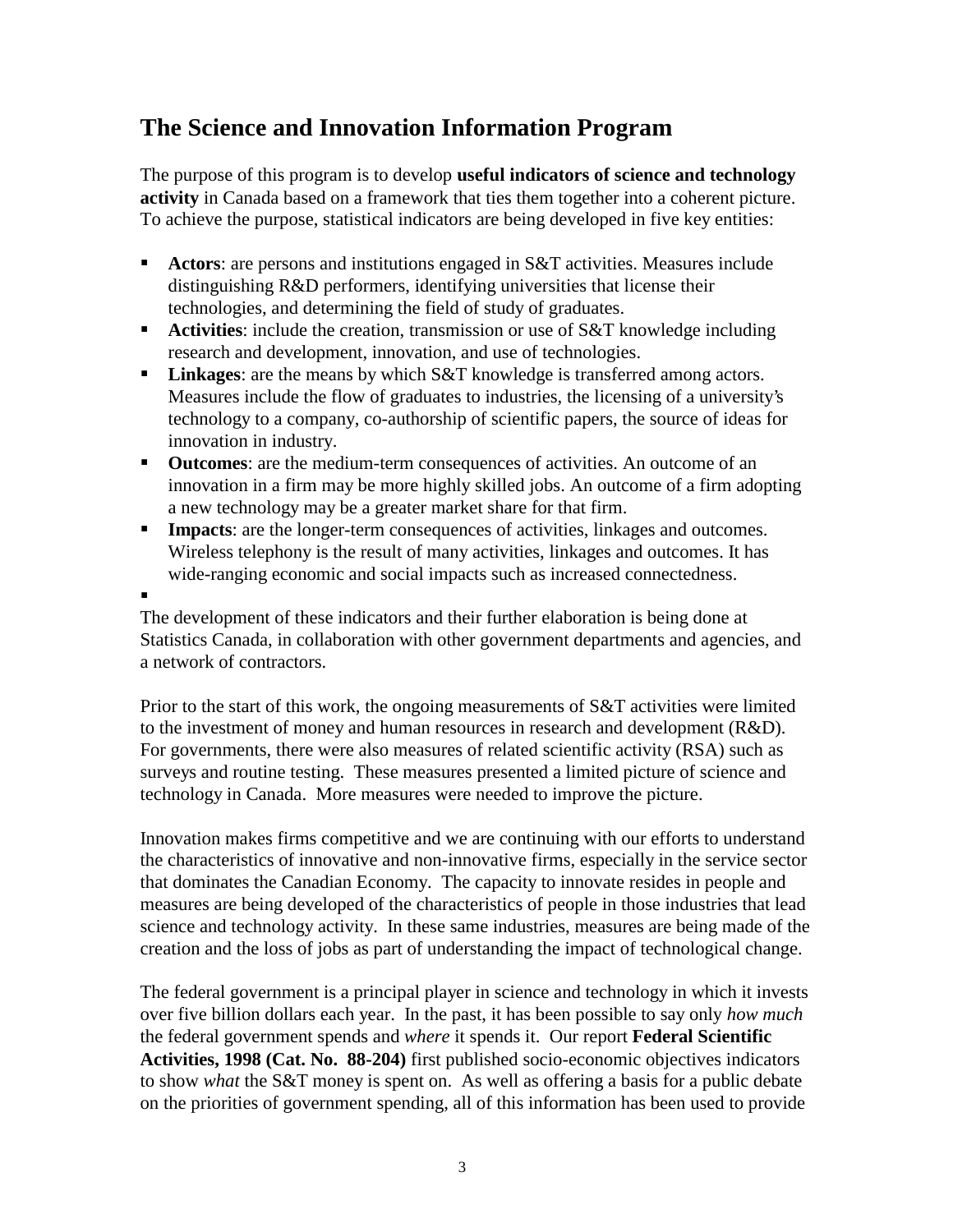a context for performance reports of individual departments and agencies.

As of April 1999, the Program has been established as a part of Statistics Canada's Science, Innovation and Electronic Information Division.

The final version of the framework that guides the future elaboration of indicators was published in December, 1998 (**Science and Technology Activities and Impacts: A Framework for a Statistical Information System,** Cat. No. 88-522). The framework has given rise to **A Five-Year Strategic Plan for the Development of an Information System for Science and Technology** (Cat. No. 88-523).

It is now possible to report on the Canadian system on science and technology and show the role of the federal government in that system.

Our working papers and research papers are available at no cost on the Statistics Canada Internet site at http://www.statcan.ca/english/research/scilist.htm.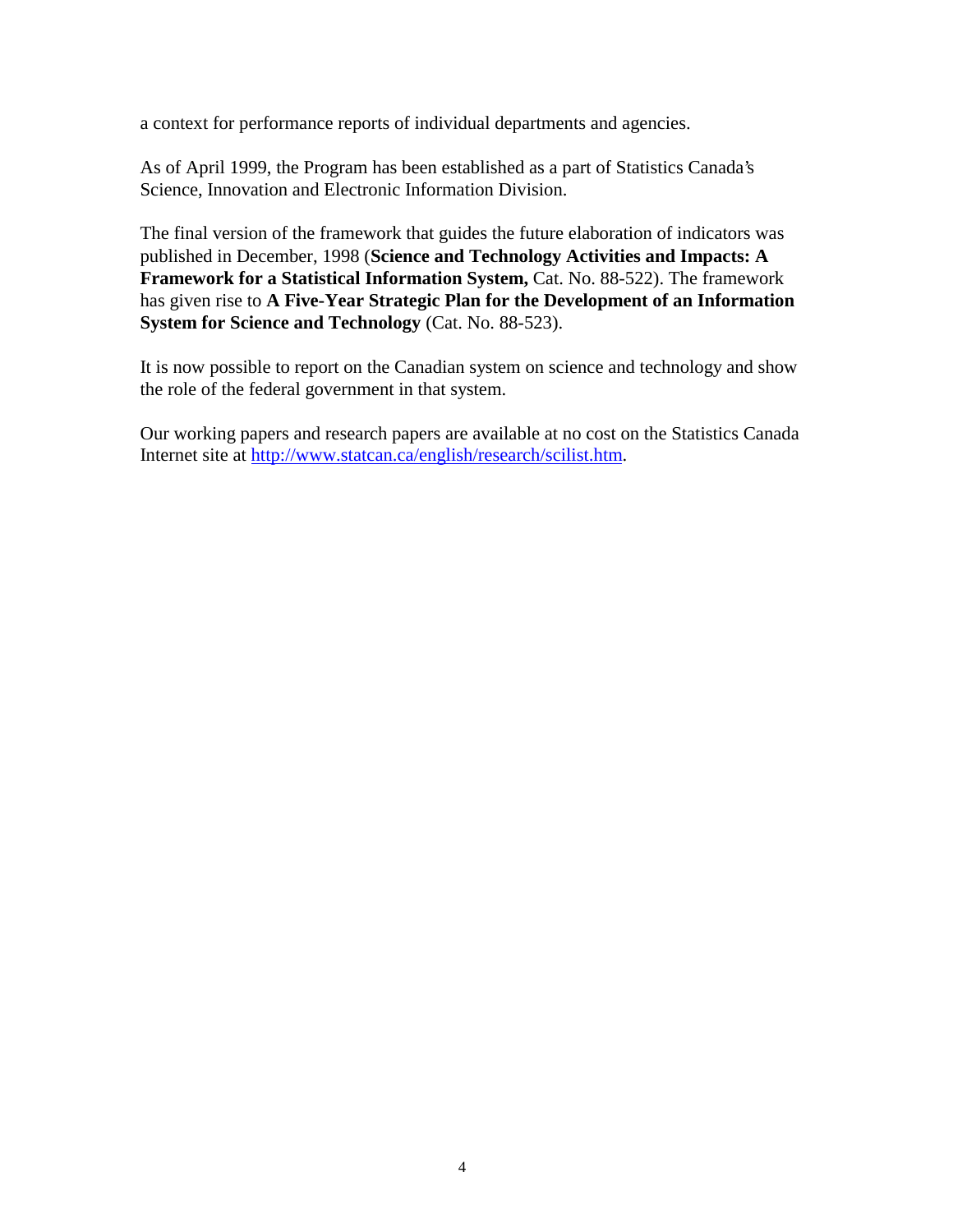# Table of Contents

| 2. |  |
|----|--|
|    |  |
| 4. |  |
| 5. |  |
| 6. |  |
|    |  |
| 8. |  |
|    |  |
|    |  |
|    |  |
|    |  |
|    |  |
|    |  |
|    |  |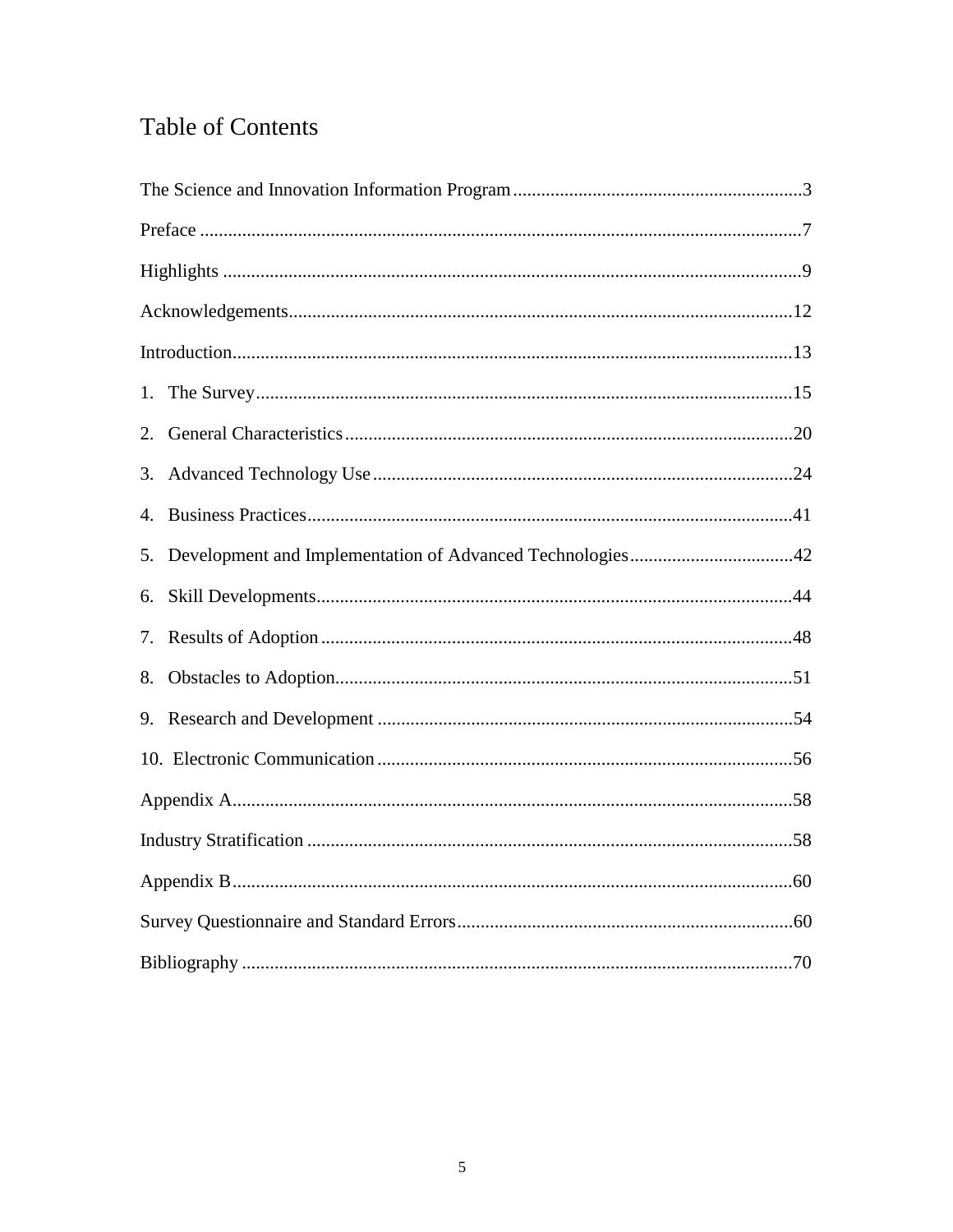#### **CONTACTS FOR MORE INFORMATION**

#### **Science, Innovation and Electronic Information Division**

Director Dr. F.D. Gault (613-951-2198)

Assistant Director Brian Nemes (613-951-2530)

#### **The Science and Innovation Information Program**

Chief, Indicators Development Dr. Frances Anderson (613-951-6307)

Chief, Knowledge Indicators Michael Bordt (613-951-8585)

Chief, Innovation Daood Hamdani (613-951-3490)

Life Science Unit Antoine Rose (613-951-9919)

#### **Science and Innovation Survey Section**

Senior Project Officer Don O'Grady (613-951-9923)

Project Leader, Public Sector Bert Plaus (613-951-6347)

Senior Project Officer Janet Thompson (613-951-2580)

**FAX: (613-951-9920)**

#### **Working Papers**

The Working Papers publish research related to science and technology issues. All papers are subject to internal review. The views expressed in the articles are those of the authors and do not necessarily reflect the views of Statistics Canada.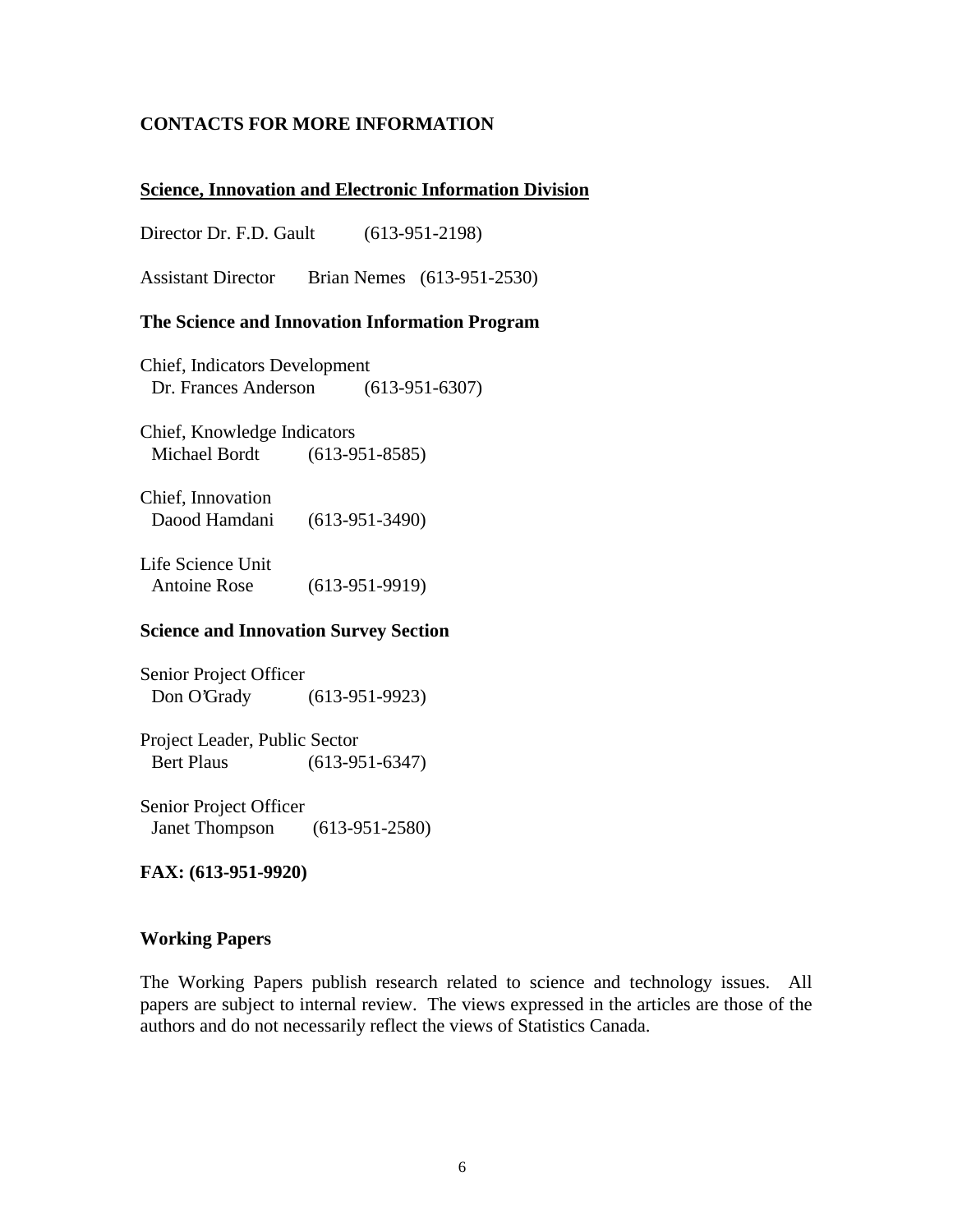## **Preface**

The study of the adoption and dissemination of technologies is one of the key components of innovation and technological development. Indeed, it is through the adoption of newer, more advanced, technologies that industries can increase their production capabilities, improve their productivity, and expand their lines of new products and services.

Surveys on the adoption of new technologies complement other information we collect about R&D and innovation, by allowing us to measure in what way and how quickly industries adapt to technological change.

This is the fifth Survey of Advanced Technology in the Canadian Manufacturing Sector. Three surveys of advanced manufacturing technologies were conducted in 1987, 1989 and 1993 (which was part of the Survey of Advanced Technology in Canadian Manufacturing), followed by a survey of the use of biotechnology by Canadian industries, conducted in 1997.

The first three surveys were similar and used a list of advanced technologies developed in 1986. Since technologies are constantly changing, what was an advanced technology in the past may be the norm today. Consequently, this survey is based on a new list of advanced technologies developed with the help of experts in manufacturing. New technologies include modeling and simulation technologies, flexible manufacturing systems and artificial vision systems for inspecting or testing parts.

Increasingly, manufacturing industries rely on information technology and telecommunications, computerizing and linking all functions of their production process. This survey puts the emphasis on issues such as the use of communication networks, whether internal (e. g. Local Area Networks) or external (e.g. the Internet).

This survey was directed by David Sabourin, from the Microeconomic Analysis Division, on behalf of the Science, Innovation and Electronic Information Division.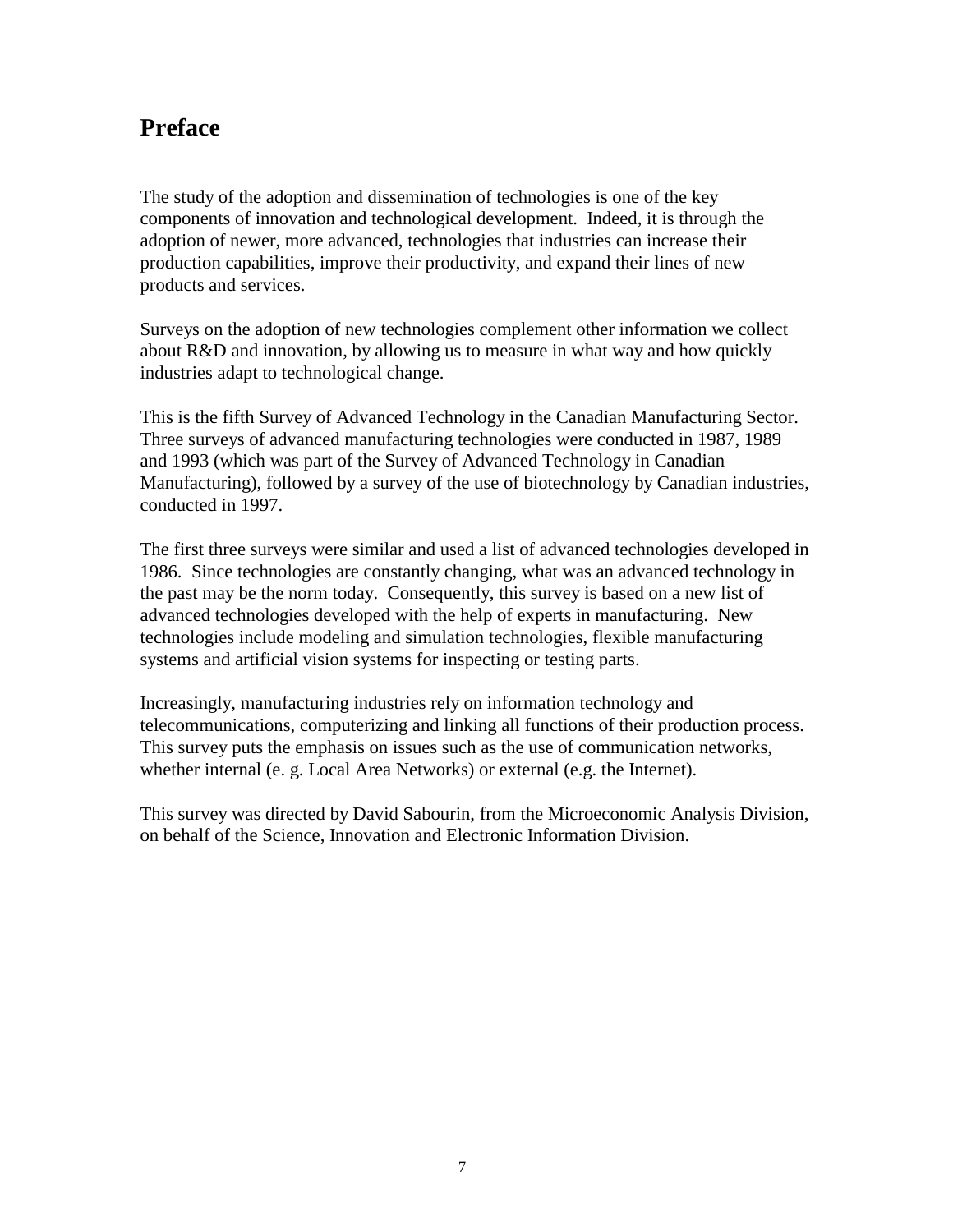# **Highlights**

- 1. Advanced manufacturing technologies are widely adopted in the Canadian manufacturing sector—75% of establishments in this sector use at least one of the 26 advanced technologies listed on the survey.
- 2. Adoption of advanced technologies is spread throughout the whole production process. Use is not restricted to one or two areas of technology. One out of every two plants has adopted at least one technology from each of the four leading areas of technologies—design and engineering; processing and fabrication; network communications; and integration and control.
- 3. The leading technologies are computer-aided design and engineering, programmable logic controllers, local area networks, company-wide networks, computer aided design and manufacturing, and electronic exchange of computer aided design files.
- 4. Advanced technology use increases with establishment size. Nine out of every ten large plants have adopted at least one technology from each of four technology groups—network communications, processing and fabrication, integration and control, and design and engineering.
- 5. Technology use also varies across industries. Establishments in beverages, primary textiles, paper and allied products, primary metals, and electrical and electronic products tend to have the highest adoption rates.
- 6. In order to obtain a measure of the competitiveness of Canadian manufacturing establishments relative to their foreign competitors, the survey asked Canadian manufacturing establishments to rank themselves relative to their foreign competitors with regards to their production technologies. Thirty-three percent of plant managers rated themselves equal to their U. S. competitors, while the rest were about equally split (24%) between those that felt they were more advanced and those that felt they were less advanced than their U. S. competitors.
- 7. Communications networks—such as Intranet, Extranet, and Internet—are fast becoming an integral part of the day-to-day operations of firms. Most establishments presently use their networks as a general reference tool, for marketing and customer information purposes, and for accounting and financing purposes.
- 8. Business practices—such as continuous improvement and just-in-time inventory—are important complements to advanced technologies. Continuous improvement, which involves an incremental approach to quality improvement, has the highest usage rate at 49%. This is followed by just-in-time inventory at 40%. Certification of suppliers and benchmarking are next at about 35% apiece.
- 9. Establishments introduce technologies using a variety of methods. Sometimes the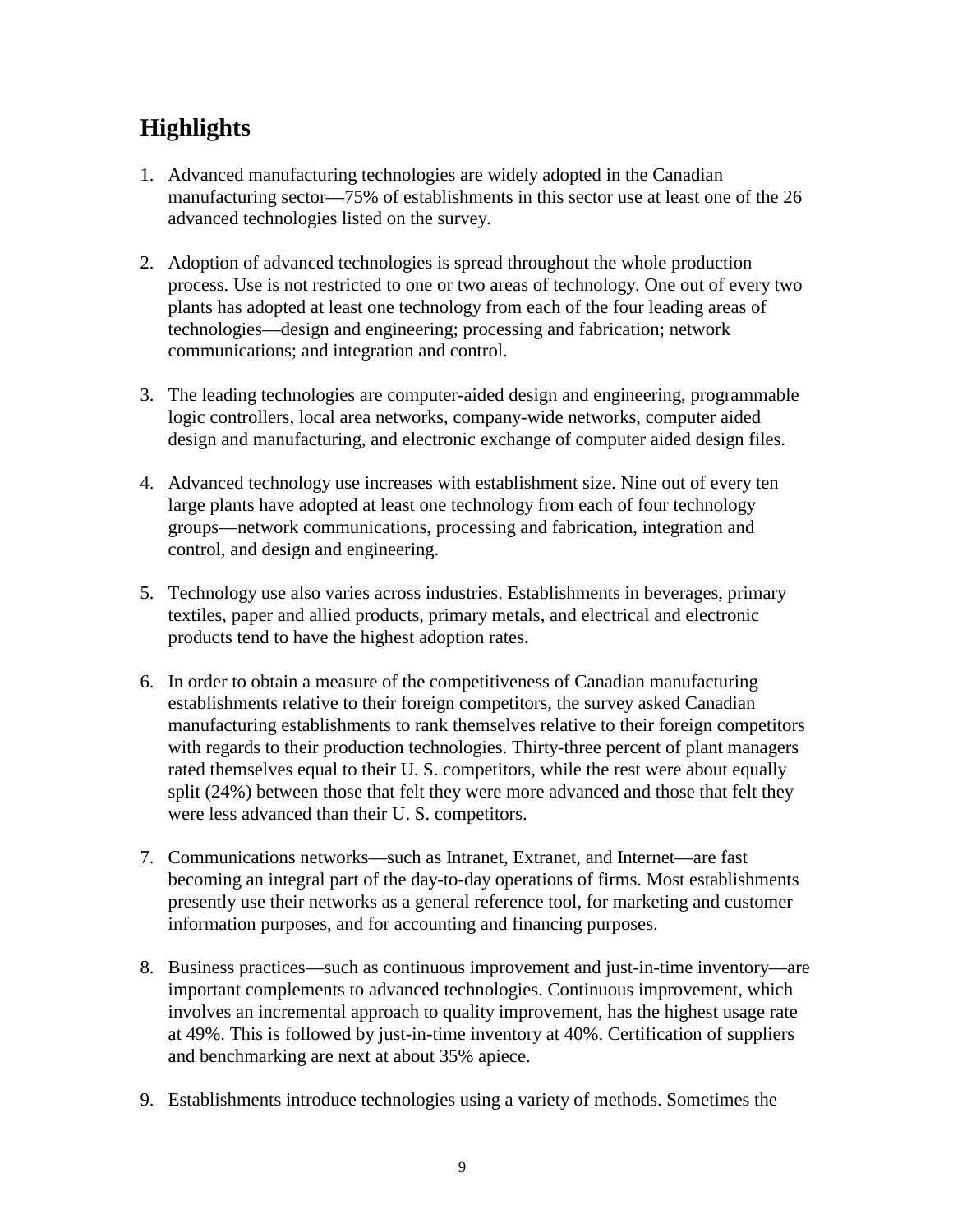same establishment uses more than one method if they have introduced more than one technology. The most popular method is to purchase it right off-the-shelf with 84% of plants using this method. A substantial number prefer to modify an existing technology (50%), while 29% choose to develop brand new technologies themselves.

- 10. Ideas for the adoption of technology come from both inside and outside the firm. Both internal and external sources are important. Among internal sources, the production unit is the most important with 69% of technology users relying on their production staff and 55% on their production engineering department for ideas. Among external sources, the category of trade fairs, conferences and publications are the most important at 76%. At close to 70%, suppliers and customers are used as frequently as are production staff.
- 11. With technological change comes changing skill requirements. Three-quarters of technology-using plants reported that their employees had received some training related to technology use over the last three years. The types of training received covered a number of different areas—computer skills, technical skills, safety skills and quality control skills were all reported by at least 80% of these plants.
- 12. Two-thirds of technology users experienced skill shortages during the past year. In particular, these plants experienced the greatest shortages in the professional (41%) and skilled trade (40%) categories. Technicians and technologists were not far behind with 37% of plants indicating shortages in this area.
- 13. Slightly more than three-quarters of the plant managers facing shortages indicated that they had taken some action to deal with the shortages. A large percentage of plants (84%) provided training. Half of the plants indicated that they had established stronger links with educational institutions.
- 14. Establishments adopt advanced technology with the expectation of realizing certain benefits. *Improvements in product quality*, *increased profitability*, and *improvements in productivity due to a reduction in the rejection rates* are the most often-cited benefits from technology adoption.
- 15. Of the various obstacles to technology adoption that plants face, *high equipment costs* is the most important—60% of plants rate it highly. *Cost of capital* (50%) is next, followed by *integration costs* (43%). *Lack of skilled workers* is an important obstacle for 35% of establishments. This rivals *software development costs* in importance.
- 16. R&D is an important input into the innovation process. Firms engage in R&D both to create new products and processes and also to be more receptive to the technological advances of others. Fifty-five percent of plants indicated their firm performed some type of R&D over the past three years. Most (49%) preferred to perform R&D inhouse. Twenty percent performed R&D jointly with another firm.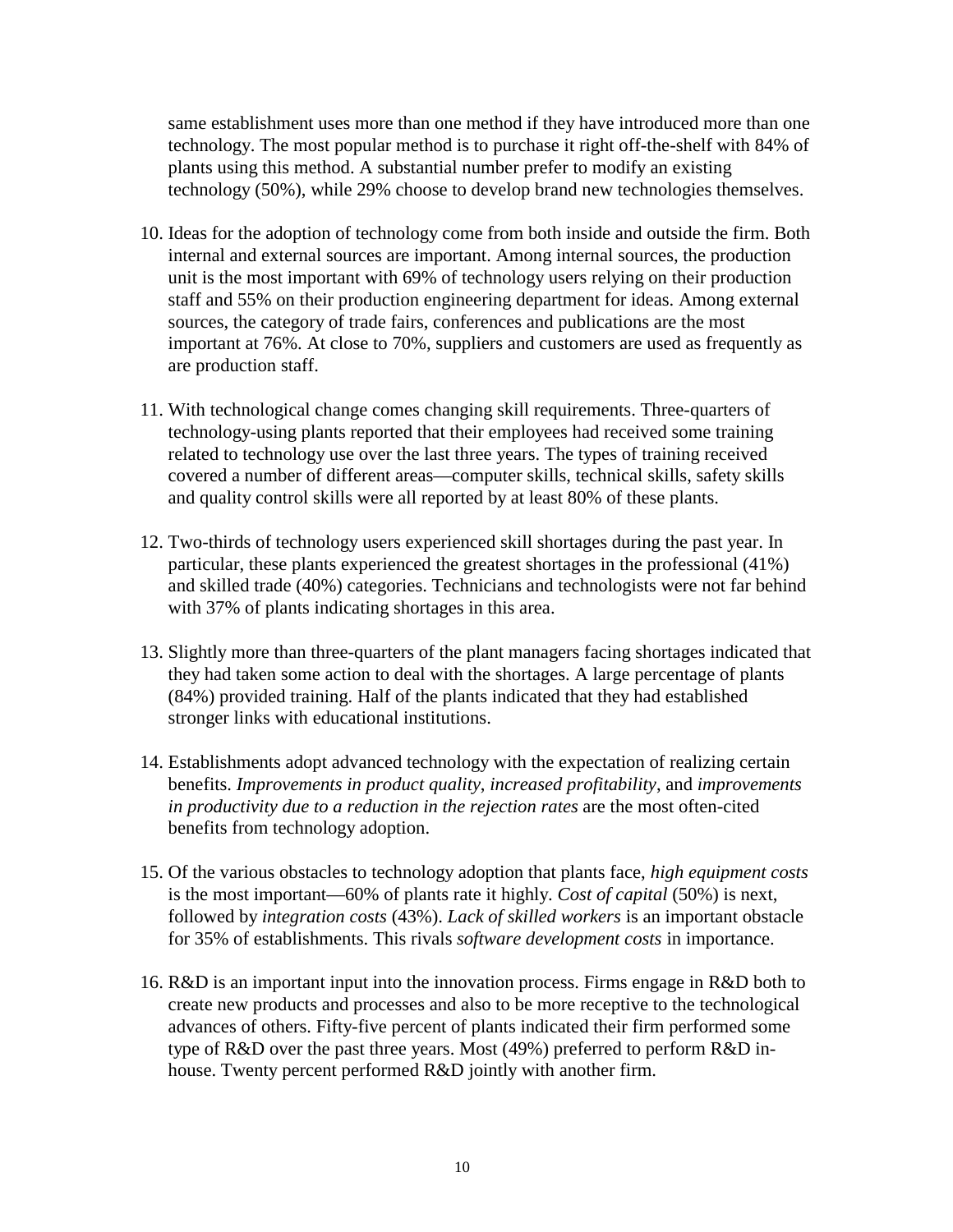- 17. Two-thirds of firms perform R&D on an ongoing basis. Most firms (74%) engage in R&D to create original products, although a substantial percentage (56%) also do it to create new process technology.
- 18. Seventy percent of establishments report their firm uses the Internet. Most of these firms (89%) use it as a browsing facility, although a substantial percentage (57%) also use it as an advertising and marketing tool. Close to 40% use it to sell their products.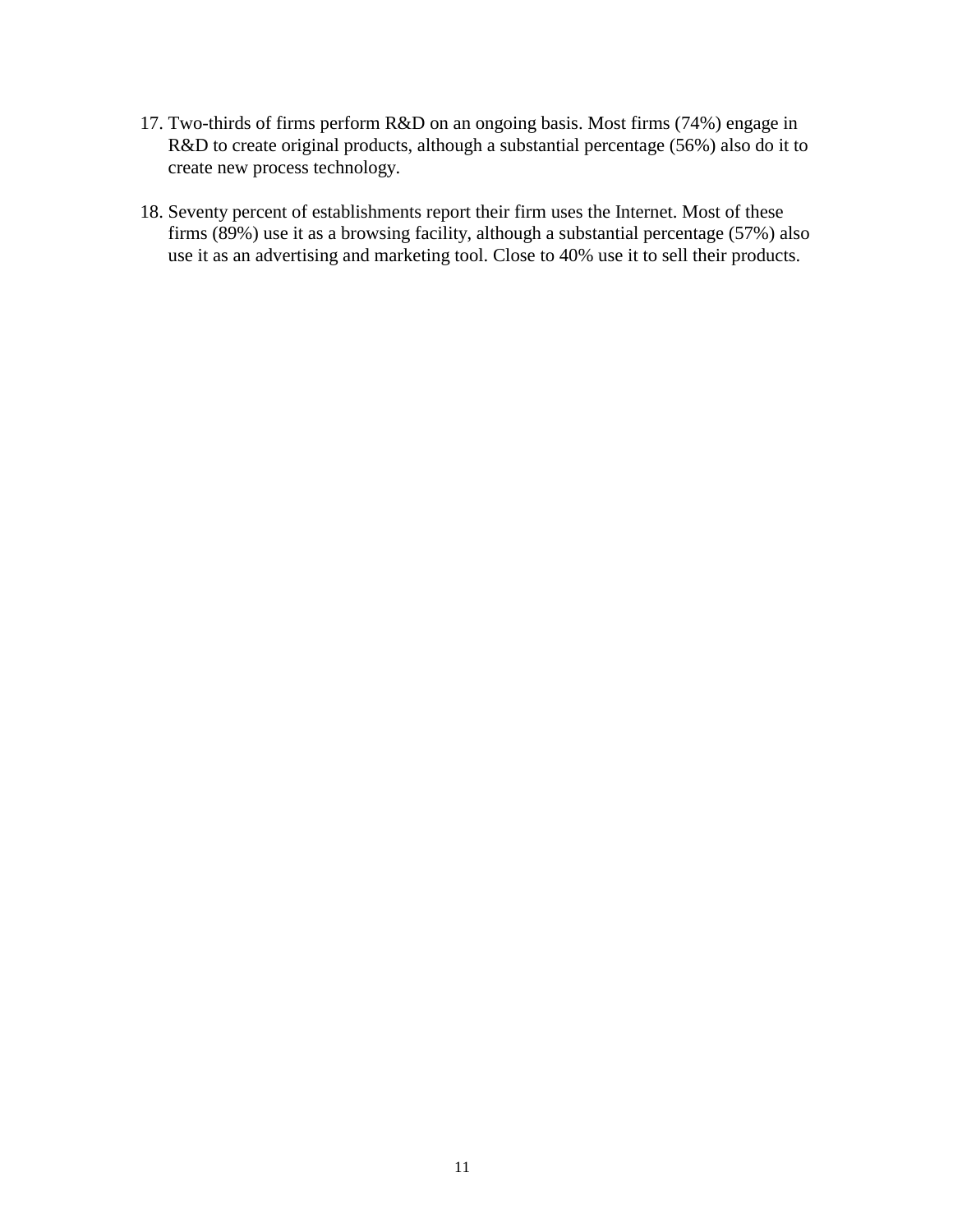## **Acknowledgements**

We are grateful to many individuals for participating in various stages of the project particularly to Fred Gault from Science, Innovation and Electronic Information Division at Statistics Canada for funding and directing the whole project and to John Baldwin from Micro-Economic Analysis Division at Statistics Canada for valuable input into the design of the questionnaire and overseeing various stages of the exercise. We would also like to thank all of the other participants in the questionnaire design phase of the survey; in particular, Frances Anderson and Antoine Rose from the Science, Innovation and Electronic Information Division at Statistics Canada; Kevin Fitzgibbons from NRC; Margaret Dalziel from PRECARN Associates Inc.; and Can Le, William Cowley, Bev Mahoney, and Misa Palacek from Industry Canada.

The authors also wish to thank Wilf Bozatto and Laura Eagan from Statistics Canada's Survey Operations Division and the staff from the regional offices at Sturgeon Falls and Halifax for an excellent job conducting the survey; to Gerrit Faber and Christopher Duddek from Statistics Canada's Business Survey Methods Division for their help on methodological issues; and to David Routliffe of Statistics Canada's Micro-Economic Analysis Division for his aid in assembling the database.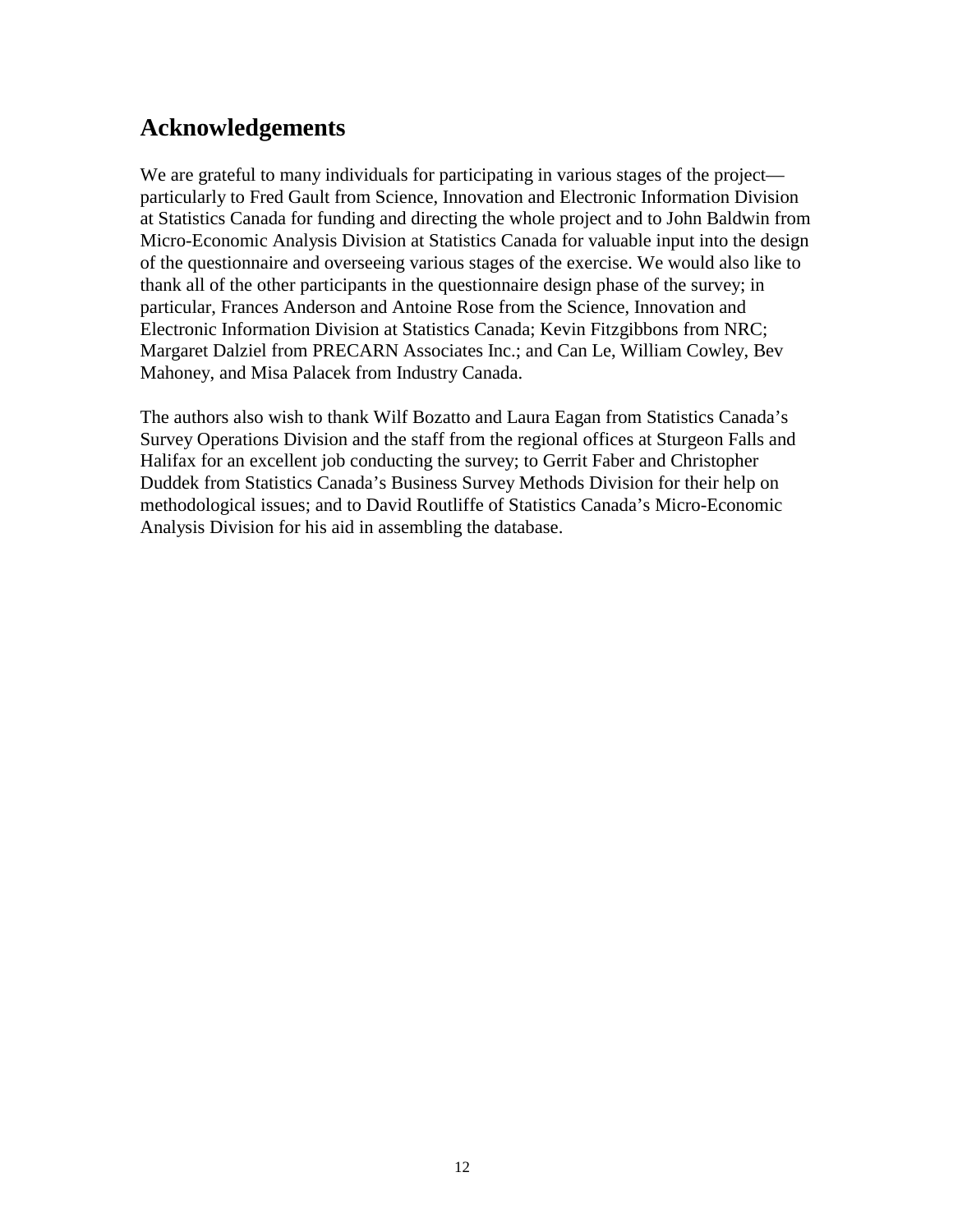## **Introduction**

Adoption of new technologies is a key element to a firm's success (Baldwin, Diverty, and Sabourin, 1995). Therefore, this report outlines the extent to which establishments in the Canadian manufacturing sector use advanced technologies. It investigates the extent to which advanced technology is being used—both at the individual technology level and at the functional technology group level, where functional group refers to collections of technologies that serve a common purpose. For example, local area networks and wide area networks are both network communication technologies. Differences in patterns of use by size and industry are also examined.

Not all firms adopt advanced technologies because of the costs associated with their adoption. Adoption occurs when the benefits from adopting the new technology outweigh the costs. Adoption rates, alone, are insufficient for attempting to understand the complex nature of technological change. Thus, the survey investigates the benefits and effects that manufacturing establishments receive as the result of adopting advanced technology. The problems associated with adoption are also examined, as are the sources of ideas about technology adoption.

This study extends previous work (Baldwin and Sabourin, 1995) in a number of interesting areas. First, it explores the use of various business practices by the establishment. In a recent study of Canadian food processing establishments, Baldwin and Sabourin (1999) have found that business practices are an important part of the technological regime of a firm. They serve as complements to advanced technologies. Inclusion of a business practice question on this survey allows us to investigate whether this holds true for all manufacturing.

Second, there is widespread interest in the rapidly growing area of communications networks. In order to address this, the survey has a section dealing with electronic communication which explores the extent to which manufacturing firms are using the Internet and for which purposes. In addition, there is a question which takes a broader approach. Establishments are asked to indicate the purposes for which they use communications networks of any kind—Internet, Extranet, and Intranet. The findings from these questions provide a basis for a better understanding of this emerging technology.

Third, much has been written of late about the shortage of skilled workers. Recent studies (Baldwin and Sabourin, 1995; and Baldwin, 1997) have shown that the lack of skilled workers is one of the main obstacles to both technology adoption and innovation. The survey investigates the issue of changing skill requirements as the result of technological change. It not only examines the extent to which skill shortages exist, and in which areas, but it also investigates the solutions being used to address these shortages.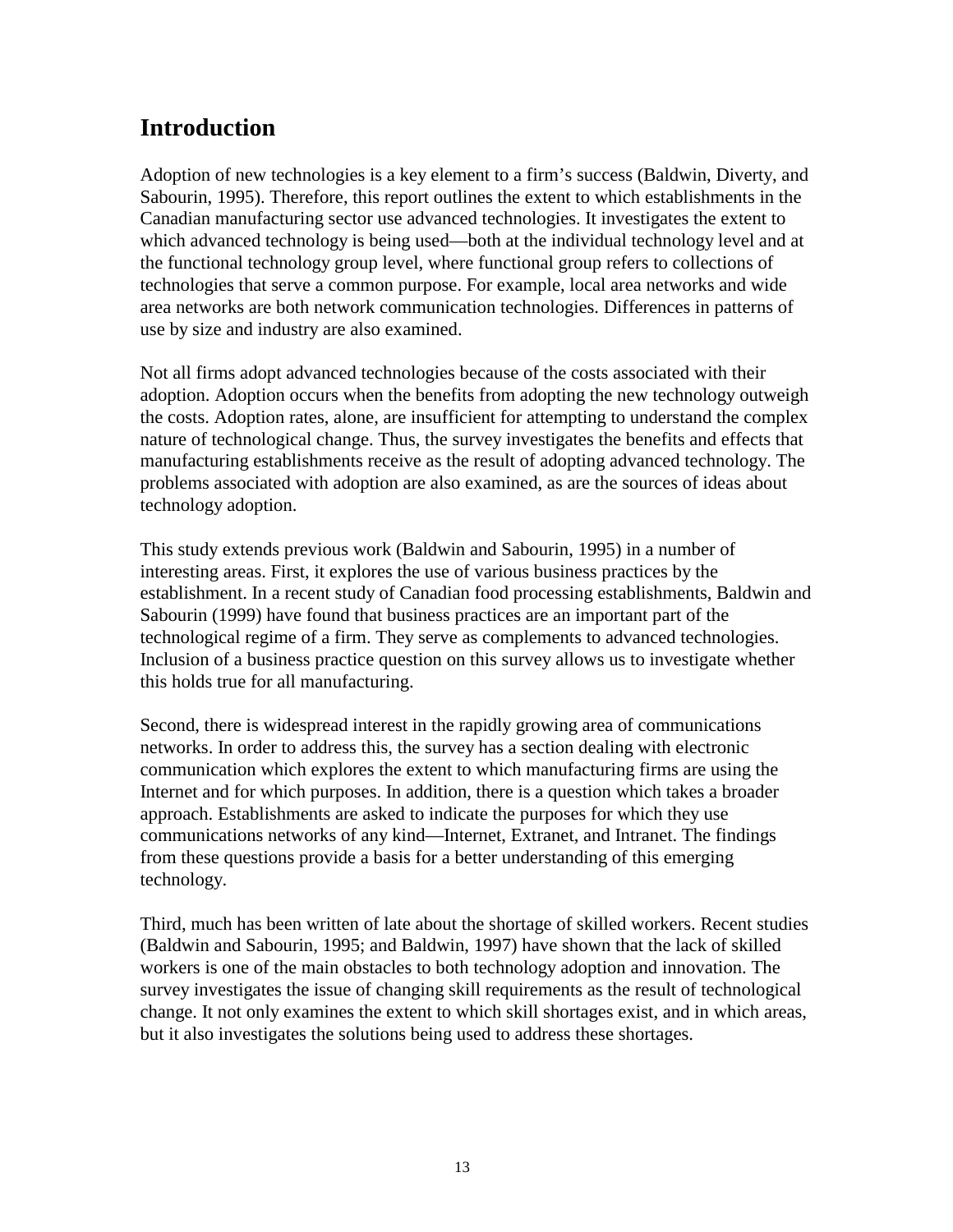## **1. The Survey**

## **1.1 Characteristics and Coverage**

The Survey of Advanced Technology in Canadian Manufacturing was conducted by Statistics Canada over a three month period—from November 1998 to January 1999. It was based on a frame of Canadian manufacturing establishments taken from Statistics Canada's Business Register. Food processing establishments were excluded from the survey because they had been surveyed separately earlier in the year.

The survey consists of nine main sections. Covered are questions on general firm and establishment characteristics; adoption of advanced technologies; use of business practices; the development and implementation of advanced technologies; skill requirements; results of adoption; obstacles to adoption; research and development; and electronic communication.

### **1.2 Sampling Methodology**

The sample was randomly drawn from a manufacturing establishment population that was stratified by size and industry. Four employment size categories were used: 10 to 49, 50 to 99, 100 to 249, and 250 or more employees. Plants with fewer than 10 employees were not surveyed because of cost constraints. Forty-three industry categories were used. They are based on three digit S.I.C. categories with some aggregation being done both for cost and confidentiality issues. Details on the industry codes that were used are found in Appendix A.

### **1.3 Data Collection**

The survey was conducted in stages. First, the sampled units were contacted to ascertain if they were still in-scope, i.e., was their dominant activity still in manufacturing. If so, they were asked to provide the name and mailing address of the individual who should receive the questionnaire. As this is an establishment-based survey, the plant manager was the obvious choice. The questionnaire was then mailed out to the respondent. Follow-ups were done through telephone interviews.

### **1.4 Response and Non-response**

The overall response rate<sup>1</sup> for the survey was 98.5% (Table 1.1). Response rates are virtually identical across size categories—ranging from 98.3% for medium-sized establishments to 98.7% for both small and large establishments. For the purposes of this study, small establishments are those with between 10 and 49 employees, medium-sized

<sup>|&</sup>lt;br>|<br>| Response rate is calculated as the total completed cases divided by the total, active, in-scope cases. Total active, in-scope cases equal total sampled cases less out-of-business cases less out-of-scope cases.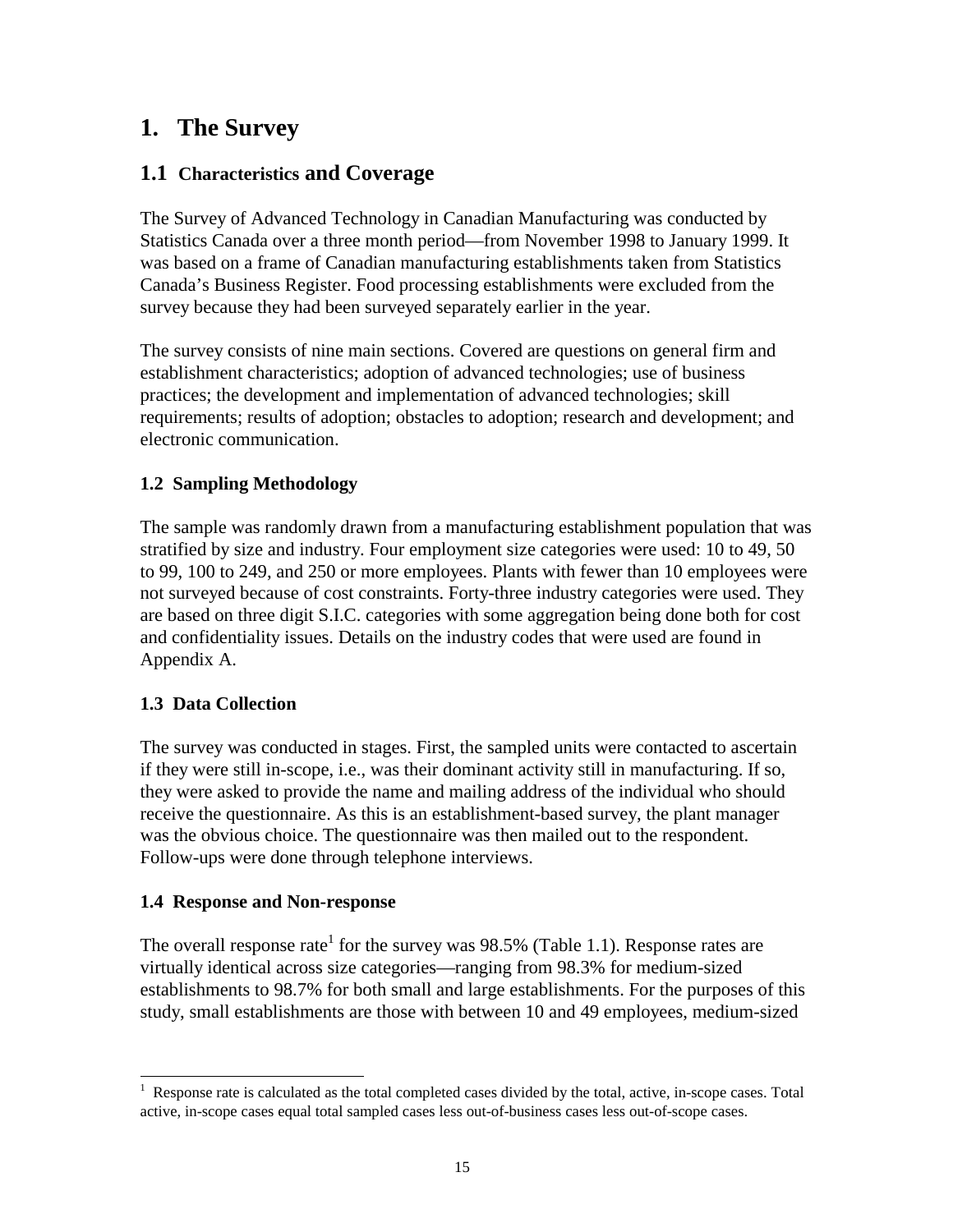establishments have between 50 and 249 employees, while large establishments are those with 250 or more employees.

|                                     | <b>Small</b> | <b>Medium</b> | Large | All  |
|-------------------------------------|--------------|---------------|-------|------|
| <b>Total Sample</b>                 | 1592         | 1556          | 1052  | 4200 |
|                                     |              |               |       |      |
| Inactive, Out-of-Scope              |              |               |       |      |
| <b>Out-of-Business</b><br>$\bullet$ | 72           | 43            | 25    | 140  |
| Out-of-Scope<br>$\bullet$           | 143          | 83            | 77    | 303  |
|                                     |              |               |       |      |
| Active, In-Scope                    |              |               |       |      |
| Completed                           | 1359         | 1405          | 938   | 3702 |
| Non-Response<br>$\bullet$           | 18           | 25            | 12    | 55   |
|                                     |              |               |       |      |
| <b>Response Rate</b>                | 98.7         | 98.3          | 98.7  | 98.5 |

#### Table 1.1

Response Rates for the Survey

All surveys have to be concerned with non-response which can take two forms. Sampled units may choose not to complete any of the questionnaire (referred to as complete nonresponse), or they may choose to complete only parts of the questionnaire (referred to as partial or item non-response). For this survey, both the complete non-response and the item non-response were extremely low. Only 1.5% of the active, in-scope units did not respond at all. In addition, virtually all of the units that completed the questionnaire did so in its entirety.

Even though the non-response rates are very low, they were dealt with. The sampling weights of respondents were adjusted to account for complete non-response. Item nonresponse was dealt with through imputation.

## **1.5 Sampling Error**

Answers to the survey questions presented in this report are population estimates, that is, they represent the percentage of establishments in the population that exhibit a particular characteristic. The population estimates are generated through the application of probability or establishment weights when tabulations are generated. Establishment weights for the survey are equal to the inverse of the sampling rate.

As the sample drawn for this survey is but one of many possible samples that could have been drawn, there is a sampling error attributed to it. Standard errors are used to provide a guide as to the precision of the results. The standard errors for each data cell in the questionnaire are provided in Appendix B.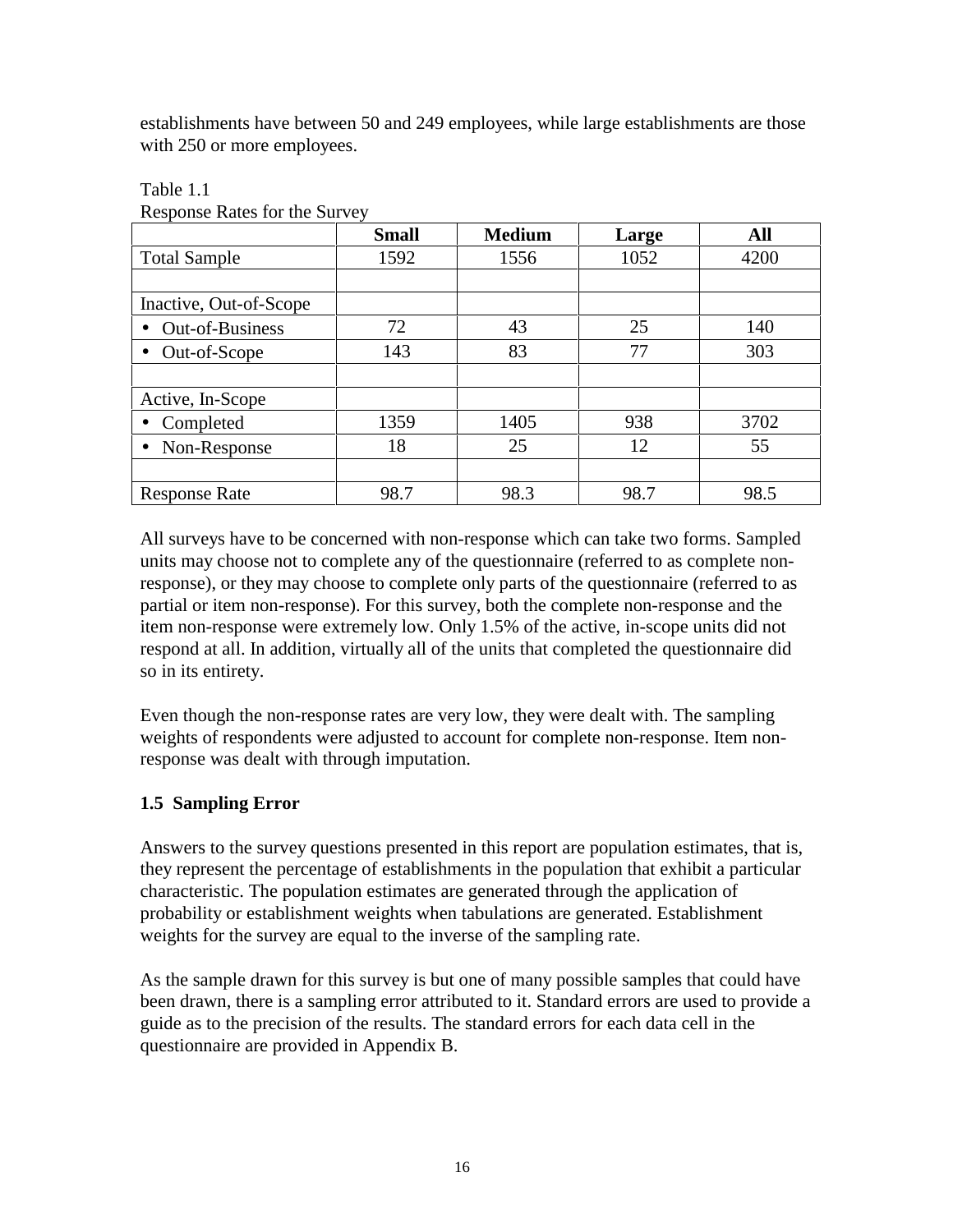#### **1.6 Advanced Technology Section**

There are 26 advanced technologies listed in the survey. The list is an updated version of the one used on the previous three technology surveys conducted by Statistics Canada the 1987 survey (Statistics Canada, 1988), the 1989 survey (Statistics Canada, 1991), and the 1993 survey (Baldwin and Sabourin, 1995). Roughly two-thirds of the technologies listed on this survey are the same as those found on the previous surveys. One third are new additions. The technologies new to this survey span all functional groups. In particular, simulation technologies are new to the design and engineering group; rapid prototyping, high speed machining, and near net shape technologies have been added to the processing, fabrication and assembly group; part identification is new to automated material handling; automated vision-based systems to the inspection group; companywide computer networks to communications; digital remote controlled process plant control, and use of inspection data for manufacturing control to the integration and control technologies group.

The 26 technologies belong to six functional technology groups—design and engineering; processing, fabrication, and assembly; automated material handling; inspection; network communications; and integration and control. These are much the same functional groups that were used on the previous surveys. The functional groups and their constituent technologies, along with a brief description of each, are provided in Table 1.2.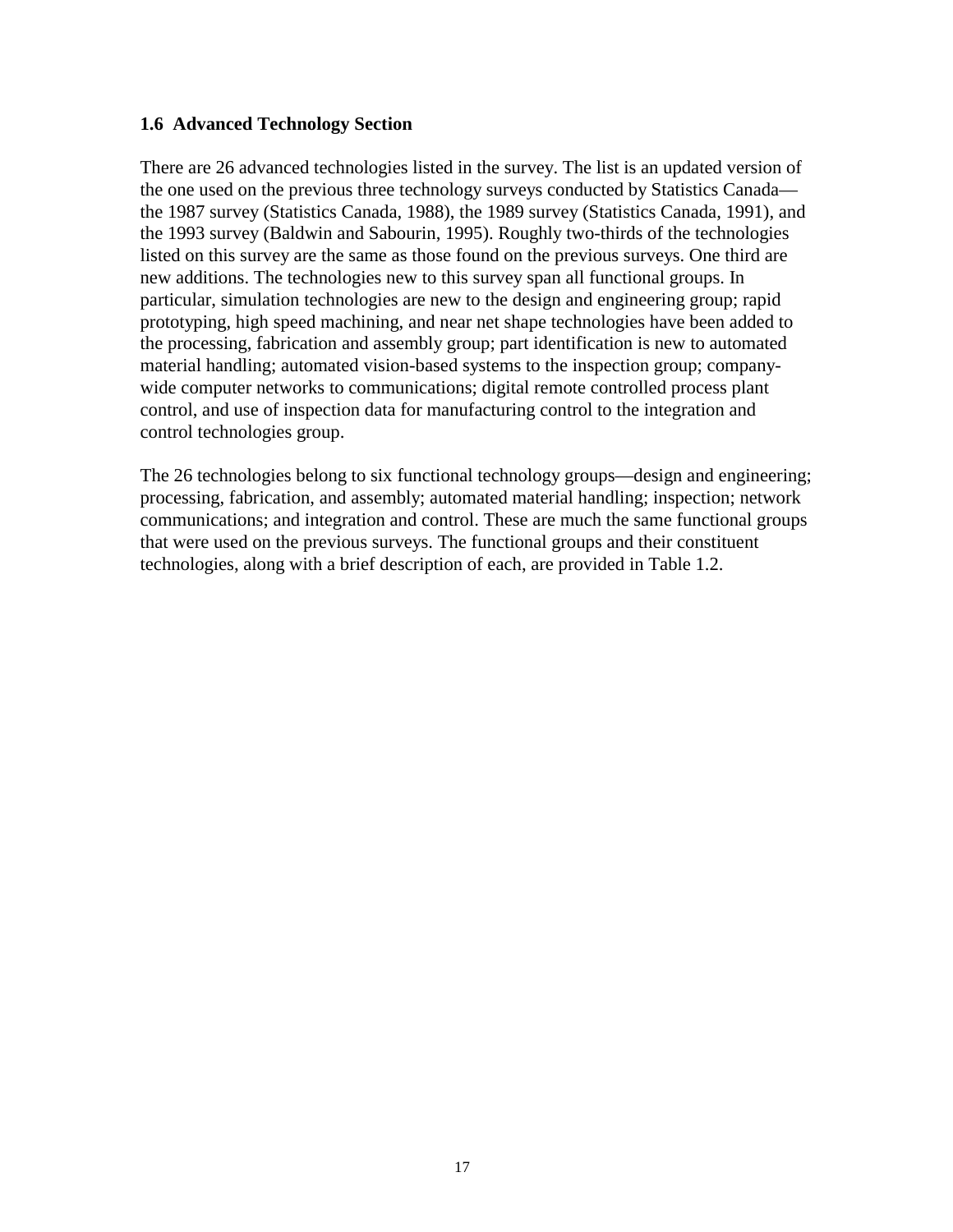### Table 1.2 Advanced Technologies by Functional Group

| <b>TECHNOLOGIES</b>                                       | <b>DESCRIPTION</b>                                                                                                                                                          |
|-----------------------------------------------------------|-----------------------------------------------------------------------------------------------------------------------------------------------------------------------------|
|                                                           |                                                                                                                                                                             |
| <b>Design and Engineering</b>                             |                                                                                                                                                                             |
| a) Computer-aided design and engineering (CAD/CAE)        | Use of computer-based software for designing and testing new products                                                                                                       |
| b) CAD output to control manufacturing machines (CAD/CAM) | Computer-aided manufacturing uses the output produced by CAD systems to control the<br>machines that manufacture the part or the product                                    |
| c) Modeling or simulation technologies                    | Used to provide a computer-based visualization of the performance of a computer-aided<br>design, e.g., the simulation of the flow of molten plastic into an injection mould |
| d) Electronic exchange of CAD files                       | Electronic transfer of computer-aided design files                                                                                                                          |
|                                                           |                                                                                                                                                                             |
| Processing, Fabrication, Assembly                         |                                                                                                                                                                             |
| a) Flexible manufacturing systems                         | Collections of computer-controlled machine tools, serviced by robots and/or automated<br>material handling systems and overseen by computers                                |
| b) Programmable logic controllers                         | Programmable solid state units that are used as switching devices                                                                                                           |
| c) Lasers for materials processing                        | These are used for such processes as welding, cutting, treating, scribing and marking                                                                                       |
| d) Robots with sensing                                    | Robots programmed to alter their function based on input from sensors-more<br>sophisticated robots                                                                          |
| e) Robots without sensing                                 | Robots programmed to undertake simple tasks such as pick and place—less sophisticated<br>robots                                                                             |
| f) Rapid prototyping systems                              | Systems capable of producing a prototype part from the output of a computer-aided<br>design                                                                                 |
| g) High speed machining                                   | Metal cutting machines operating at speeds of 10,000 rpm or higher                                                                                                          |
| h) Near net shape technologies                            | Technologies that produce finished plastic, metal or composite parts in a single<br>production stage with a minimum of final machining                                      |
|                                                           |                                                                                                                                                                             |
| <b>Automated Material Handling</b>                        |                                                                                                                                                                             |
| a) Part identification for manufacturing automation       | Use of machine readable labels for monitoring parts during the manufacturing process<br>and afterwards when they are being stored                                           |
| b) Automated storage/retrieval system                     | Use computer-controlled equipment to handle and store goods and materials                                                                                                   |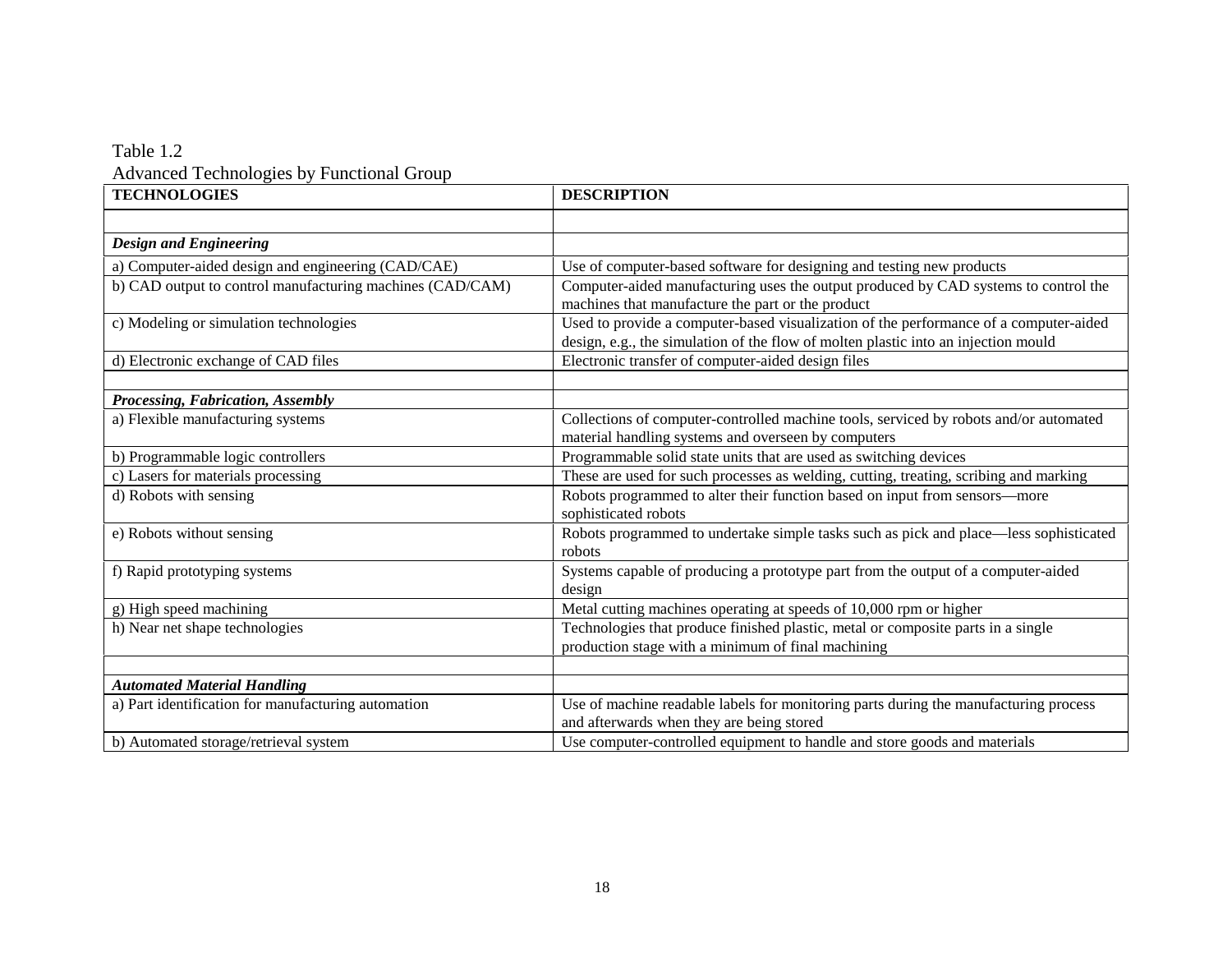### Table 1.2 Advanced Technologies by Functional Group *- concluded*

| <b>TECHNOLOGIES</b>                                                 | <b>DESCRIPTION</b>                                                                                                                      |
|---------------------------------------------------------------------|-----------------------------------------------------------------------------------------------------------------------------------------|
|                                                                     |                                                                                                                                         |
| <b>Inspection</b>                                                   |                                                                                                                                         |
| a) Automated vision-based systems used for inspection/testing       | Systems typically using a computer-controlled video camera for inspecting products for<br>defects, blemishes, colour, orientation, etc. |
| b) Other automated sensor-based systems used for inspection/testing | Automated sensor-based equipment used for inspecting/testing incoming materials or<br>final products                                    |
|                                                                     |                                                                                                                                         |
| <b>Network Communications</b>                                       |                                                                                                                                         |
| a) Local area network (LAN) for engineering or production           | Communications networks within a plant used for exchanging information on the 'shop                                                     |
|                                                                     | floor', and within design and engineering departments                                                                                   |
| b) Company-wide computer networks                                   | Communications networks within an enterprise extending beyond a single site; includes<br>Intranets and Wide Area Networks (WAN)         |
|                                                                     |                                                                                                                                         |
| c) Inter-company computer networks                                  | Wide area communications networks that connect establishments with their                                                                |
|                                                                     | subcontractors, suppliers, and customers                                                                                                |
|                                                                     |                                                                                                                                         |
| <b>Integration and Control</b>                                      |                                                                                                                                         |
| a) Manufacturing Resource Planning                                  | Information system used to keep track of machine loading, production scheduling,<br>inventory control, and material handling            |
| b) Computers used for control on the factory floor                  | These are 'stand-alone' machines dedicated to controlling the manufacturing process but                                                 |
|                                                                     | are also capable of other functions                                                                                                     |
| c) Computer integrated manufacturing                                | Totally automated factory, where all activities, from start to finish, are co-ordinated by                                              |
|                                                                     | computers                                                                                                                               |
| d) Supervisory control and data acquisition (SCADA)                 | Technology which involves 'real-time' monitoring and controlling of production                                                          |
|                                                                     | processes                                                                                                                               |
| e) Use of inspection data for manufacturing control                 | Inspection data is used to discriminate between good and defective parts, and monitoring                                                |
|                                                                     | production throughput                                                                                                                   |
| f) Digital, remote controlled process plant control                 | Local area network used to connect measurement and control equipment (such as sensors                                                   |
|                                                                     | and controllers)                                                                                                                        |
| g) Knowledge-based software                                         | Software systems that use artificial intelligence or rules based on process knowledge to                                                |
|                                                                     | control manufacturing processes                                                                                                         |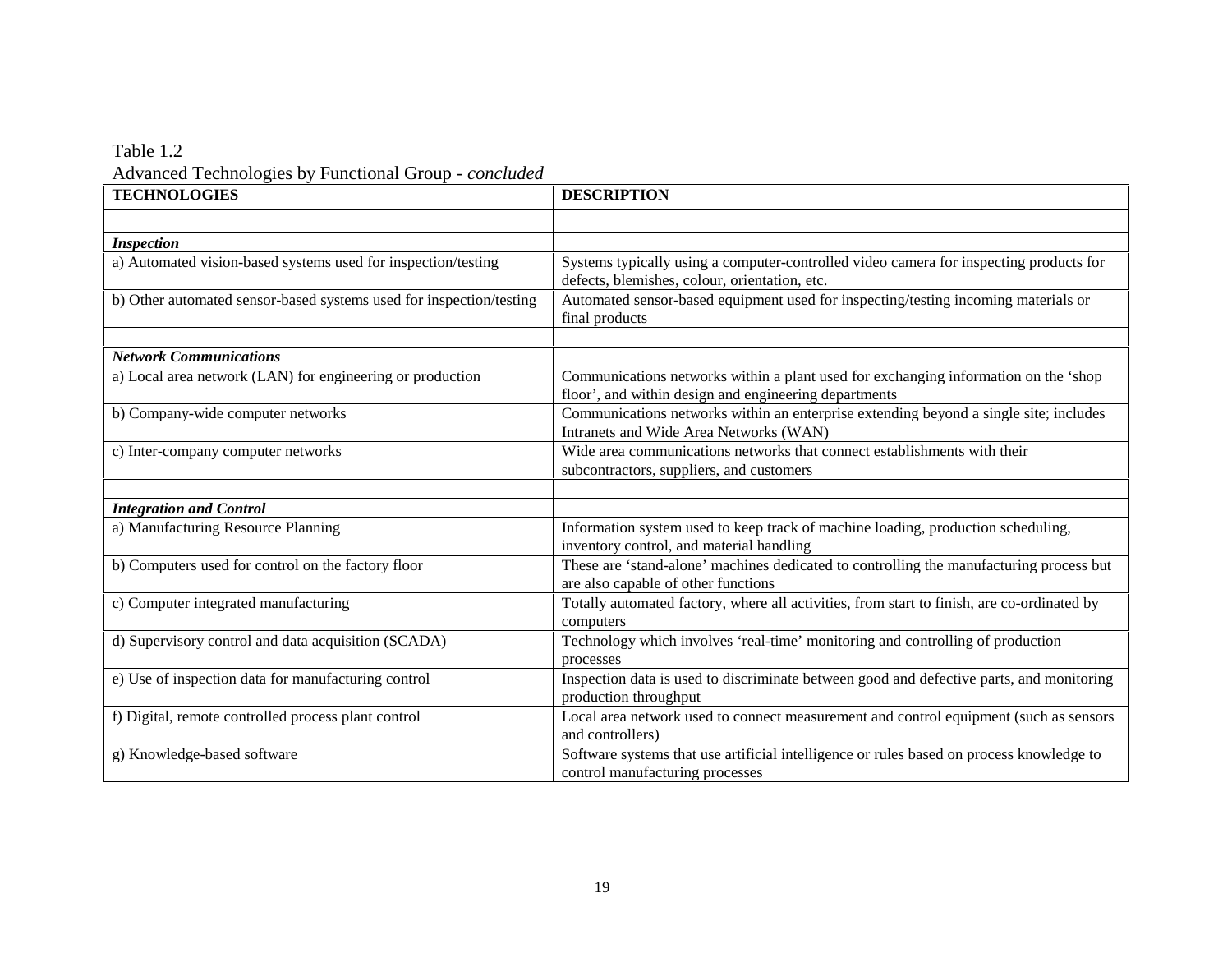## **2. General Characteristics**

General plant characteristics are provided in this section. Included is information on nationality of ownership, average plant size, market structure, the extent of competition, and the importance of various factors in the overall business strategy of a firm.

Ninety percent of Canadian manufacturing plants are Canadian controlled (Table 2.1). Of those that are not, most are U.S. controlled (7%). Only 2% are European controlled. Although the majority of establishments are domestic controlled, foreign controlled plants are important as they control a substantial portion of the manufacturing sector.

Table 2.1

|  |  |  | Geographic region of head office of controlling firm (Establishment Weighted) |  |
|--|--|--|-------------------------------------------------------------------------------|--|
|  |  |  |                                                                               |  |
|  |  |  |                                                                               |  |
|  |  |  |                                                                               |  |

| <b>REGION</b> |                                |
|---------------|--------------------------------|
|               | (percentage of establishments) |
| Canada        |                                |
| U.S.A.        |                                |
| Europe        |                                |
| Pacific Rim   |                                |
| Other foreign |                                |

The majority of manufacturing establishments are small (Table 2.2). Sixty-eight percent of them employ between 10 and 49 employees. One quarter are in the mid-size range, with between 50 and 249 employees, while large plants account for only 6% of the population. In fact, small plants actually account for a larger percentage of the population than that reported here because the smallest plants—those with less than 10 employees were outside the scope of the survey.

Table 2.2

Average number of employees working in the plant (Establishment Weighted)

| <b>NUMBER OF EMPLOYEES</b> |                                |
|----------------------------|--------------------------------|
|                            | (percentage of establishments) |
| Less than 50               |                                |
| 50 to 99                   |                                |
| 100 to 249                 |                                |
| 250 or more                |                                |

Most plants (90%) produce goods for the domestic market. A substantial percentage, however, are also active in foreign markets, primarily in the United States. Forty percent of establishments produce products that are sold in the U.S., eight percent in Europe and six percent in the Pacific Rim<sup>3</sup> countries. Table 2.3

<sup>2</sup> This value was rounded to zero since the raw estimate was less than 0.5.

<sup>&</sup>lt;sup>3</sup> Pacific Rim includes Hong Kong, Indonesia, Japan, Malaysia, Singapore, South Korea, Taiwan, and Thailand.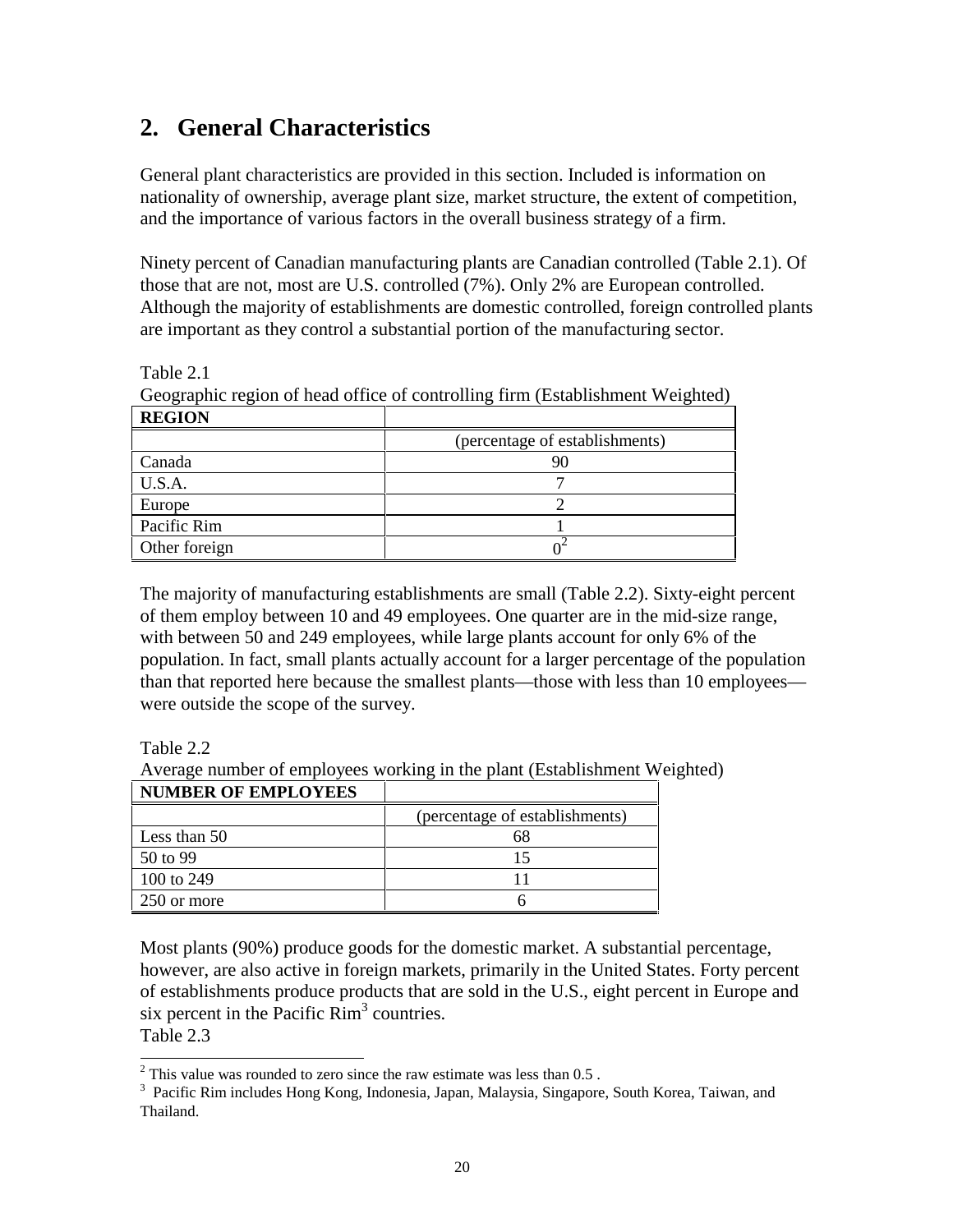| <b>MARKETS</b>        |                                |
|-----------------------|--------------------------------|
|                       | (percentage of establishments) |
| Canadian markets      |                                |
| U.S. markets          |                                |
| European markets      |                                |
| Pacific Rim markets   |                                |
| Other foreign markets |                                |

Markets for Plant's Primary Product (Establishment Weighted)

Competition is intense in the manufacturing sector. Close to half of the establishments face more than 20 competitors apiece. Another quarter of the establishments face between six and 20 competitors. Few plants face no competition at all. Only six percent of establishments are in this category.

Table 2.4

| <b>NUMBER OF COMPETITORS</b> |                                |
|------------------------------|--------------------------------|
|                              | (percentage of establishments) |
| None                         |                                |
| 1 to 5                       |                                |
| 6 to 20                      | 28                             |
| Over 20                      |                                |

Domestic and Foreign Competitors (Establishment Weighted)

Firms develop certain competencies in order to achieve their basic goals. They do so by setting and following a set of key business strategies. For example, firms intent on upgrading their workforce skills may do so by following a strategy of hiring new workers or introducing training programs. Because the focus of the survey is on advanced technology, the strategies examined in the survey relate to technology, as well as marketing and human resources since they affect technology adoption. Seven strategies belonging to the three broad areas—marketing, technology, and human resources—are included on the survey. Managers were asked to rate the importance of each of the strategies using a scale of 1 (low importance) to 5 (high importance). The distribution of scores are reported in Table 2.5.

Reducing manufacturing costs is clearly the most important strategy (of those listed) with 53% of plant managers reporting it to be of high importance (a score of five). This is almost double that of the next most important strategy. Entering new markets and developing new products are next in importance, with close to 30% of plants scoring both highly. Strategies geared towards developing new technologies are deemed crucial by one-quarter of establishments. Human resource strategies, such as using teams and providing ongoing training programs, are ranked lower than either technology or marketing strategies.

Table 2.5 Importance of Various Factors in Firm's Business Strategy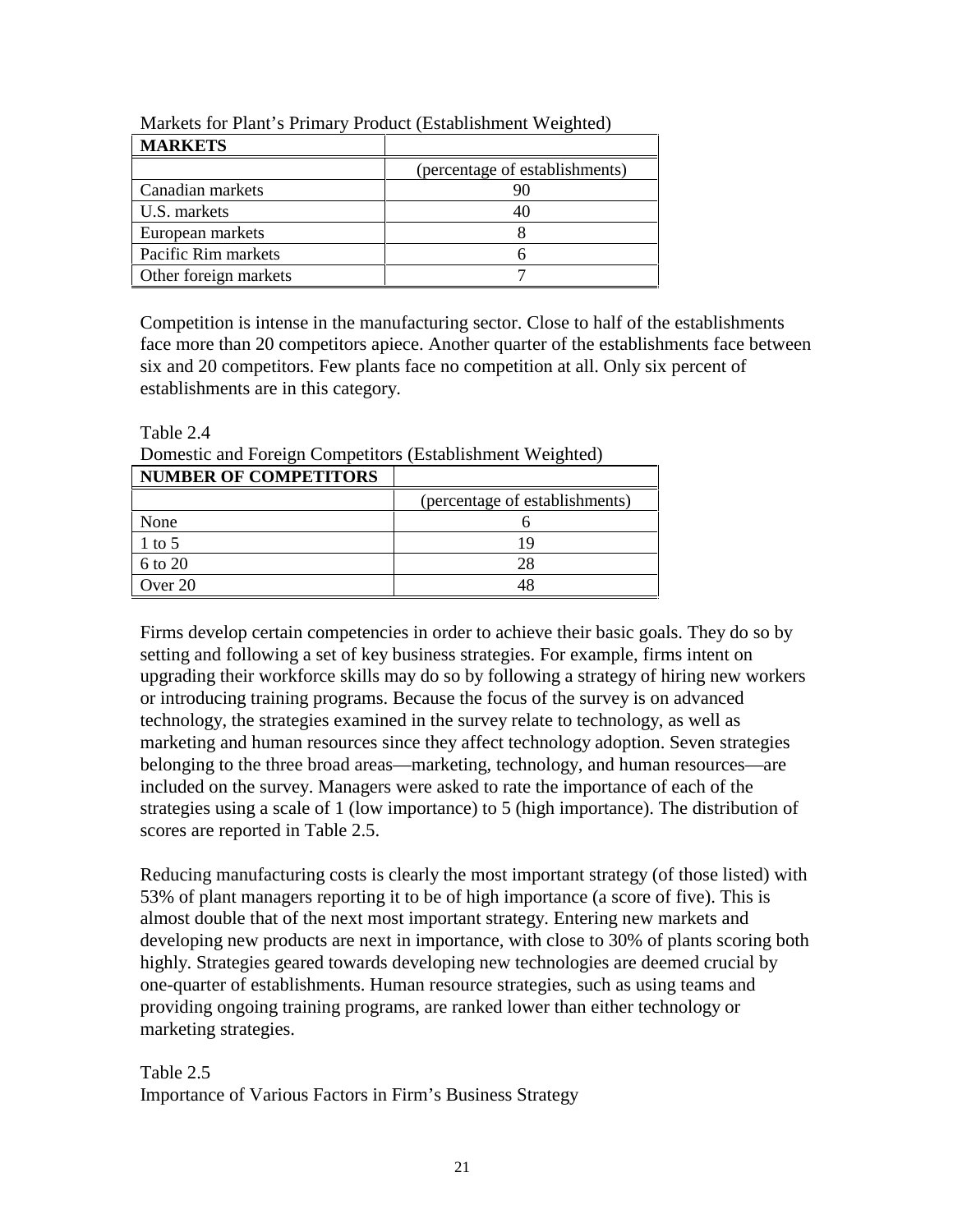| (Establishment Weighted) |  |
|--------------------------|--|
|--------------------------|--|

| <b>FACTORS</b>                          |     | <b>IMPORTANCE</b>           |    |                                |      |
|-----------------------------------------|-----|-----------------------------|----|--------------------------------|------|
|                                         | low |                             |    |                                | high |
|                                         |     | $\mathcal{D}_{\mathcal{L}}$ | 3  | 4                              | 5    |
|                                         |     |                             |    | (percentage of establishments) |      |
| <b>Products and Marketing</b>           |     |                             |    |                                |      |
| a) Developing new products              | 18  | 12                          | 21 | 22                             | 28   |
| b) Entering new markets                 | 12  | 9                           | 24 | 26                             | 29   |
| <b>Technology</b>                       |     |                             |    |                                |      |
| c) Reducing manufacturing costs         | 6   | 4                           | 14 | 24                             | 53   |
| d) Developing new manufacturing         | 12  | 12                          | 26 | 24                             | 26   |
| technology                              |     |                             |    |                                |      |
| e) Using new materials                  | 17  | 18                          | 30 | 19                             | 17   |
| <b>Human Resources</b>                  |     |                             |    |                                |      |
| f) Using teams (e.g., cross functional) | 18  | 11                          | 25 | 24                             | 23   |
| g) Ongoing technical training           | 13  | 11                          | 27 | 29                             | 21   |

Broadening our analysis to include responses of moderate importance, as well as high importance—extreme scores of 4 and 5—we find much the same patterns. Reducing manufacturing costs is still the most important with three-quarters of establishments considering it important. Once again entering new markets is next in importance, followed by developing new products. Only this time, training is found to be equally as important as developing new products. Using this measure, the emphasis on training, new products and new technology are now equally important. As before, using new materials is least important.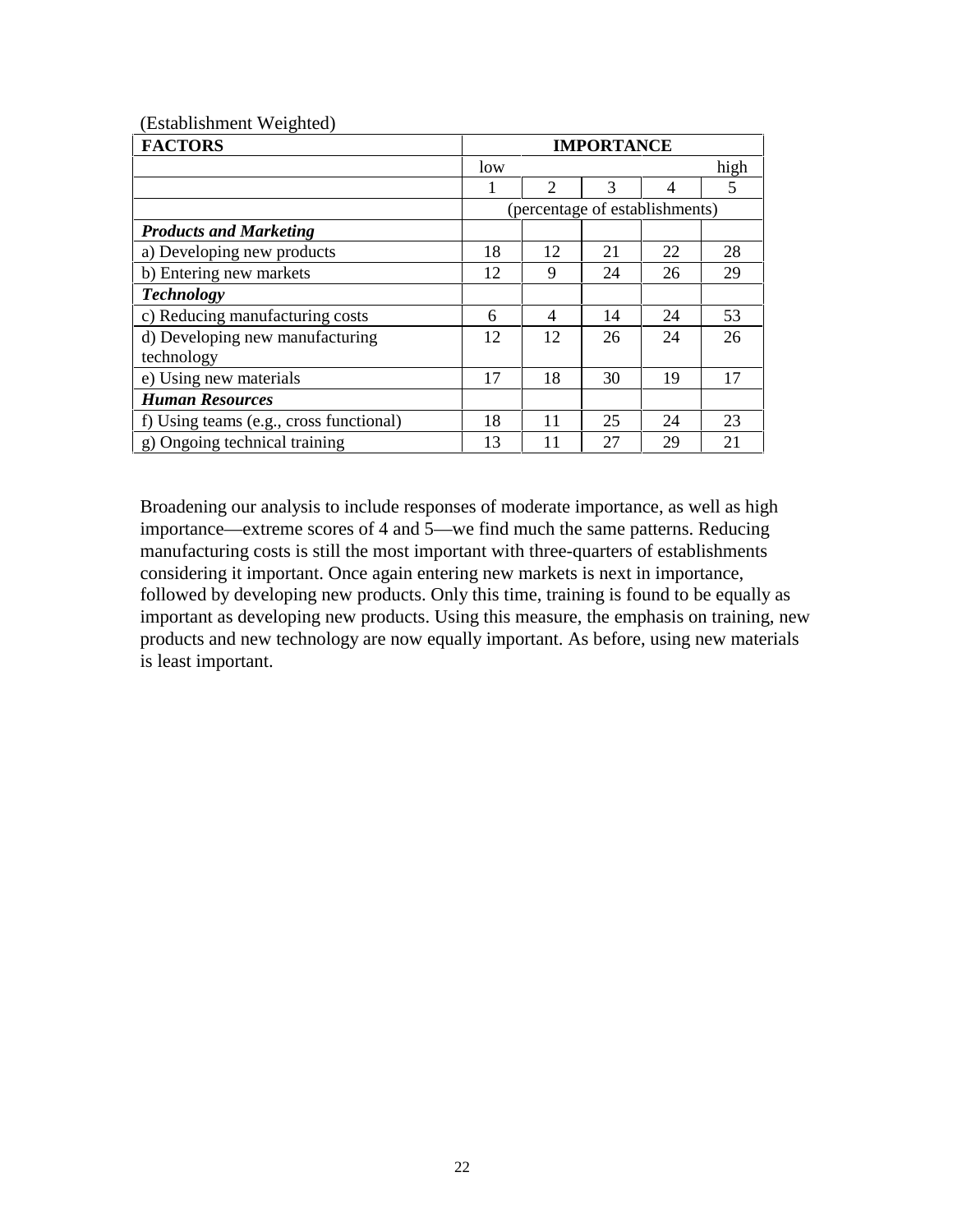## Figure 2.1 Extreme Scores for Importance of Business Strategies (Establishment Weighted)

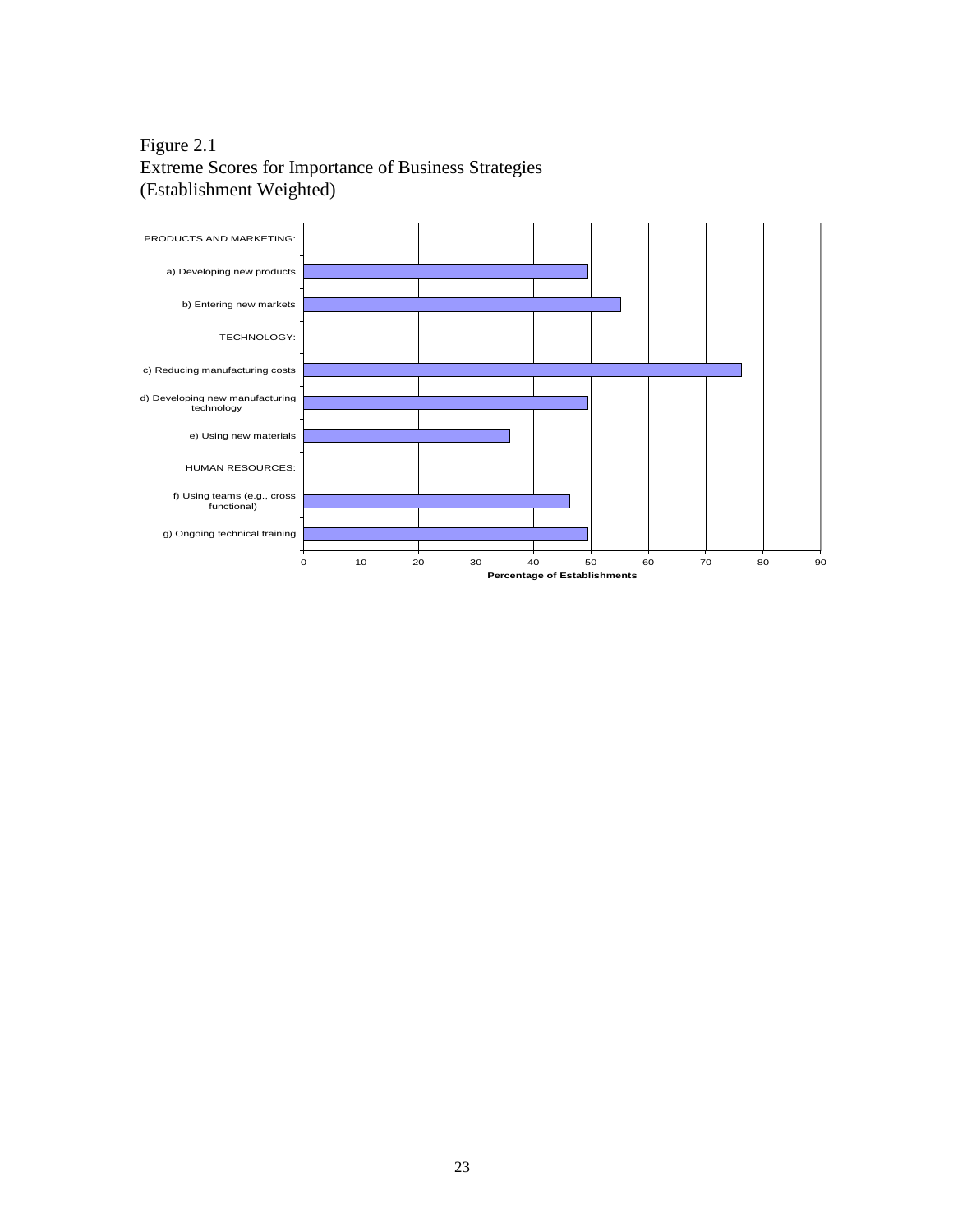## **3. Advanced Technology Use**

### **3.1 Introduction**

Advanced technology use, at both the individual and functional group level, will be the subject of this section. First, overall patterns of use will be explored, followed by differences in use by size of establishment. Finally, adoption patterns by industry will be examined.

### **3.2 Overall**

#### **Functional Technology Use**

Overall, three quarters of Canadian manufacturing establishments use at least one of the 26 advanced technologies listed on the survey (Table 3.1). Adoption rates range from a low of 16% for inspection technologies to 53% for design and engineering technologies. What this means is roughly half of the establishments in the manufacturing population have adopted at least one of the four design and engineering technologies listed on the survey—CAD/CAE, CAD/CAM, simulation technologies, and electronic exchange of CAD files. Similarly, 16% have adopted at least one of the two inspection technologies listed on the survey—automated vision-based systems, and other automated sensor-based systems.

Four of the functional groups have medium adoption rates of about 50%—design and engineering; processing, fabrication, and assembly; network communications; and integration and control—while two have low adoption rates of less than 20%—automated material handling and inspection technologies.

| <b>TECHNOLOGIES</b>                  | In Use                         |  |  |  |  |
|--------------------------------------|--------------------------------|--|--|--|--|
|                                      | (percentage of establishments) |  |  |  |  |
| Design and Engineering               | 53                             |  |  |  |  |
| Processing, Fabrication and Assembly | 49                             |  |  |  |  |
| <b>Automated Material Handling</b>   | 19                             |  |  |  |  |
| Inspection                           | 16                             |  |  |  |  |
| <b>Network Communications</b>        | 51                             |  |  |  |  |
| <b>Integration and Control</b>       | 52                             |  |  |  |  |
|                                      |                                |  |  |  |  |
| Overall                              | 76                             |  |  |  |  |

Table 3.1

| Functional Technology Use (Establishment Weighted) |  |
|----------------------------------------------------|--|
|----------------------------------------------------|--|

#### **Individual Technology Use**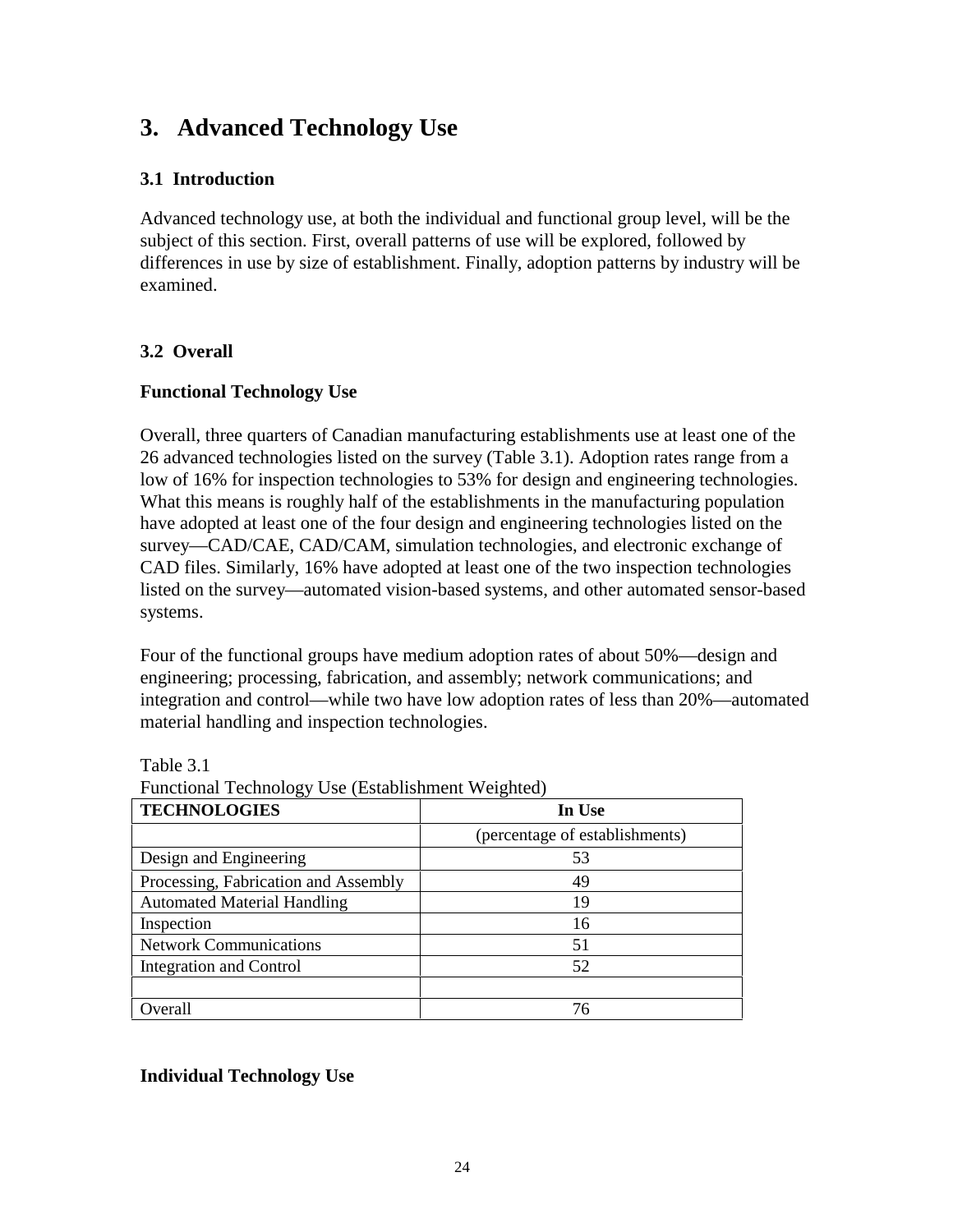As with the 1993 survey (Baldwin and Sabourin, 1995), computer-aided design and engineering leads with the highest adoption rate of any technology listed on the survey. Forty-four percent of establishments have adopted this technology. This is followed by programmable logic controllers (a fabrication technology), local area networks and company-wide networks (both communications technologies), and CAD/CAM and electronic exchange of CAD files (both design and engineering technologies).

Few establishments are using some of the newer, emerging technologies such as rapid prototyping systems (5%), near net shaping technologies (7%), and digital, remote controlled process plant control technologies (5%).

Table 3.2

| ravancea reenhology obe (Ebadonbinnent Weighted)<br><b>TECHNOLOGIES</b> | In Use         | Plan to Use                    | No Plans |
|-------------------------------------------------------------------------|----------------|--------------------------------|----------|
|                                                                         |                | (percentage of establishments) |          |
| <b>Design and Engineering</b>                                           |                |                                |          |
| a) Computer-Aided                                                       | 44             | 10                             | 46       |
| Design/Engineering (CAD/CAE)                                            |                |                                |          |
| b) Computer-Aided                                                       | 36             | 14                             | 51       |
| Design/Manufacturing (CAD/CAM)                                          |                |                                |          |
| c) Modelling or simulation                                              | 17             | 13                             | 70       |
| technologies                                                            |                |                                |          |
| d) Electronic exchange of CAD files                                     | 34             | 13                             | 53       |
|                                                                         |                |                                |          |
| Processing, Fabrication and                                             |                |                                |          |
| <b>Assembly</b>                                                         |                |                                |          |
| a) Flexible Manufacturing Cells or                                      | 15             | 11                             | 74       |
| Systems (FMC/FMS)                                                       |                |                                |          |
| b) Programmable Logic Control                                           | 37             | 9                              | 54       |
| (PLC) machines or processes                                             |                |                                |          |
| c) Lasers used in materials processing                                  | 9              | 8                              | 84       |
| (including surface modification)                                        |                |                                |          |
| d) Robots with sensing capabilities                                     | 8              | 7                              | 85       |
| e) Robots without sensing capabilities                                  | $\overline{7}$ | 5                              | 88       |
| f) Rapid Prototyping Systems (RPS)                                      | $\overline{5}$ | $\overline{7}$                 | 87       |
| g) High speed machining                                                 | 17             | 12                             | 71       |
| h) Near net shape technologies                                          | $\overline{7}$ | 6                              | 87       |
|                                                                         |                |                                |          |
| <b>Automated Material Handling</b>                                      |                |                                |          |
| a) Part identification for                                              | 18             | 21                             | 62       |
| manufacturing automation (e.g. bar                                      |                |                                |          |
| coding)                                                                 |                |                                |          |
| b) Automated Storage and Retrieval                                      | 5              | 9                              | 85       |
| System (AS/RS)                                                          |                |                                |          |

Advanced Technology Use (Establishment Weighted)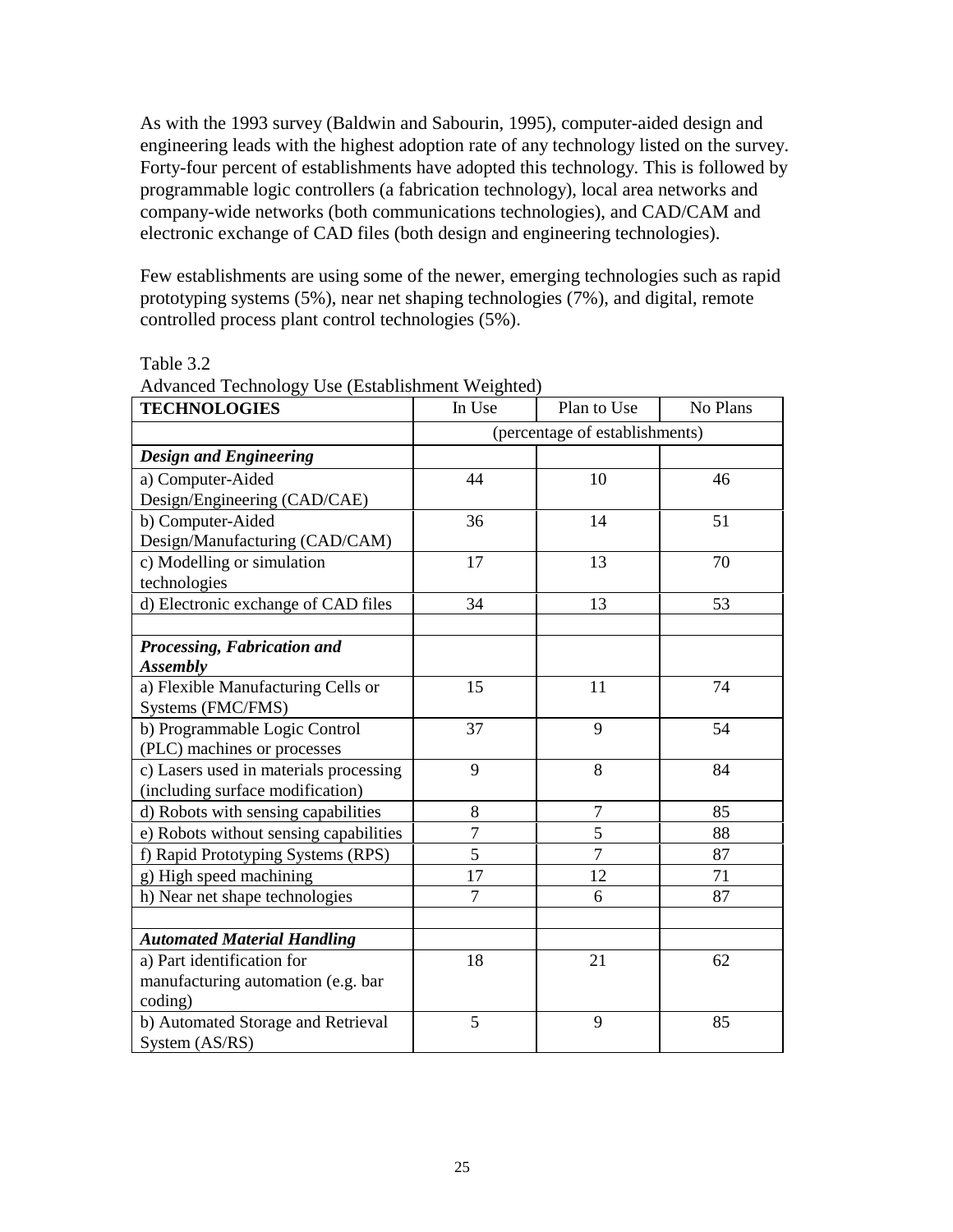| <b>Inspection</b>                      |    |      |    |
|----------------------------------------|----|------|----|
| a) Automated vision-based systems      | 11 | 8    | 81 |
| used for inspection/testing of inputs  |    |      |    |
| and/or final products                  |    |      |    |
| b) Other automated sensor-based        | 13 | 8    | 79 |
| systems used for inspection/testing of |    |      |    |
| inputs and/or final products           |    |      |    |
|                                        |    |      |    |
| <b>Network Communications</b>          |    |      |    |
| a) Local area network (LAN) for        | 36 | 13   | 51 |
| engineering and/or production          |    |      |    |
| b) Company-wide computer networks      | 35 | 19   | 46 |
| (including Intranet and WAN)           |    |      |    |
| c) Inter-company computer networks     | 29 | 21   | 50 |
| (including Extranet and EDI)           |    |      |    |
|                                        |    |      |    |
| <b>Integration and Control</b>         |    |      |    |
| a) Manufacturing Resource Planning     | 21 | 19   | 61 |
| (MRP II)/Enterprise Resource           |    |      |    |
| Planning (ERP)                         |    |      |    |
| b) Computers used for control on the   | 31 | 21   | 49 |
| factory floor                          |    |      |    |
| c) Computer-Integrated                 | 18 | 15   | 67 |
| Manufacturing (CIM)                    |    |      |    |
| d) Supervisory Control and Data        | 16 | 16   | 68 |
| Acquisition (SCADA)                    |    |      |    |
| e) Use of inspection data in           | 26 | 16   | 58 |
| manufacturing control                  |    |      |    |
| f) Digital, remote controlled process  | 5  | 8    | 87 |
| plant control (e.g. Fieldbus)          |    |      |    |
| g) Knowledge-based software            | 18 | 15.1 | 67 |

## **3.3 … By Employment Size**

#### **Functional Technology Use**

It is generally accepted that technology use increases with size (Baldwin and Sabourin, 1995; Vickery and Campbell, 1989; Northcott, 1993). Possible reasons for this range from having better developed information networks, to superior financial and technical resources (Northcott, 1993), and even to economies of scale.

Large establishments have a very high incidence rate for four of the six functional technology groups, where incidence refers to the use of at least technology from the group of technologies being considered. Roughly nine out of ten large plants adopt at least one technology from each of the four groups—network communications; processing and fabrication; integration and control; and design and engineering. Although the incidence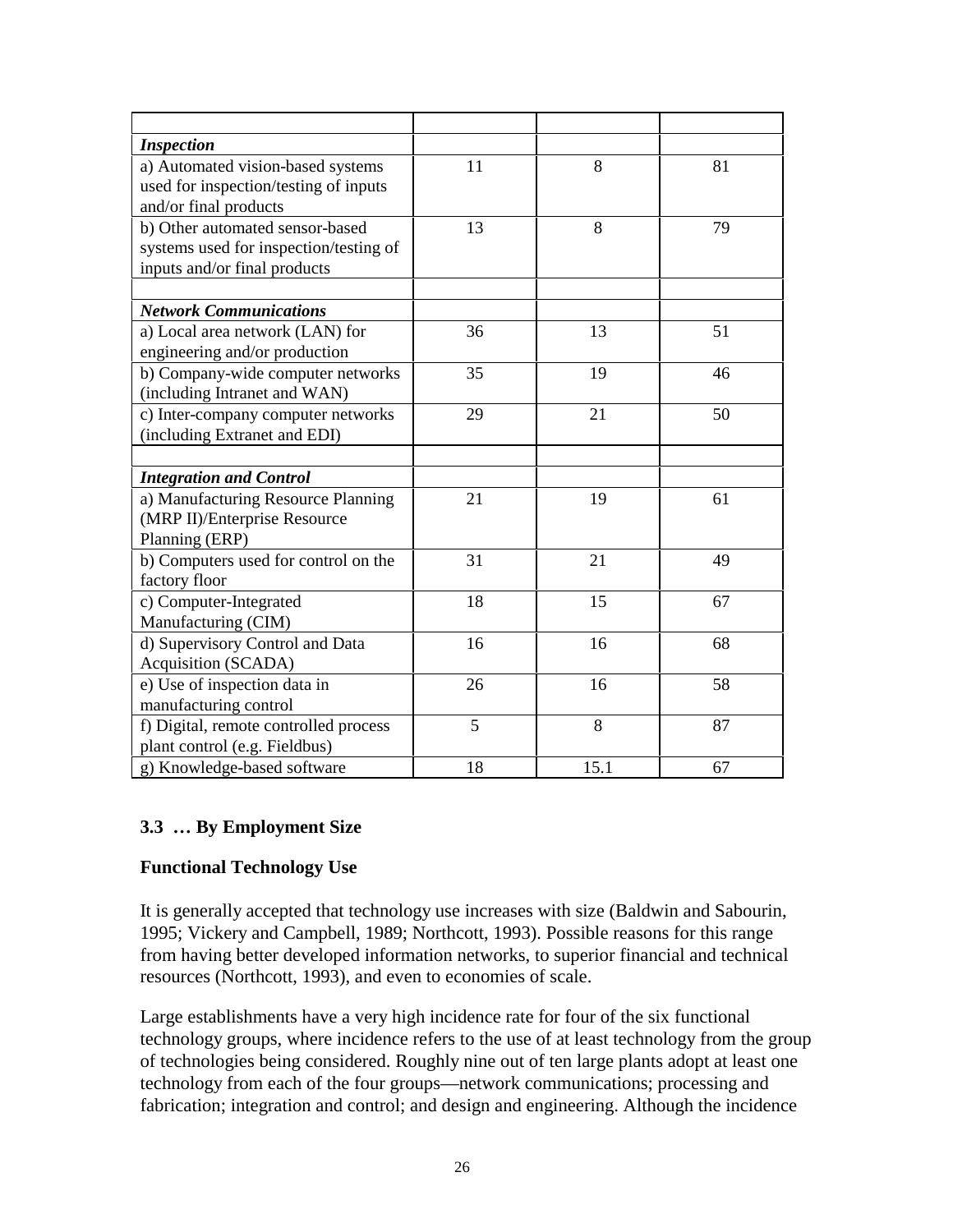rate for the other two groups—automated material handling and inspection—is lower, still more than half the large plants have adopted these technologies.

As for medium-sized plants, close to three-quarters have adopted network communication and integration and control technologies. Two-thirds have adopted design and engineering, and processing and fabrication technologies. Few have adopted automated material handling and inspection technologies.

Design and engineering technologies are used the most by small establishments with 46% of small plants using at least one of these technologies. Close behind are integration and control, processing and fabrication, and network communications, all with about a 40% incidence rate. Very few—about one in ten small plants—have adopted automated material handling and inspection technologies.

| <b>TECHNOLOGIES</b>                  | Small                          | Medium | Large |    |  |  |  |
|--------------------------------------|--------------------------------|--------|-------|----|--|--|--|
|                                      | (percentage of establishments) |        |       |    |  |  |  |
| Design and Engineering               | 46                             | 65     | 88    | 53 |  |  |  |
| Processing, Fabrication and Assembly | 40                             | 66     | 92    | 49 |  |  |  |
| <b>Automated Material Handling</b>   | 12                             | 29     | 6 I   | 19 |  |  |  |
| Inspection                           | 10                             |        | 51    |    |  |  |  |
| <b>Network Communications</b>        | 39                             |        | 94    |    |  |  |  |
| <b>Integration and Control</b>       |                                |        | 92    |    |  |  |  |

Table 3.3

Functional Technology Use by Employment Size (Establishment Weighted)

## **Individual Technology Use**

At the individual technology level, technology adoption increases with size. Large establishments have higher adoption rates than medium-sized establishments, which in turn, have higher adoption rates than small establishments.

The technologies with the highest adoption rates, regardless of size, are computer aided design and engineering, programmable logic controllers, local area networks, companywide computer networks, electronic exchange of CAD files, and computer aided design and manufacturing.

Large establishments have the highest adoption rates for local area networks (86%), company-wide computer networks (83%), programmable logic controllers (82%), computer aided design and engineering (81%) and computers used for control on the factory floor (79%). These technologies represent four functional groups—network communications, design and engineering, processing and fabrication, and integration and control.

For medium-sized establishments, the same five technologies are the most-used, albeit at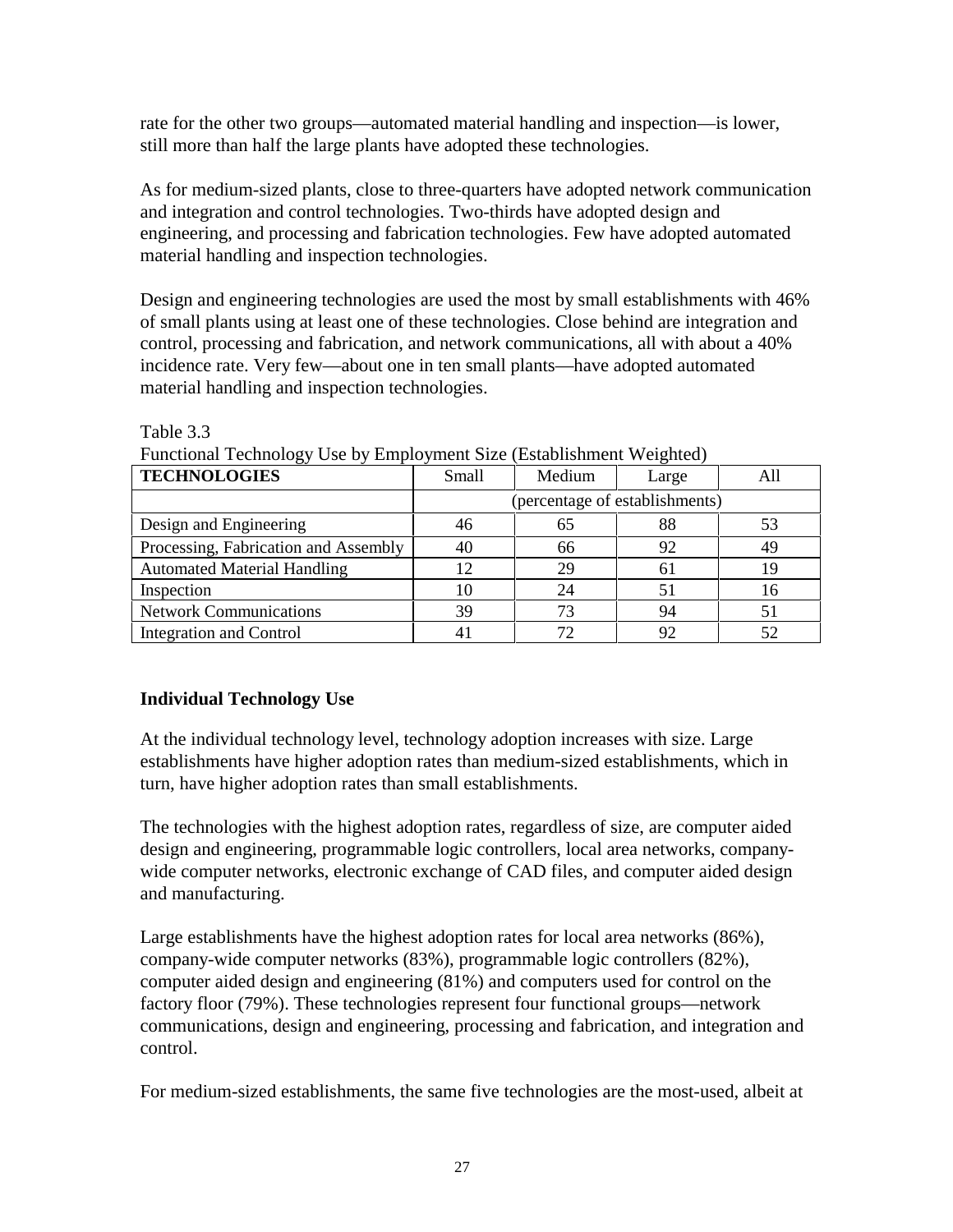a reduced level—local area networks (57%), computer aided design and engineering (57%), programmable logic controllers (54%), company-wide computer networks (54%), and computers used for control on the factory floor (47%).

A slightly different pattern exists for small establishments. The top three technologies are all design and engineering technologies—computer aided design and engineering (37%), computer aided design and manufacturing (31%) and electronic exchange of CAD files (28%). One processing and fabrication technology—programmable logic controllers (27%)—and two communications technologies—local area networks (24%) and company-wide computer networks (24%)—are the technologies with the next highest adoption rates.

| Advanced Technology Osc by Employment Size (Establishment Weighted)<br><b>TECHNOLOGIES</b> | Small          | Medium                         | Large | All            |
|--------------------------------------------------------------------------------------------|----------------|--------------------------------|-------|----------------|
|                                                                                            |                | (percentage of establishments) |       |                |
| <b>Design and Engineering</b>                                                              |                |                                |       |                |
| a) Computer-Aided                                                                          | 37             | 57                             | 81    | 44             |
| Design/Engineering (CAD/CAE)                                                               |                |                                |       |                |
| b) Computer-Aided                                                                          | 31             | 43                             | 67    | 36             |
| Design/Manufacturing (CAD/CAM)                                                             |                |                                |       |                |
| c) Modelling or simulation                                                                 | 14             | 20                             | 49    | 17             |
| technologies                                                                               |                |                                |       |                |
| d) Electronic exchange of CAD files                                                        | 28             | 42                             | 74    | 34             |
|                                                                                            |                |                                |       |                |
| Processing, Fabrication and                                                                |                |                                |       |                |
| <b>Assembly</b>                                                                            |                |                                |       |                |
| a) Flexible Manufacturing Cells or                                                         | 12             | 20                             | 40    | 15             |
| Systems (FMC/FMS)                                                                          |                |                                |       |                |
| b) Programmable Logic Control                                                              | 27             | 54                             | 82    | 37             |
| (PLC) machines or processes                                                                |                |                                |       |                |
| c) Lasers used in materials processing                                                     | 5              | 13                             | 26    | 9              |
| (including surface modification)                                                           |                |                                |       |                |
| d) Robots with sensing capabilities                                                        | $\overline{4}$ | 11                             | 34    | 8              |
| e) Robots without sensing capabilities                                                     | $\overline{4}$ | 10                             | 32    | $\overline{7}$ |
| f) Rapid Prototyping Systems (RPS)                                                         | $\overline{4}$ | 6                              | 14    | 5              |
| g) High speed machining                                                                    | 14             | 21                             | 35    | 17             |
| h) Near net shape technologies                                                             | 6              | 8                              | 13    | $\overline{7}$ |
|                                                                                            |                |                                |       |                |
| <b>Automated Material Handling</b>                                                         |                |                                |       |                |
| a) Part identification for                                                                 | 11             | 27                             | 57    | 18             |
| manufacturing automation (e.g. bar                                                         |                |                                |       |                |
| coding)                                                                                    |                |                                |       |                |
| b) Automated Storage and Retrieval                                                         | $\overline{4}$ | 6                              | 17    | 5              |
| System (AS/RS)                                                                             |                |                                |       |                |

Advanced Technology Use by Employment Size (Establishment Weighted)

Table 3.4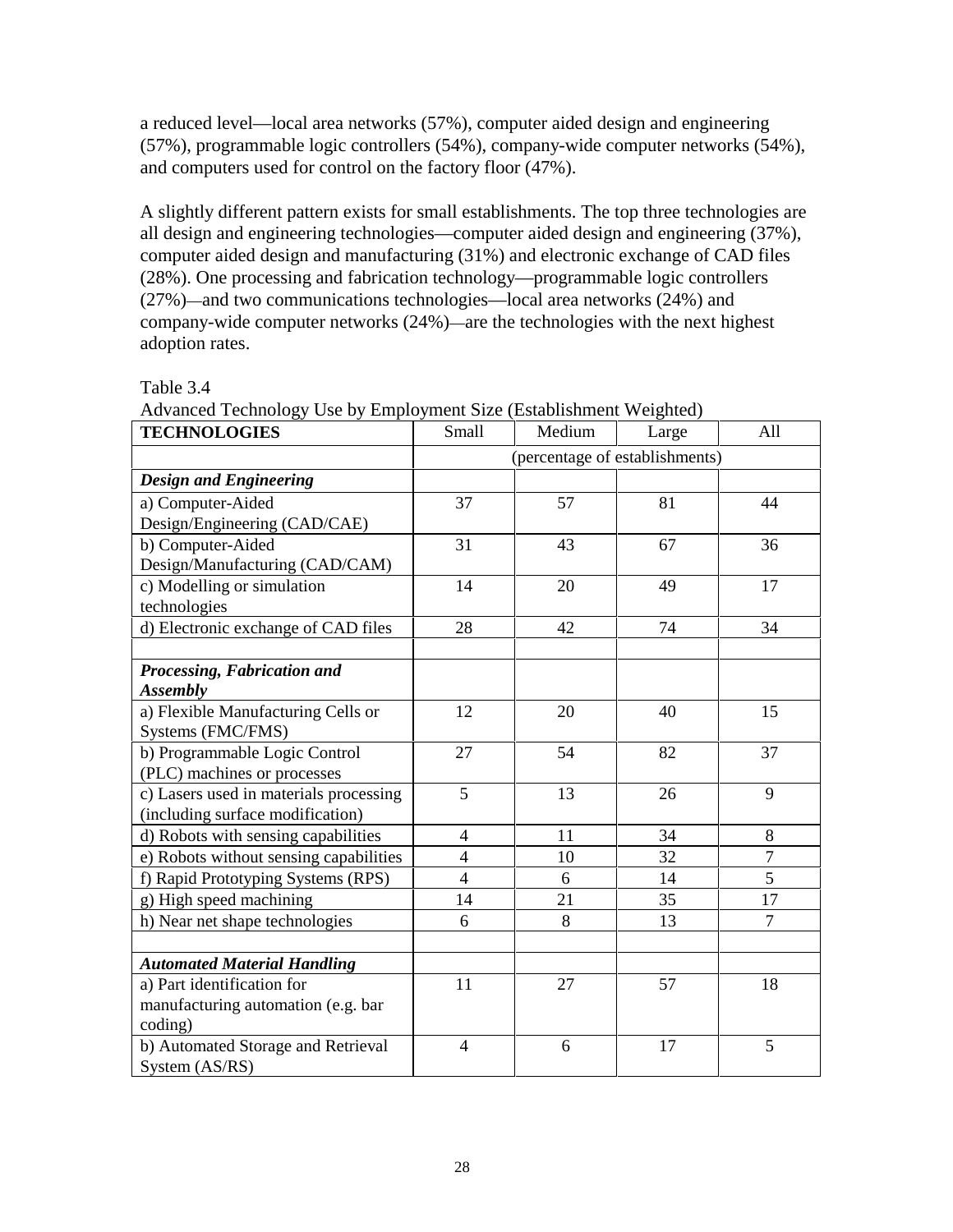| <b>Inspection</b>                      |                |    |    |    |
|----------------------------------------|----------------|----|----|----|
| a) Automated vision-based systems      | $\overline{7}$ | 15 | 35 | 11 |
| used for inspection/testing of inputs  |                |    |    |    |
| and/or final products                  |                |    |    |    |
| b) Other automated sensor-based        | 8              | 18 | 45 | 13 |
| systems used for inspection/testing of |                |    |    |    |
| inputs and/or final products           |                |    |    |    |
|                                        |                |    |    |    |
| <b>Network Communications</b>          |                |    |    |    |
| a) Local area network (LAN) for        | 24             | 57 | 86 | 36 |
| engineering and/or production          |                |    |    |    |
| b) Company-wide computer networks      | 24             | 54 | 83 | 35 |
| (including Intranet and WAN)           |                |    |    |    |
| c) Inter-company computer networks     | 20             | 42 | 74 | 29 |
| (including Extranet and EDI)           |                |    |    |    |
|                                        |                |    |    |    |
| <b>Integration and Control</b>         |                |    |    |    |
| a) Manufacturing Resource Planning     | 13             | 34 | 52 | 21 |
| (MRP II)/Enterprise Resource           |                |    |    |    |
| Planning (ERP)                         |                |    |    |    |
| b) Computers used for control on the   | 21             | 47 | 79 | 31 |
| factory floor                          |                |    |    |    |
| c) Computer-Integrated                 | 15             | 23 | 42 | 18 |
| Manufacturing (CIM)                    |                |    |    |    |
| d) Supervisory Control and Data        | 11             | 23 | 43 | 16 |
| Acquisition (SCADA)                    |                |    |    |    |
| e) Use of inspection data in           | 18             | 39 | 70 | 26 |
| manufacturing control                  |                |    |    |    |
| f) Digital, remote controlled process  | 3              | 8  | 20 | 5  |
| plant control (e.g. Fieldbus)          |                |    |    |    |
| g) Knowledge-based software            | 16             | 20 | 32 | 18 |

### **3.4 … By Industry**

### **Functional Technology Use**

The adoption of advanced technologies varies considerably across industries. Reasons for this have to do with different applicabilities of technology from industry to industry, and differences in the size distribution of plants across industries (Baldwin and Sabourin, 1995). For example, design and engineering applications, which are vital for the electronics industry, tend to be less important for the beverage and textile products industries. As for differences in size distribution across industries, industries dominated by large firms would be expected to have higher adoption rates since technology use increases with size.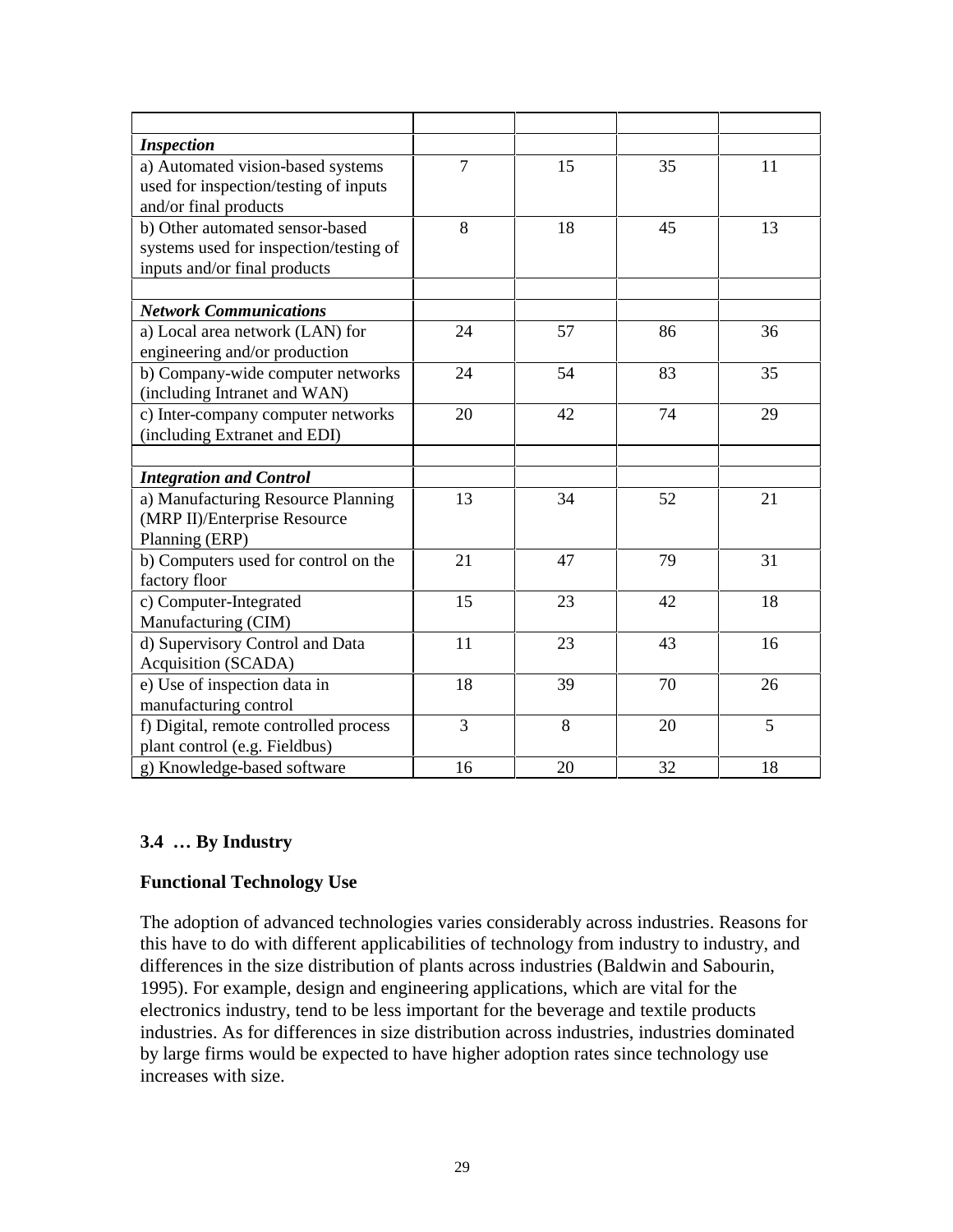Incidence of functional technology use by 2-digit S.I.C. industry is provided in Table 3.5. There are twenty-two manufacturing industries at this level but only twenty are reported here. Food processing is excluded as it was surveyed early in 1998 and tobacco is excluded due to the small number of establishments in this industry.

|                          | Design and      | Processing,     | Automated                      | Inspection      | Network         | Integration     |
|--------------------------|-----------------|-----------------|--------------------------------|-----------------|-----------------|-----------------|
| <b>INDUSTRY</b>          | Engineer-       | Fabrication,    | Material                       |                 | Communi-        | and Control     |
|                          | ing             | Assembly        | Handling                       |                 | cations         |                 |
|                          |                 |                 | (percentage of establishments) |                 |                 |                 |
| Beverage                 | 34              | 65              | 40                             | 34              | 77              | 77              |
| <b>Rubber Products</b>   | 50              | 64              | 23                             | 18              | 49              | 51              |
| <b>Plastic Products</b>  | 51              | 68              | 23                             | $\overline{21}$ | 54              | 59              |
| Leather and              | 38              | 33              | 19                             | 3               | 37              | 42              |
| <b>Allied Products</b>   |                 |                 |                                |                 |                 |                 |
| Primary Textile          | 49              | 54              | 45                             | 38              | 69              | 70              |
| <b>Textile Products</b>  | 29              | 39              | 18                             | 13              | 48              | 51              |
| Clothing                 | 33              | $\overline{22}$ | 17                             | 6               | 34              | $\overline{36}$ |
| Wood                     | $\overline{37}$ | 53              | 18                             | $\overline{13}$ | $\overline{34}$ | 43              |
| Furniture and            | 43              | 37              | 16                             | 6               | 36              | 37              |
| Fixture                  |                 |                 |                                |                 |                 |                 |
| Paper and Allied         | 55              | 63              | 41                             | 33              | 66              | 66              |
| Products                 |                 |                 |                                |                 |                 |                 |
| Printing,                | 36              | 30              | 16                             | 12              | 58              | 45              |
| Publishing and           |                 |                 |                                |                 |                 |                 |
| Allied                   |                 |                 |                                |                 |                 |                 |
| Primary Metal            | 80              | 67              | 30                             | 29              | 62              | 61              |
| <b>Fabricated Metal</b>  | 71              | 56              | 10                             | 14              | 52              | 54              |
| Products                 |                 |                 |                                |                 |                 |                 |
| Machinery                | 70              | 60              | 19                             | 20              | 61              | 60              |
| Transportation           | 66              | 55              | 40                             | 33              | 57              | 58              |
| Equipment                |                 |                 |                                |                 |                 |                 |
| Electrical and           | 79              | 59              | 27                             | 23              | 71              | 72              |
| Electronic               |                 |                 |                                |                 |                 |                 |
| Products                 |                 |                 |                                |                 |                 |                 |
| Non-Metallic             | 38              | 49              | 15                             | 11              | 39              | 53              |
| <b>Mineral Products</b>  |                 |                 |                                |                 |                 |                 |
| Refined                  | 42              | 33              | 16                             | 21              | 33              | 51              |
| Petroleum and            |                 |                 |                                |                 |                 |                 |
| <b>Coal Products</b>     |                 |                 |                                |                 |                 |                 |
| Chemical and             | 36              | 48              | 22                             | 24              | 65              | 58              |
| <b>Chemical Products</b> |                 |                 |                                |                 |                 |                 |
| Other                    | 52              | 42              | 15                             | 10              | 49              | 43              |
| Manufacturing            |                 |                 |                                |                 |                 |                 |

Table 3.5 Functional Technology Use by Industry (Establishment Weighted)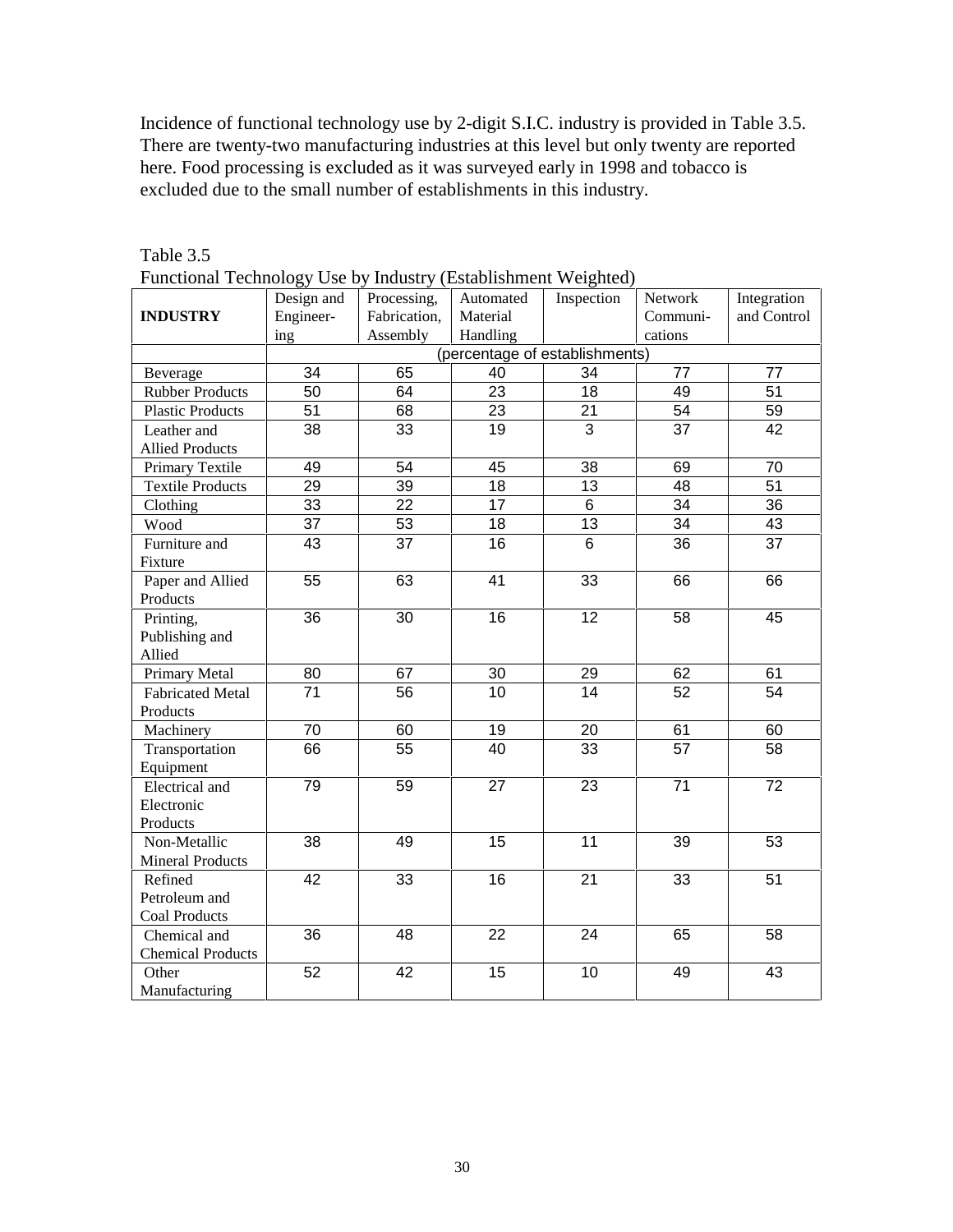Establishments in five industries (beverages, primary textiles, paper and allied products, primary metals, and electrical and electronic products) tend to have the highest adoption rates across the majority of the functional technology groups. This pattern is easier to see by ranking the adoption rates, from highest to lowest, within industries. This rank ordering is provided in Table 3.6.

Results show that establishments in the beverage industry have the highest adoption rates of all industries for both network communications and integration and control technologies. They rank second for inspection technologies; and third for processing and fabrication, and automated material handling technologies. Only for design and engineering technology do they lag. Primary textiles are also among the leaders when it comes to automated material handling, inspection, network communications, and integration and control technologies. Although they lag somewhat for design and engineering, and processing and fabrication technologies, they are still ranked in the top half of all industries for these technologies.

Establishments in the paper and allied products, primary metals, and electrical and electronics products industries also have high adoption rates across all functional groups. They rank among the top five industries across all functional groups. The only real differences are that the primary metals and electronics products industries have higher adoption rates for design and engineering than does the paper products industry; primary metals has a higher adoption rate for processing and fabrication than do the other two industries; and electronic products has a higher adoption rate than the other two for network communications and integration and control technologies.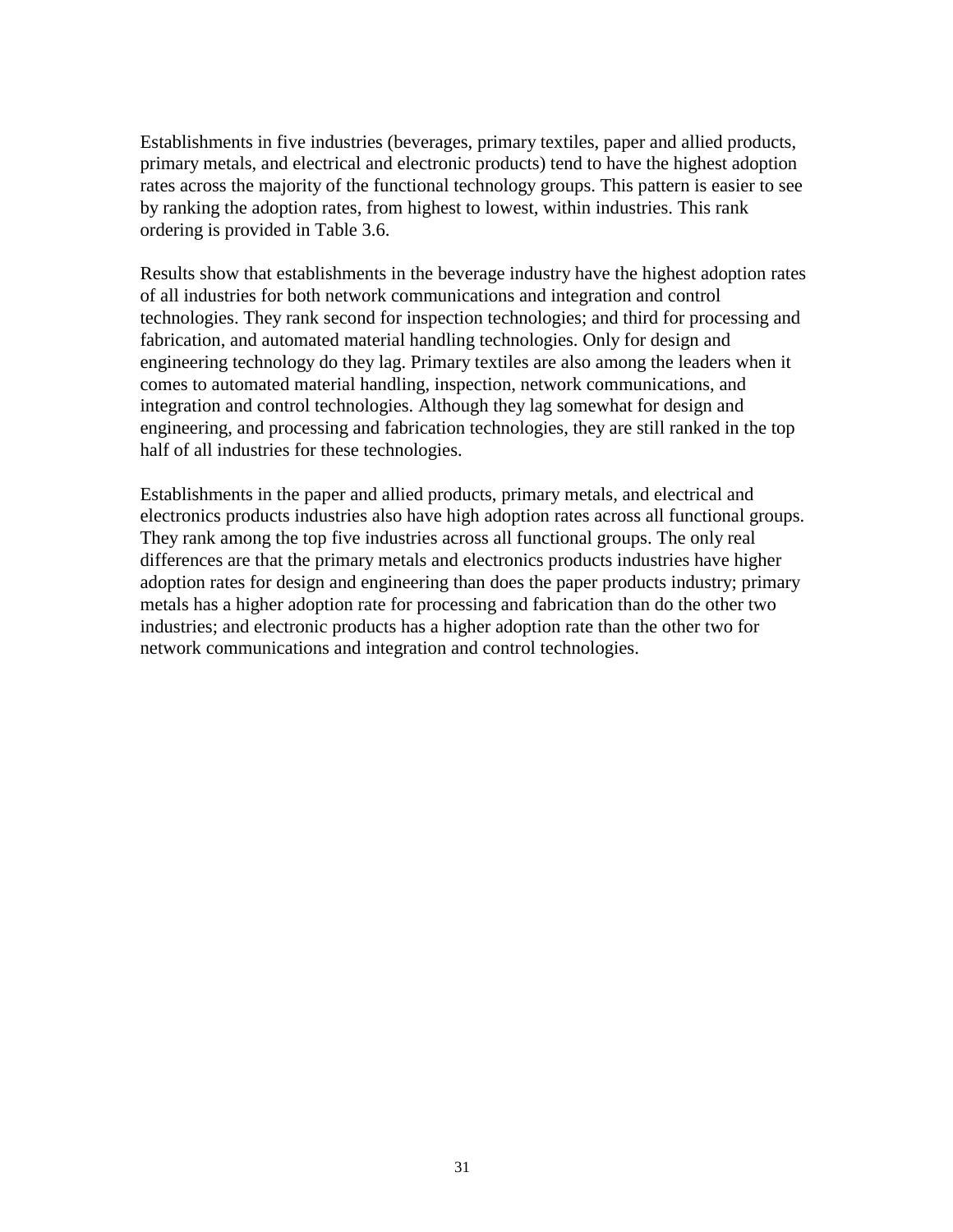| <b>INDUSTRY</b>                       | Design and<br>Engineer-<br>ing | ---- <i>- oj</i><br>Processing,<br>Fabrication,<br>Assembly | Automated<br>Material<br>Handling | Inspection       | Network<br>Communi-<br>cations | Integration<br>and Control |
|---------------------------------------|--------------------------------|-------------------------------------------------------------|-----------------------------------|------------------|--------------------------------|----------------------------|
|                                       |                                |                                                             |                                   | (rank)           |                                |                            |
| Beverage                              | 13                             | 3                                                           | 3                                 | $\overline{2}$   | $\mathbf{1}$                   | $\mathbf{1}$               |
| <b>Rubber Products</b>                | 8                              | $\overline{4}$                                              | 6                                 | 8                | 10                             | 12                         |
| <b>Plastic Products</b>               | $\overline{7}$                 | $\mathbf{1}$                                                | 6                                 | 6                | $\,8\,$                        | $\overline{7}$             |
| Leather and<br><b>Allied Products</b> | 11                             | 16                                                          | 8                                 | 14               | 13                             | 15                         |
| Primary Textile                       | $8\,$                          | 9                                                           | $\mathbf{1}$                      | $\mathbf{1}$     | $\overline{3}$                 | $\overline{3}$             |
| <b>Textile Products</b>               | $\overline{15}$                | 14                                                          | 9                                 | 9                | 11                             | 11                         |
| Clothing                              | 14                             | 18                                                          | $10\,$                            | 13               | 15                             | 17                         |
| Wood                                  | 11                             | $10\,$                                                      | 9                                 | 9                | 15                             | 14                         |
| Furniture and                         | 9                              | 15                                                          | 12                                | 13               | 14                             | 16                         |
| Fixture                               | 6                              | $\overline{5}$                                              | $\overline{2}$                    | 3                | $\overline{4}$                 | $\overline{4}$             |
| Paper and Allied<br>Products          |                                |                                                             |                                   |                  |                                |                            |
| Printing,                             | 12                             | 17                                                          | 11                                | 10               | $\overline{7}$                 | 13                         |
| Publishing and<br>Allied              |                                |                                                             |                                   |                  |                                |                            |
| Primary Metal                         | $\mathbf{1}$                   | $\overline{c}$                                              | $\overline{4}$                    | $\overline{4}$   | $\sqrt{6}$                     | 5                          |
| <b>Fabricated Metal</b>               | $\overline{3}$                 | $\overline{7}$                                              | 14                                | $\mathbf{Q}$     | 9                              | 9                          |
| Products                              |                                |                                                             |                                   |                  |                                |                            |
| Machinery                             | $\overline{4}$                 | $\sqrt{6}$                                                  | $\,8\,$                           | $\boldsymbol{7}$ | $\sqrt{6}$                     | $\sqrt{6}$                 |
| Transportation<br>Equipment           | $\overline{5}$                 | 8                                                           | 3                                 | $\overline{3}$   | $\overline{7}$                 | 8                          |
| Electrical and                        | $\overline{2}$                 | 6                                                           | 5                                 | 5                | $\overline{2}$                 | $\overline{2}$             |
| Electronic                            |                                |                                                             |                                   |                  |                                |                            |
| Products                              |                                |                                                             |                                   |                  |                                |                            |
| Non-Metallic                          | 11                             | 11                                                          | 13                                | 11               | 12                             | 10                         |
| <b>Mineral Products</b>               |                                |                                                             |                                   |                  |                                |                            |
| Refined                               | 10                             | 16                                                          | 11                                | 6                | 15                             | 12                         |
| Petroleum and                         |                                |                                                             |                                   |                  |                                |                            |
| <b>Coal Products</b>                  |                                |                                                             |                                   |                  |                                |                            |
| Chemical and                          | 12                             | 12                                                          | $\overline{7}$                    | 5                | 5                              | 8                          |
| <b>Chemical Products</b>              |                                |                                                             |                                   |                  |                                |                            |
| Other<br>Manufacturing                | $\overline{7}$                 | 13                                                          | 13                                | 12               | 10                             | 14                         |

Table 3.6 Rank Order of Functional Technology Use by Industry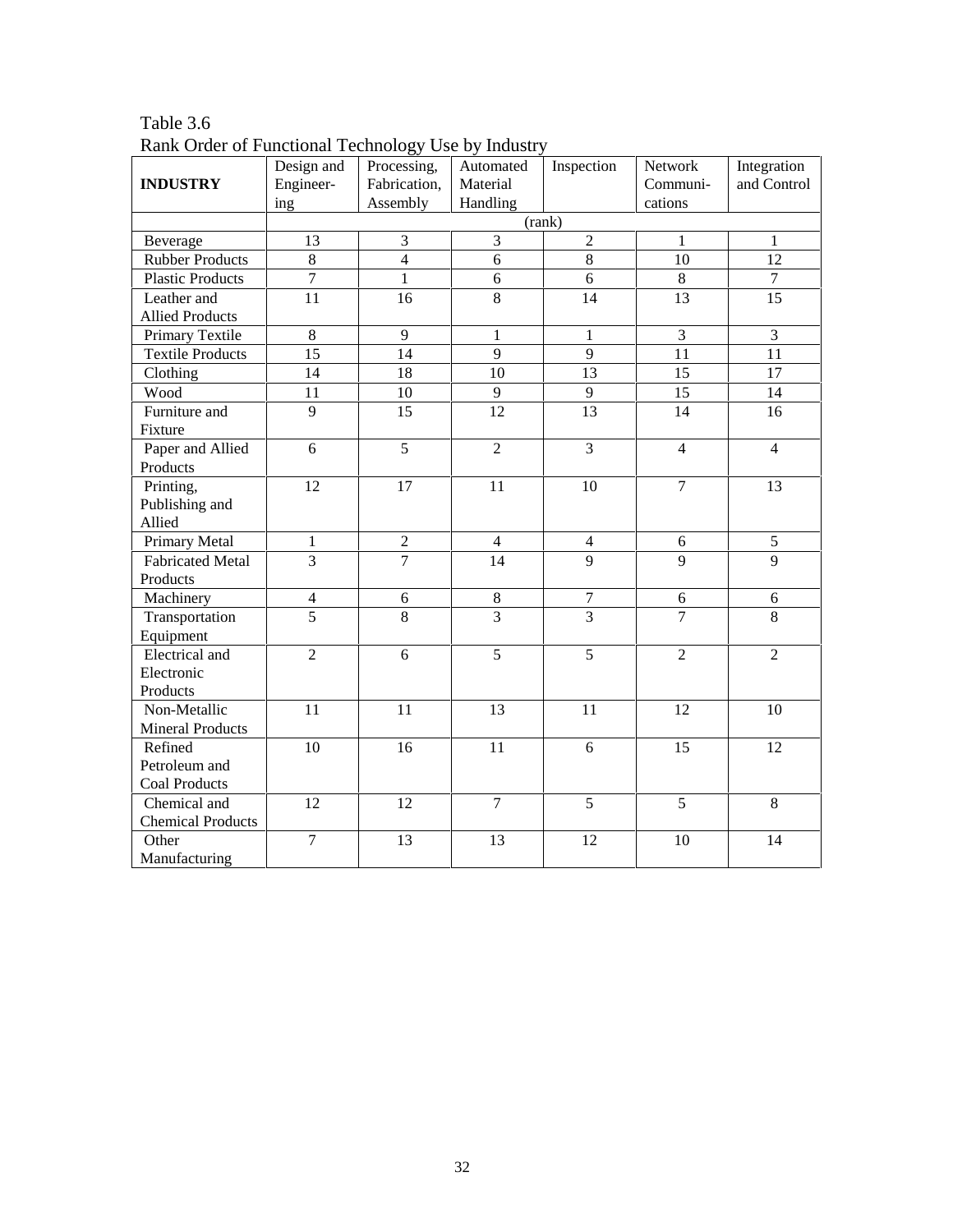#### **Individual Technology Use by Industry**

There is a core of technologies that establishments from all industries tend to adopt, albeit at different rates. According to Table 3.7, the top-ranked technologies, across all industries, are:

- CAD/CAE
- CAD/CAM
- programmable logic controllers
- local area networks (LANs)
- company-wide computer networks

These are the same technologies that had the highest adoption rates overall (Table 3.2). Although the actual ranking may differ somewhat from industry to industry, all five of these technologies are among the leaders in each industry. These five represent three functional technology groups. Two are network communications technologies—LANs, and company-wide computer networks—two are design and engineering technologies— CAD/CAE and CAD/CAM—and one is a fabrication and assembly technology programmable logic controllers.

There are three other technologies that have moderately high adoption rates across a majority of industries. They are inter-company computer networks, factory floor computers, and the use of inspection data in manufacturing control. Inter-company computer networks are among the leaders for all but fabricated metal, machinery, electrical, non-metallic minerals, petroleum, wood and furniture. Factory floor computers are particularly important for leather, primary textiles, textile products, clothing, wood, and non-metallic mineral products. They either lead or rival the leaders for these industries. Adoption rates for inspection data control are among the leaders for two-thirds of the industries. They tend to rank fourth or fifth in adoption rates for all but primary textiles where they have the highest adoption rate of 50%.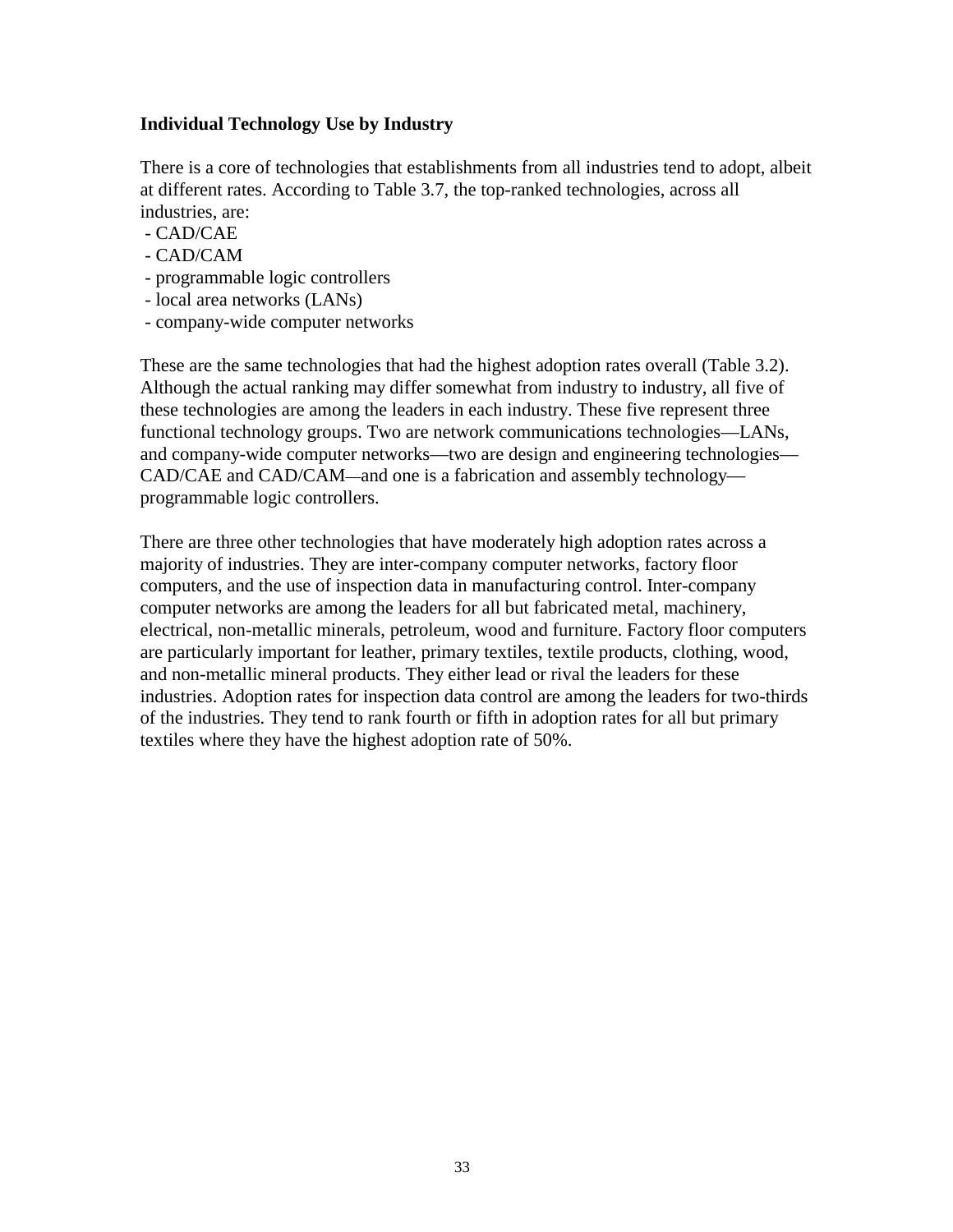| <b>TECHNOLOGIES</b>                            | <b>Beverages</b> | Rubber<br>Products | Plastic<br>Products | Leather<br>and<br>Allied<br>Products | Primary<br>Textile             | Textile<br>Products | Clothing       | Wood           | Furniture<br>and<br>Fixtures | Paper and<br>Allied<br>Products |
|------------------------------------------------|------------------|--------------------|---------------------|--------------------------------------|--------------------------------|---------------------|----------------|----------------|------------------------------|---------------------------------|
|                                                |                  |                    |                     |                                      | (percentage of establishments) |                     |                |                |                              |                                 |
| <b>Design and Engineering</b>                  | 34               | 50                 | 51                  | 38                                   | 49                             | 29                  | 33             | 37             | 43                           | 55                              |
| a) CAD/CAE                                     | 32               | 45                 | 45                  | 27                                   | 37                             | 25                  | 23             | 28             | 33                           | 46                              |
| b) CAD/CAM                                     | 18               | 38                 | 36                  | 22                                   | 38                             | 16                  | $24\,$         | 23             | 33                           | 36                              |
| c) Modelling/simulation<br>technologies        | 5                | 27                 | 19                  | 16                                   | 17                             | 5                   | 6              | 10             | 11                           | 19                              |
| d) Electronic exchange of<br><b>CAD</b> files  | 23               | 20                 | 31                  | 18                                   | 22                             | 10                  | 12             | 15             | 20                           | 35                              |
| Processing, Fabrication and<br><b>Assembly</b> | 65               | 64                 | 68                  | 33                                   | 54                             | 39                  | 22             | 53             | 37                           | 63                              |
| a) Flexible manufacturing<br>systems           | 13               | 31                 | 17                  | 18                                   | 15                             | 10                  | $\overline{7}$ | 12             | 10                           | 13                              |
| b) Programmable logic<br>controllers           | 62               | 46                 | 58                  | 18                                   | 49                             | 28                  | 14             | 40             | 25                           | 56                              |
| c) Lasers for materials<br>processing          | 14               | 6                  | 6                   | $\mathbf{1}$                         | 5                              | 5                   | $\mathbf{1}$   | 15             | 5 <sup>5</sup>               | $\overline{7}$                  |
| d) Robots with sensing                         | 9                | 10                 | 16                  | $\tau$                               | 12                             | $\overline{2}$      | 6              | 6              | $\overline{4}$               | 8                               |
| e) Robots without sensing                      | $\overline{11}$  | 11                 | 12                  | $\overline{5}$                       | 9                              | $\overline{2}$      | $\overline{4}$ | $\overline{4}$ | 6                            | $\overline{7}$                  |
| f) Rapid prototyping systems                   | 3                | 9                  | 11                  | $\overline{4}$                       | $\overline{4}$                 | $\mathbf{1}$        | $\overline{2}$ | $\overline{2}$ | 5                            | $\mathbf{1}$                    |
| g) High speed machining                        | 13               | 21                 | 18                  | 10                                   | 23                             | 15                  | 6              | 24             | 20                           | 18                              |
| h) Near net shape<br>technologies              | 5                | $\overline{4}$     | 6                   | $\mathbf{1}$                         | $\overline{4}$                 | $\mathbf{1}$        | $\overline{2}$ | 6              | $\overline{4}$               | $\mathbf{1}$                    |
|                                                |                  |                    |                     |                                      |                                |                     |                |                |                              |                                 |
| <b>Automated Material</b><br><b>Handling</b>   | 40               | 23                 | 23                  | 19                                   | 45                             | 18                  | 17             | 18             | 16                           | 41                              |
| a) Part identification                         | 38               | 22                 | 22                  | 18                                   | 43                             | 18                  | 16             | 17             | 14                           | $40\,$                          |
| b) Automated<br>storage/retrieval system       | $\overline{7}$   | $\mathbf{1}$       | $\overline{3}$      | $\overline{3}$                       | 10                             | $\overline{4}$      | $\overline{2}$ | 5              | 2                            | 9                               |

Table 3.7 - Advanced Technology Use by Industry (Establishment Weighted)

Table 3.7 - Advanced Technology Use by Industry (Establishment Weighted) - *continued*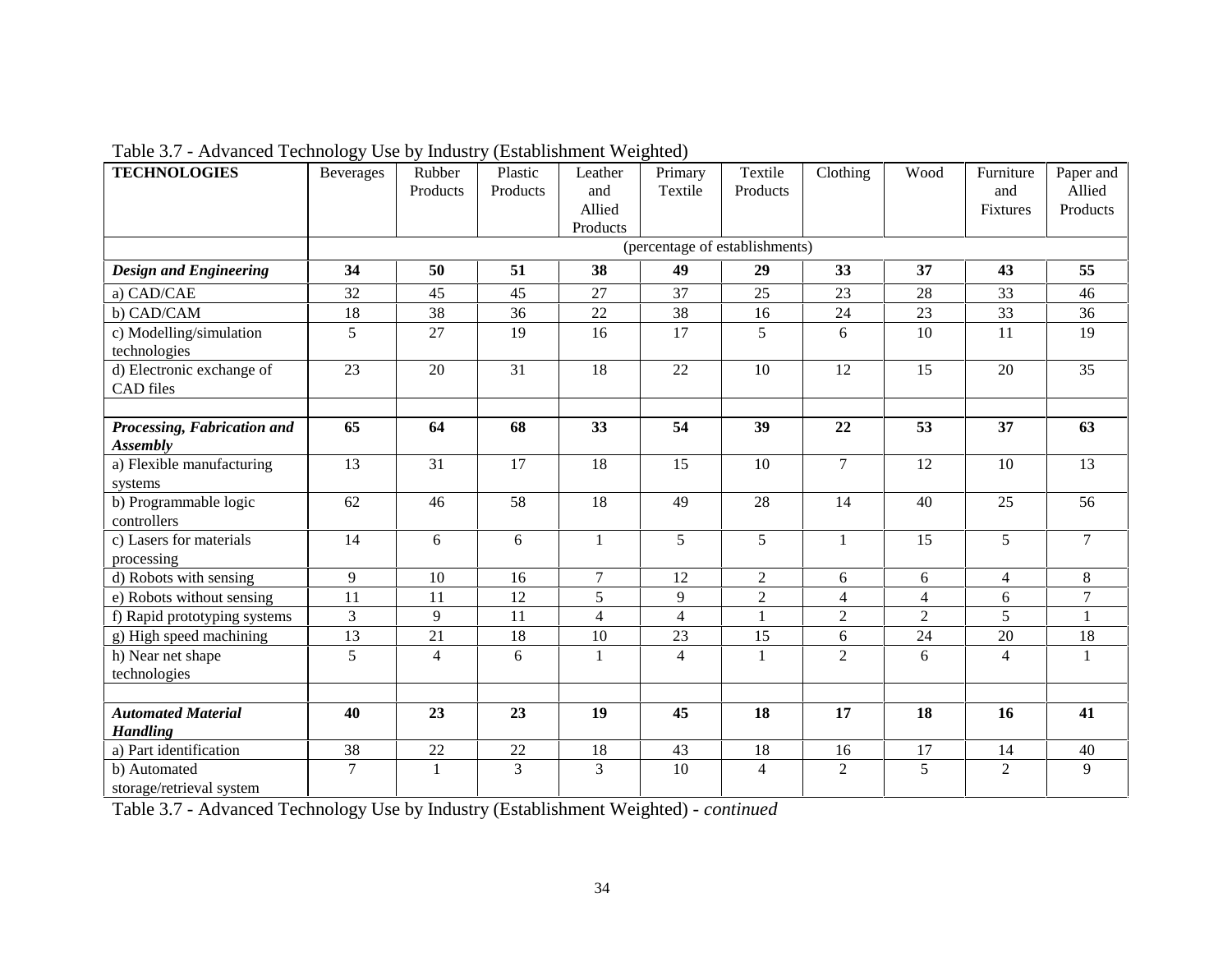| <b>TECHNOLOGIES</b>                                                        | <b>Beverages</b> | Rubber<br>Products | Plastic<br>Products | Leather<br>and<br>Allied | Primary<br>Textile             | Textile<br>Products | Clothing       | Wood           | Furniture<br>and<br>Fixtures | Paper and<br>Allied<br>Products |
|----------------------------------------------------------------------------|------------------|--------------------|---------------------|--------------------------|--------------------------------|---------------------|----------------|----------------|------------------------------|---------------------------------|
|                                                                            |                  |                    |                     | Products                 |                                |                     |                |                |                              |                                 |
|                                                                            |                  |                    |                     |                          | (percentage of establishments) |                     |                |                |                              |                                 |
| <b>Inspection</b>                                                          | 34               | 18                 | 21                  | $\overline{\mathbf{3}}$  | 38                             | 13                  | 6              | 13             | 6                            | 33                              |
| a) Automated vision-based<br>systems used for<br>inspection/testing        | 30               | 6                  | 9                   | $\overline{3}$           | 30                             | 11                  | $\overline{4}$ | 10             | 6                            | 23                              |
| b) Other automated sensor-<br>based systems used for<br>inspection/testing | 24               | 18                 | 18                  | 3                        | 22                             | 10                  | $\overline{4}$ | 10             | $\overline{3}$               | 29                              |
| <b>Network Communications</b>                                              | 77               | 49                 |                     |                          |                                |                     |                |                |                              |                                 |
| a) Local area network (LAN)                                                | 50               | 29                 | 54<br>40            | 37<br>23                 | 69<br>40                       | 48<br>26            | 34<br>17       | 34<br>21       | 36<br>22                     | 66<br>38                        |
| for engineering or production                                              |                  |                    |                     |                          |                                |                     |                |                |                              |                                 |
| b) Company-wide computer<br>networks                                       | 65               | 39                 | 38                  | 24                       | 43                             | 36                  | 22             | 27             | 21                           | 56                              |
| c) Inter-company computer<br>networks                                      | 57               | 45                 | 33                  | 22                       | 50                             | 28                  | 22             | 18             | 17                           | 49                              |
|                                                                            |                  |                    |                     |                          |                                |                     |                |                |                              |                                 |
| <b>Integration and Control</b>                                             | 77               | 51                 | 59                  | 42                       | 70                             | 51                  | 36             | 43             | 37                           | 66                              |
| a) Manufacturing Resource<br>Planning                                      | 47               | 25                 | 23                  | 16                       | 41                             | 18                  | 12             | 14             | 17                           | 18                              |
| b) Factory floor computers                                                 | 42               | 20                 | 34                  | 30                       | 45                             | 30                  | 23             | 27             | 26                           | 42                              |
| c) Computer integrated<br>manufacturing                                    | 20               | 19                 | 18                  | 20                       | 31                             | 19                  | 14             | 16             | 23                           | 42                              |
| d) Supervisory control and<br>data acquisition (SCADA)                     | 21               | 14                 | 17                  | 14                       | 32                             | 6                   | 13             | 11             | 14                           | 35                              |
| e) Use of inspection data for<br>control                                   | 43               | 35                 | 40                  | 16                       | 50                             | 21                  | 14             | 19             | 17                           | 40                              |
| f) Digital, remote controlled<br>process plant control                     | 18               | 6                  | $\overline{2}$      | $\mathbf{1}$             | $8\,$                          | 8                   | $\mathbf{1}$   | $\overline{4}$ | 5                            | 16                              |
| g) Knowledge-based software                                                | 25               | 17                 | 19                  | 12                       | 17                             | 14                  | 15             | 13             | 10                           | 28                              |

Table 3.7 - Advanced Technology Use by Industry (Establishment Weighted) *- continued*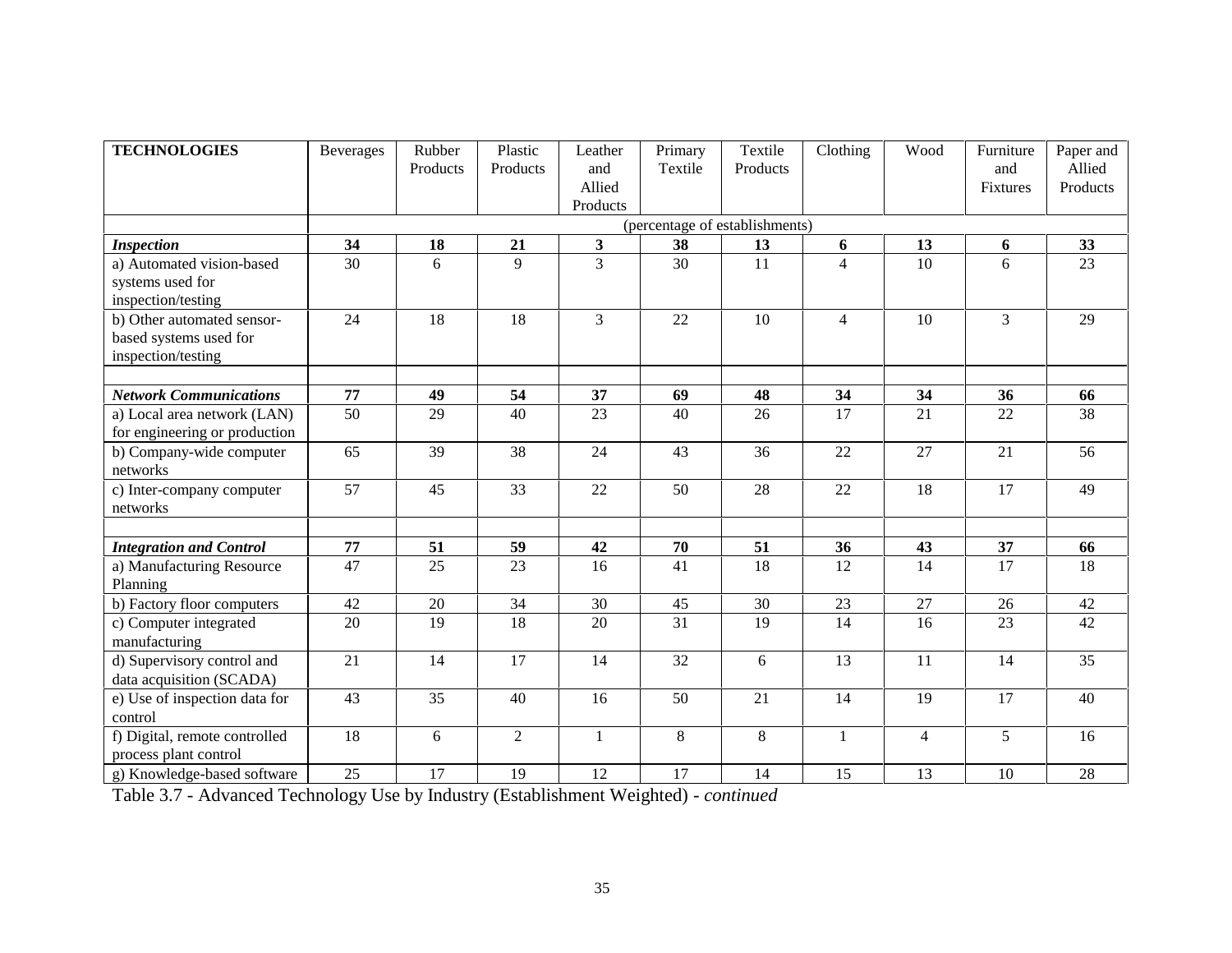| <b>TECHNOLOGIES</b>                            | Printing,      | Primary | Fabrica-         | Machi- | Transport | Electrical                     | Non-           | Refined          | Chemical       | Other          |
|------------------------------------------------|----------------|---------|------------------|--------|-----------|--------------------------------|----------------|------------------|----------------|----------------|
|                                                | Publishing     | Metal   | ted Metal        | nery   | -ation    | and                            | Metallic       | Petroleum        | and            | Manufac-       |
|                                                | and Allied     |         | Products         |        | Equip-    | Electronic                     | Mineral        | and Coal         | Chemical       | turing         |
|                                                |                |         |                  |        | ment      | Products                       | Products       | Products         | Products       |                |
|                                                |                |         |                  |        |           | (percentage of establishments) |                |                  |                |                |
| <b>Design and Engineering</b>                  | 36             | 80      | 71               | 70     | 66        | 79                             | 38             | 42               | 36             | 52             |
| a) CAD/CAE                                     | 24             | 68      | 62               | 66     | 58        | 75                             | 26             | 24               | 26             | 44             |
| b) CAD/CAM                                     | 26             | 40      | 52               | 50     | 46        | 46                             | 24             | 27               | 17             | 35             |
| c) Modelling/simulation<br>technologies        | 8              | 25      | 23               | 30     | 28        | 35                             | 8              | $\overline{17}$  | 12             | 14             |
| d) Electronic exchange of<br><b>CAD</b> files  | 28             | 70      | 54               | 40     | 46        | 63                             | 16             | 19               | 22             | 35             |
|                                                |                |         |                  |        |           |                                |                |                  |                |                |
| Processing, Fabrication and<br><b>Assembly</b> | 30             | 67      | 56               | 60     | 55        | 59                             | 49             | 33               | 48             | 42             |
| a) Flexible manufacturing<br>systems           | 12             | 23      | 12               | 27     | 30        | 29                             | 12             | 5                | 12             | 13             |
| b) Programmable logic<br>controllers           | 16             | 62      | 42               | 43     | 43        | 47                             | 42             | 32               | 44             | 19             |
| c) Lasers for materials<br>processing          | 14             | 9       | $\overline{7}$   | 11     | 8         | 12                             | 5              | $\mathbf{1}$     | $\overline{3}$ | 10             |
| d) Robots with sensing                         | 3              | 9       | $\boldsymbol{7}$ | 10     | 22        | 10                             | $\overline{7}$ | $\mathbf{1}$     | 6              | $\overline{4}$ |
| e) Robots without sensing                      | $\overline{2}$ | 9       | $\sqrt{5}$       | 12     | 25        | 10                             | 6              |                  | $\overline{4}$ | 3              |
| f) Rapid prototyping systems                   | $\overline{5}$ | 17      | 6                | $\tau$ | 8         | 11                             | $\mathfrak{2}$ | $\boldsymbol{0}$ | $\overline{2}$ | 6              |
| g) High speed machining                        | 9              | 16      | 26               | 18     | 17        | 15                             | 13             | $\overline{2}$   | $\overline{7}$ | 13             |
| h) Near net shape<br>technologies              | $\overline{4}$ | 27      | 11               | 12     | 13        | 5                              | 5              | $\mathbf{0}$     | $\overline{2}$ | 5              |
|                                                |                |         |                  |        |           |                                |                |                  |                |                |
| <b>Automated Material</b><br><b>Handling</b>   | 16             | 30      | 10               | 19     | 40        | 27                             | 15             | 16               | 22             | 15             |
| a) Part identification                         | $10\,$         | 30      | 10               | 19     | 39        | 25                             | 11             | 13               | 20             | 11             |
| b) Automated<br>storage/retrieval system       | 9              | 6       | 3                | 6      | 10        | 8                              | 8              | $\overline{4}$   | 6              | 5              |

Table 3.7 - Advanced Technology Use by Industry (Establishment Weighted) *- concluded*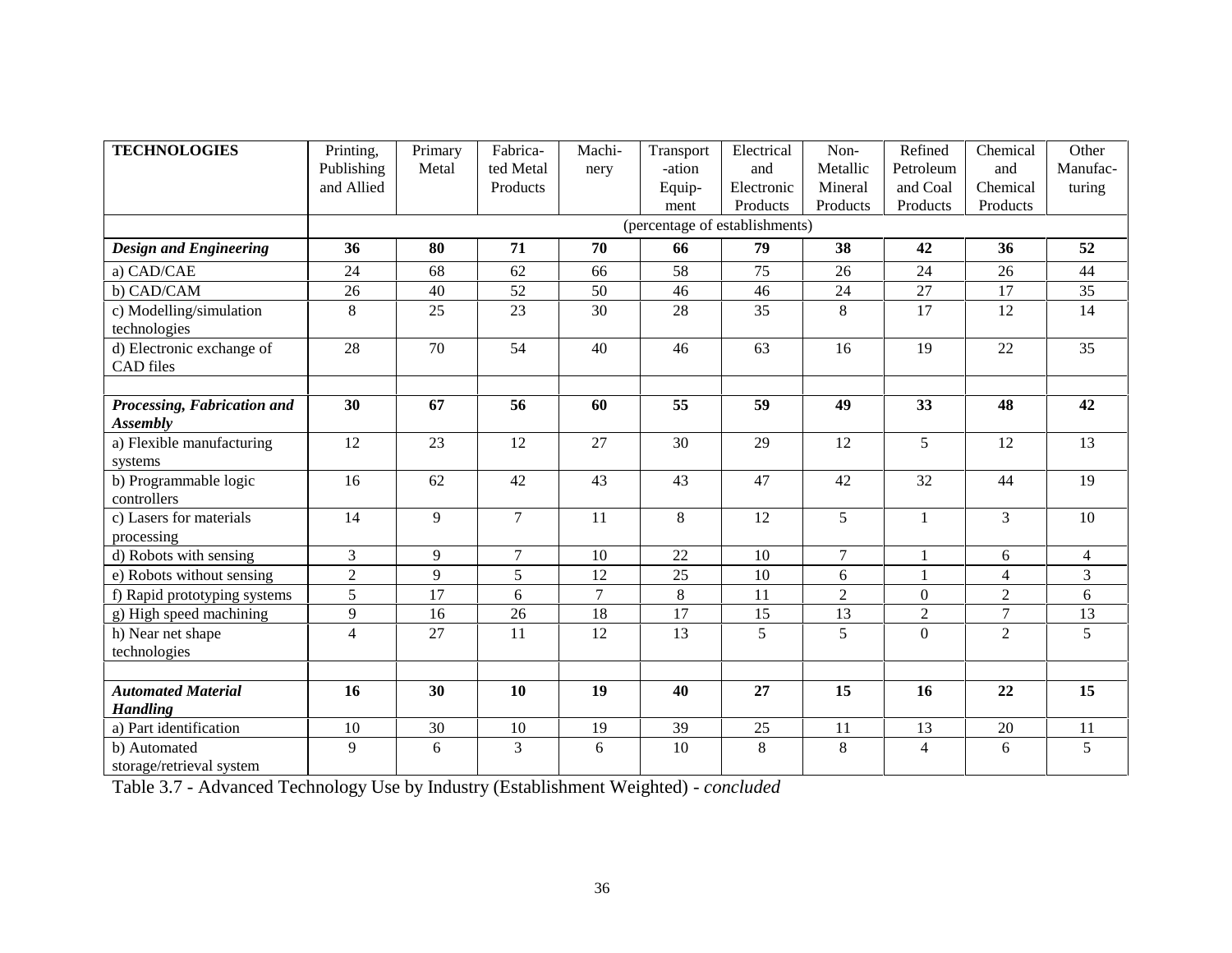| <b>TECHNOLOGIES</b>            | Printing,       | Primary | Fabrica-        | Machi- | Transport                      | Electrical | Non-           | Refined   | Chemical        | Other           |
|--------------------------------|-----------------|---------|-----------------|--------|--------------------------------|------------|----------------|-----------|-----------------|-----------------|
|                                | Publishing      | Metal   | ted Metal       | nery   | -ation                         | and        | Metallic       | Petroleum | and             | Manufac-        |
|                                | and Allied      |         | Products        |        | Equip-                         | Electronic | Mineral        | and Coal  | Chemical        | turing          |
|                                |                 |         |                 |        | ment                           | Products   | Products       | Products  | Products        |                 |
|                                |                 |         |                 |        | (percentage of establishments) |            |                |           |                 |                 |
| <b>Inspection</b>              | 12              | 29      | 14              | 20     | 33                             | 23         | 11             | 21        | 24              | 10              |
| a) Automated vision-based      | 10              | 15      | 9               | 19     | 16                             | 13         | 8              | 12        | 15              | $\overline{7}$  |
| systems used for               |                 |         |                 |        |                                |            |                |           |                 |                 |
| inspection/testing             |                 |         |                 |        |                                |            |                |           |                 |                 |
| b) Other automated sensor-     | $\overline{7}$  | 24      | 12              | 14     | 29                             | 20         | $\,8\,$        | 17        | 20              | 6               |
| based systems used for         |                 |         |                 |        |                                |            |                |           |                 |                 |
| inspection/testing             |                 |         |                 |        |                                |            |                |           |                 |                 |
|                                |                 |         |                 |        |                                |            |                |           |                 |                 |
| <b>Network Communications</b>  | 58              | 62      | 52              | 61     | 57                             | 71         | 39             | 33        | 65              | 49              |
| a) Local area network (LAN)    | 40              | 58      | 36              | 44     | 53                             | 65         | 27             | 31        | 48              | 30              |
| for engineering or production  |                 |         |                 |        |                                |            |                |           |                 |                 |
| b) Company-wide computer       | 38              | 46      | 31              | 40     | 44                             | 47         | 32             | 29        | 50              | 32              |
| networks                       |                 |         |                 |        |                                |            |                |           |                 |                 |
| c) Inter-company computer      | 33              | 43      | 26              | 28     | 43                             | 35         | 19             | 19        | 43              | 28              |
| networks                       |                 |         |                 |        |                                |            |                |           |                 |                 |
|                                |                 |         |                 |        |                                |            |                |           |                 |                 |
| <b>Integration and Control</b> | 45              | 61      | 54              | 60     | 58                             | 72         | 53             | 51        | 58              | 43              |
| a) Manufacturing Resource      | 15              | 36      | 15              | 29     | 34                             | 45         | 20             | 12        | 27              | 14              |
| Planning                       |                 |         |                 |        |                                |            |                |           |                 |                 |
| b) Factory floor computers     | $\overline{29}$ | 44      | 30              | 32     | 38                             | 38         | 38             | 42        | 36              | 19              |
| c) Computer integrated         | 16              | 19      | 17              | 17     | 19                             | 21         | 24             | 22        | 17              | 13              |
| manufacturing                  |                 |         |                 |        |                                |            |                |           |                 |                 |
| d) Supervisory control and     | 17              | 32      | 13              | 15     | 19                             | 18         | 21             | 19        | 24              | 14              |
| data acquisition (SCADA)       |                 |         |                 |        |                                |            |                |           |                 |                 |
| e) Use of inspection data for  | 17              | 44      | $\overline{27}$ | 25     | 41                             | 41         | 25             | 24        | $\overline{34}$ | $\overline{17}$ |
| control                        |                 |         |                 |        |                                |            |                |           |                 |                 |
| f) Digital, remote controlled  | $\overline{3}$  | $\,8\,$ | $\overline{4}$  | 10     | 5                              | 6          | $\overline{7}$ | 20        | 12              | $\overline{3}$  |
| process plant control          |                 |         |                 |        |                                |            |                |           |                 |                 |
| g) Knowledge-based software    | 21              | 24      | 18              | 20     | 17                             | 24         | 18             | 31        | 21              | 15              |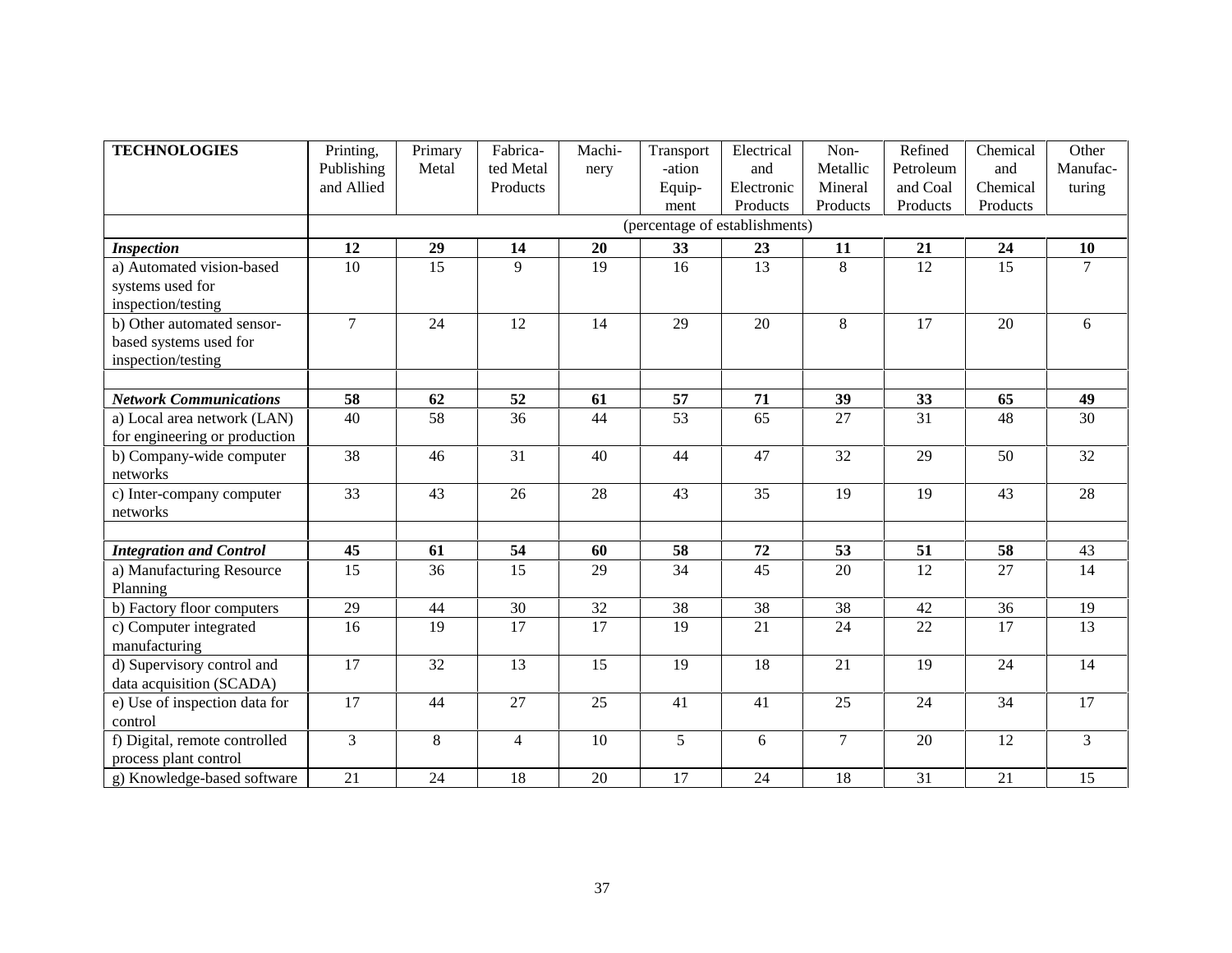### **3.5 Investment in Technology**

Incidence and intensity of use are two important measures of technology diffusion. Incidence of use measures whether a technology is being used. Intensity of use measures the extent to which that technology is being used.

Intensity of use is being measured here as the percentage of total investment in machinery and equipment devoted to advanced technology. This provides a measure of the relative importance of advanced technology to more conventional technology.

Plant managers were asked to indicate what percentage of their total investment was spent on advanced technology. They were provided with five possible investment categories zero percent, 1% to 25%, 26% to 50%, 51% to 75%, and 76% or more. The findings are that almost three-quarters of manufacturing establishments had invested in advanced technology (column 1, Table 3.8).

Relatively few establishments invested more in advanced technology than in conventional technology. Of those investing in advanced technology, only twenty percent had their advanced technology investments exceed their conventional technology investments (column 2, Table 3.8). Further, only nine percent of these investors had more than threequarters of their total investments in advanced technology. For most plants (64%), investments in advanced technology did not exceed one-quarter of their total investments in machinery and equipment.

| <b>INVESTMENT</b> | <b>ALL ESTABLISHMENTS</b>      | <b>INVESTORS ONLY</b> |  |  |  |  |
|-------------------|--------------------------------|-----------------------|--|--|--|--|
|                   |                                |                       |  |  |  |  |
|                   | (percentage of establishments) |                       |  |  |  |  |
| Zero percent      | 26                             |                       |  |  |  |  |
| 1% to 25%         |                                | 64                    |  |  |  |  |
| 26% to 50%        |                                | I h                   |  |  |  |  |
| 51% to 75%        |                                |                       |  |  |  |  |
| 76% to 100%       |                                |                       |  |  |  |  |

Investment in advanced machinery and equipment (Establishment Weighted)

### **3.6 Technological Competitiveness**

Table 3.8

Plant managers were asked to evaluate their production technologies against that of their competitors—both in Canada and in the United States. They were asked to do so using a five-point scale where 1 refers to less advanced, 5 as more advanced and 3 as about the same. This type of question provides a means for comparing levels of technology between Canada and the United States in the absence of comparable technology use data.

Examination of the results for domestic competitors shows that 43% of managers feel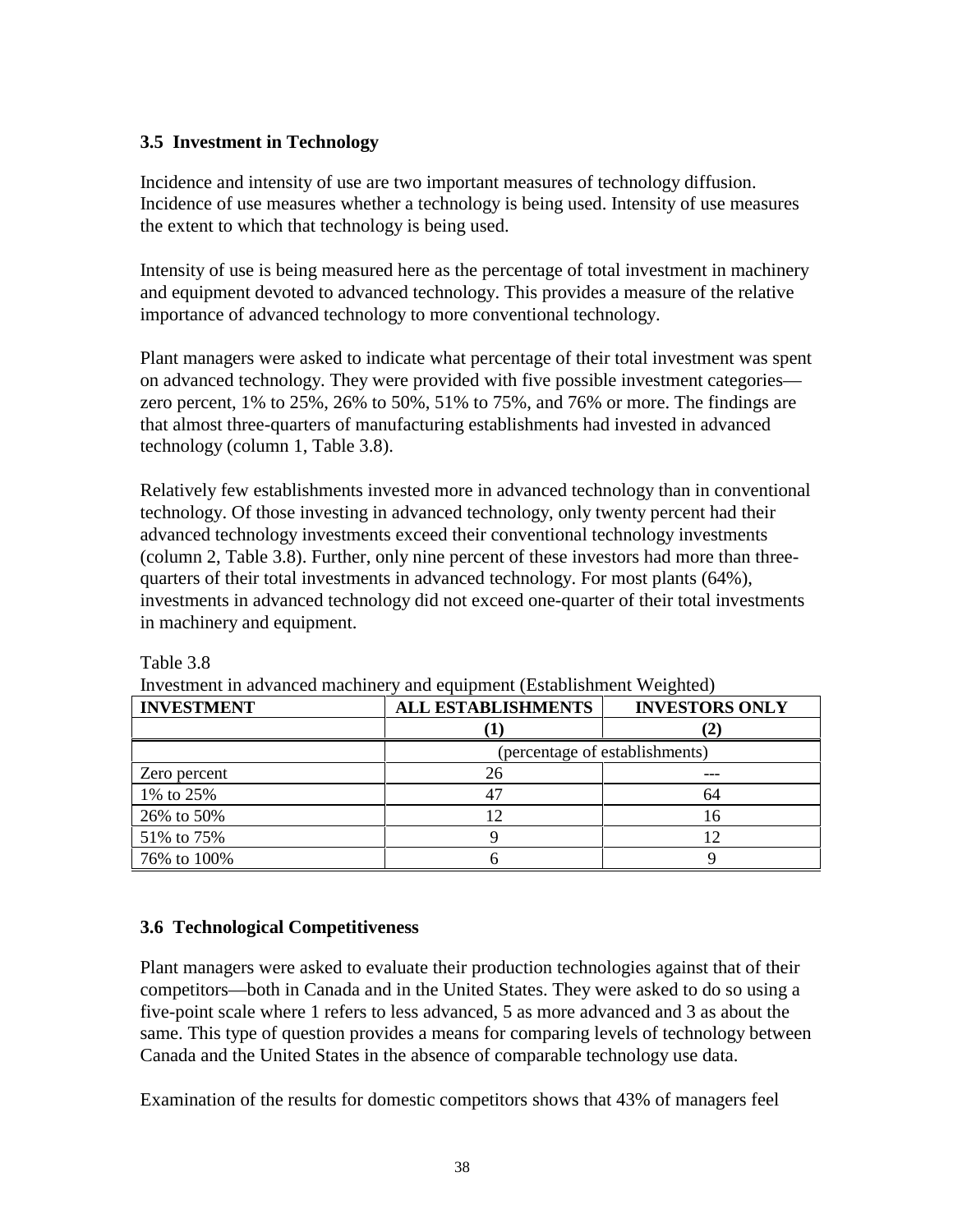their production technology to be as good as their competitors (score of 3), while twice as many consider their technologies to be superior (extreme scores of 4 and 5) than inferior (extreme scores of 1 and 2) to their domestic competitors. Against their U.S. counterparts, 33% feel their technologies are as good, while equal numbers (24%) feel they are ahead of their competitors as behind their competitors.

| <b>COMPETITORS</b>    | <b>SCORE</b>                   |    |  |               |  |  |  |
|-----------------------|--------------------------------|----|--|---------------|--|--|--|
|                       | Less advanced                  |    |  | More advanced |  |  |  |
|                       |                                |    |  |               |  |  |  |
|                       | (percentage of establishments) |    |  |               |  |  |  |
| a) Domestic producers |                                |    |  |               |  |  |  |
| b) U.S. producers     |                                | 16 |  |               |  |  |  |

Technological Competitiveness Evaluation (Establishment Weighted)

#### **3.7 Communications Networks**

Table 3.8

The use of communications networks such as Intranet, Extranet, and Internet is rapidly growing. Earlier, in Section 3.2, we found that network communications technologies were among the leaders when it comes to adoption. Half of all manufacturing plants have adopted at least one type of advanced network communications technology (Table 3.1). According to these results, about a third have adopted a local area network, and a similar number have adopted a company-wide computer network (including Intranet and Wide Area Networks). Slightly less (29%) have acquired inter-company computer networks such as Extranets.

These emerging technologies are fast becoming an integral part of the day-to-day operations of firms. Intranets are computer networks internal to a firm that are used to distribute information among different parts of the firm. Extranets differ from intranets in that they also include business partners, such as suppliers and distributors. This section explores the purposes for which these technologies are being used.

More establishments use their communication networks as a general reference tool than for any other reason. Fifty-two percent of establishments use it for that purpose. This is followed by marketing and customer information, and accounting and financing purposes—46% of plants use it for each of these reasons. Tracking sales and inventory is next, followed closely by sharing information on technology.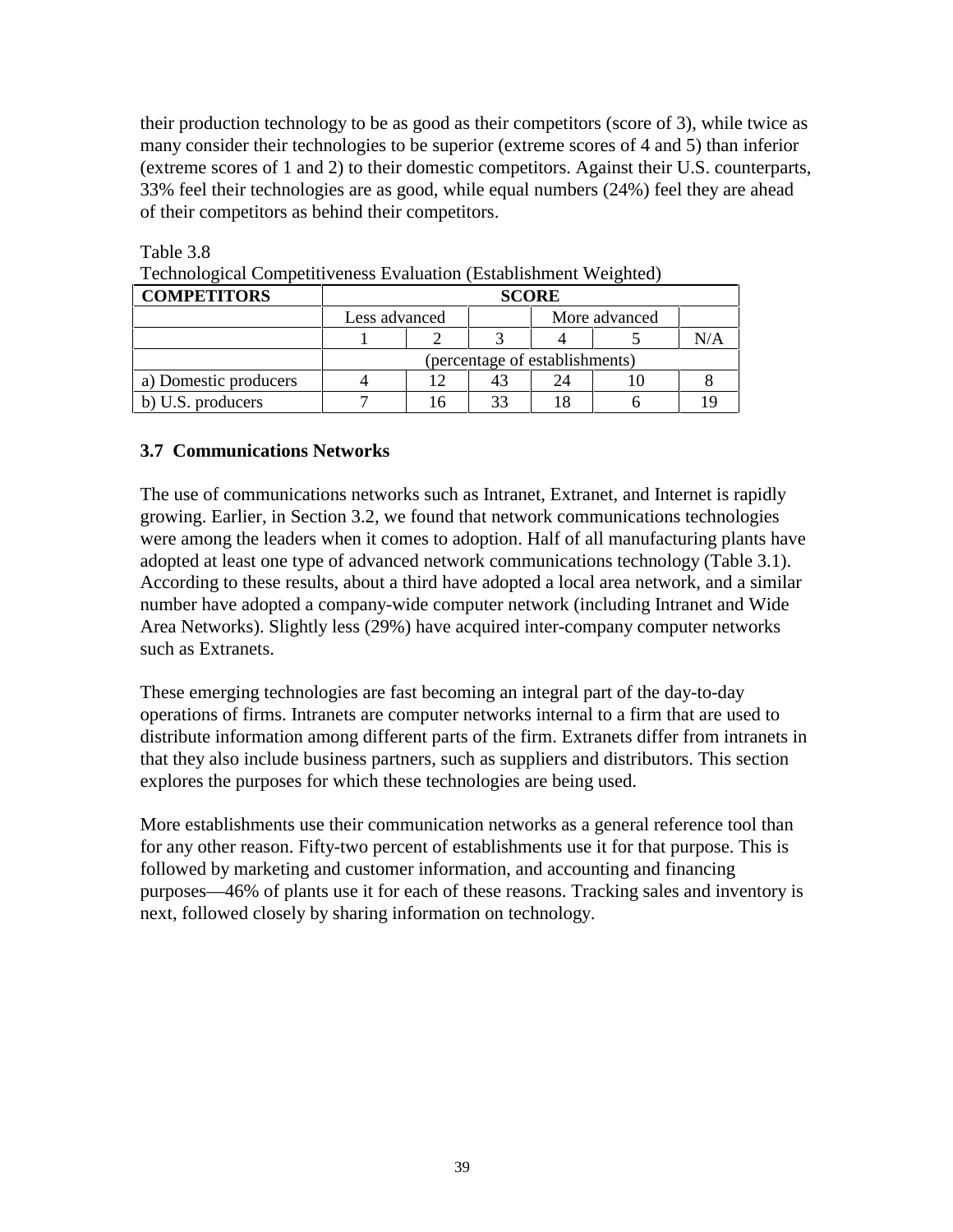| <b>PURPOSE</b>                 | <b>YES</b>                     | NO | N/A |
|--------------------------------|--------------------------------|----|-----|
|                                | (percentage of establishments) |    |     |
| general reference              | 52                             | 25 | 23  |
| marketing/customer information | 47                             | 30 | 24  |
| accounting and financing       | 46                             | 31 | 24  |
| tracking sales and inventory   | 38                             | 35 | 28  |
| sharing technology information | 36                             | 35 | 29  |
| consumer information           | 34                             | 39 | 27  |
| financial transactions         | 34                             | 40 | 26  |
| ordering products              | 31                             | 44 | 26  |
| production status information  | 30                             | 43 | 28  |
| management planning system     | 27                             | 46 | 28  |
| human resources purposes       | 26                             | 45 | 28  |
| tracking production flow       | 25                             | 45 | 30  |
| tracking distribution          | 22                             | 46 | 32  |
| on-line maintenance            | 12                             | 54 | 34  |
| other                          | 5                              | 33 | 62  |

Table 3.9

Use of communications networks (Establishment Weighted)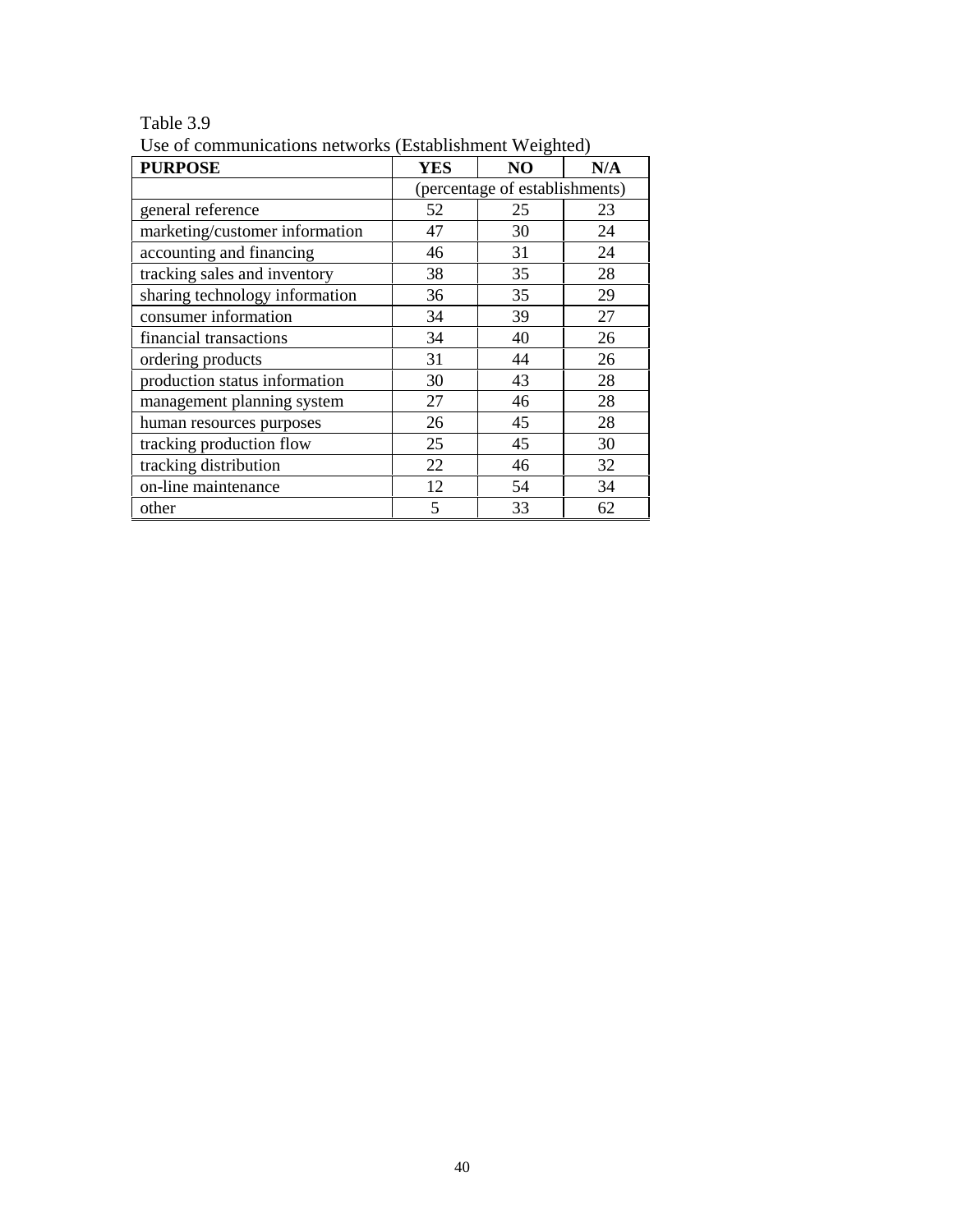## **4. Business Practices**

Business strategies are often implemented through the adoption of certain business practices. Gordon and Wiseman (1995) report that the adoption of business practices provide more successful plants with a comparative advantage. They serve as complements to advanced technologies. In a recent study examining technology use in the Canadian food processing sector, Baldwin and Sabourin (1999) find that, as an input into the innovation process, engineering practices are as important as R&D. Business practices are, therefore, an important part of the technological regime of a firm.

The extent to which business practices are being used by manufacturing plants is provided in Table 4.1. They are listed in descending order of use. Continuous improvement has the highest usage rate with almost half of the establishments having adopted it. This technique involves an incremental approach to quality improvement. Next in importance are just-in-time inventory, certification of suppliers, benchmarking and plant certification with between 34% and 40% of plants using each of these techniques. Just-in-time inventory is a low inventory system in which suppliers agree to deliver a product immediately on request. Benchmarking is the ongoing practice of comparing a plant's standards against that of the industry leaders, while plant certification—such as ISO9000—refers to any program that includes quality certification by a third party. On the other hand, process simulation and distribution resource planning practices are the least used with an adoption rate of only 10%.

| <b>PRACTICES</b>                 | <b>YES</b> | N <sub>O</sub>                 | N/A |  |
|----------------------------------|------------|--------------------------------|-----|--|
|                                  |            | (percentage of establishments) |     |  |
| Continuous improvement           | 49         | 30                             | 21  |  |
| Just-in-time inventory           | 40         | 40                             | 21  |  |
| Certification of suppliers       | 36         | 43                             | 21  |  |
| Benchmarking                     | 35         | 41                             | 24  |  |
| Plant certification              | 34         | 43                             | 22  |  |
| Electronic work order management | 29         | 48                             | 22  |  |
| Cross-functional design teams    | 29         | 44                             | 27  |  |
| Concurrent engineering           | 29         | 43                             | 28  |  |
| Statistical process control      | 23         | 53                             | 24  |  |
| Quality function deployment      | 22         | 52                             | 25  |  |
| Distribution resource planning   | 10         | 61                             | 29  |  |
| Process simulation               | 10         | 63                             | 27  |  |

Table 4.1

| Use of business practices and techniques (Establishment Weighted) |  |  |
|-------------------------------------------------------------------|--|--|
|                                                                   |  |  |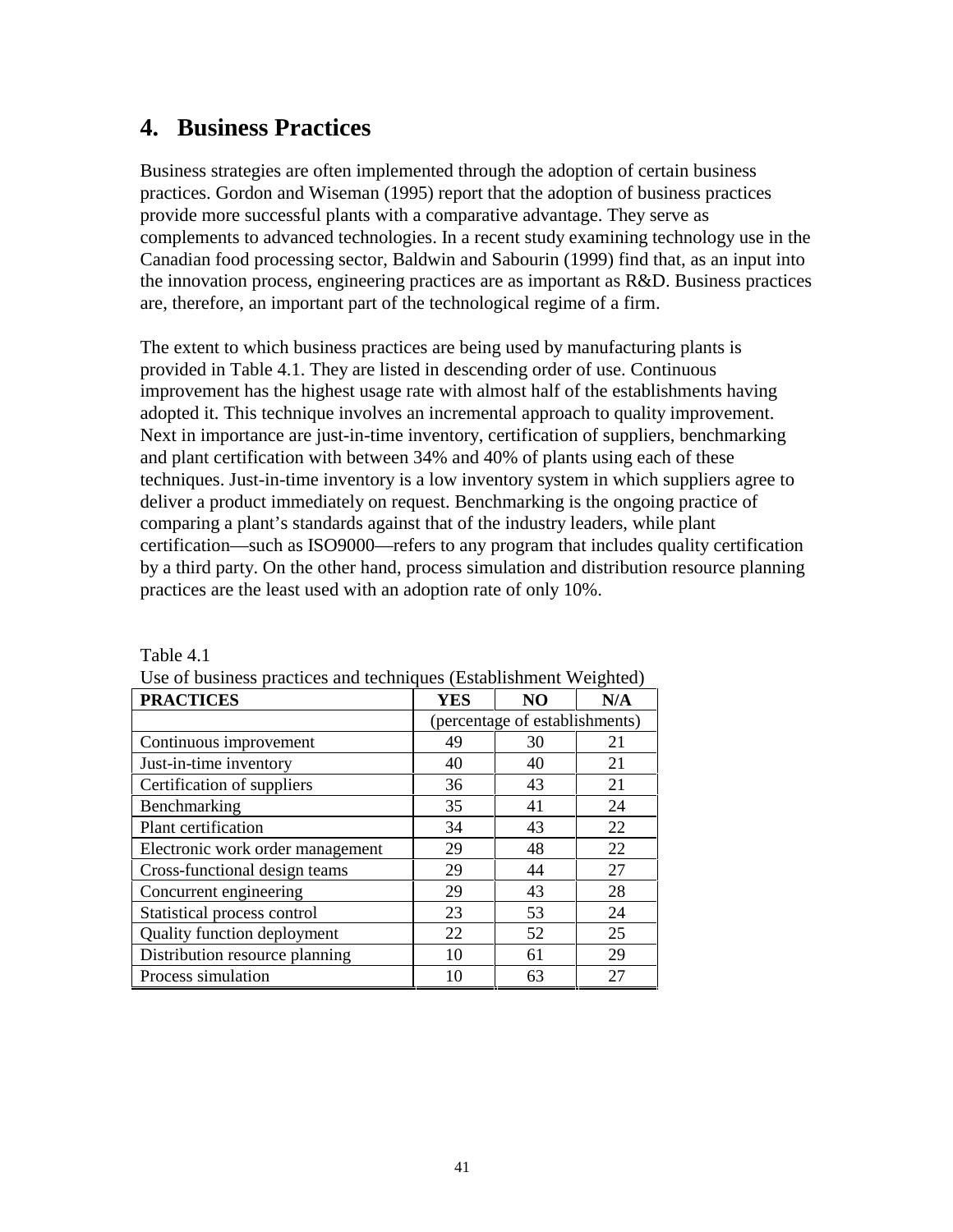# **5. Development and Implementation of Advanced Technologies**

This section investigates the development and implementation of advanced technologies within the plant. Establishments that had introduced an advanced technology were asked to indicate the method by which the technology was introduced. Managers were permitted to select more than one method as many of them had introduced more than one technology, some of them by different methods. The preferred method is by purchasing it off-the-shelf with 84% of technology-using plants having adopted this method. Next most popular method is by customizing or significantly modifying an existing technology. Half of the plants had used this method. Few had introduced it through licensing (18%), while a significant percentage (29%) prefer to develop the technologies themselves.

| iviction of introducing advanced technologies into a plant (Establishment weighted) |            |                                |  |
|-------------------------------------------------------------------------------------|------------|--------------------------------|--|
| <b>METHOD</b>                                                                       | <b>YES</b> | NO                             |  |
|                                                                                     |            | (percentage of establishments) |  |
| a) by purchasing off-the-shelf equipment                                            | 84         | 16                             |  |
| b) by licensing new technology                                                      | 18         | 82                             |  |
| c) by customizing or significantly                                                  | 50         | 50                             |  |
| modifying existing technology                                                       |            |                                |  |
| d) by developing brand new advanced                                                 | 29         |                                |  |
| technologies                                                                        |            |                                |  |

Table 5.1 Method of introducing advanced technologies into a plant (Establishment Weighted)

Firms acquire ideas for the adoption of advanced technologies from different sources. Some sources are internal to the firm while others are external. Internal sources include such sources as R&D units, production divisions, sales and marketing units, related plants, and head office. External sources include such sources as trade fairs, conferences, publications, suppliers, customers and competitors.

Both internal and external sources are important. Among internal sources, the production unit is the most important. Sixty-nine percent of establishments claim that production staff play a key role in providing ideas about advanced technology. Similarly, the production engineering department is found to be an important source of ideas for 55% of plants. Other important sources include the design staff (58%), the research unit (53%), and the sales and marketing department (56%).

Among external sources, trade fairs, conferences and publications are used the most frequently with three-quarters of establishments obtaining their ideas this way. Suppliers and customers are next in importance. At close to 70%, they are used as frequently as the most often-cited internal source of ideas—production staff.

Competitors are another valuable source of ideas. Forty-four percent of establishments report their competitors play an important role in providing ideas about the adoption of advanced technology. Competitors are as important as consultants and related firms in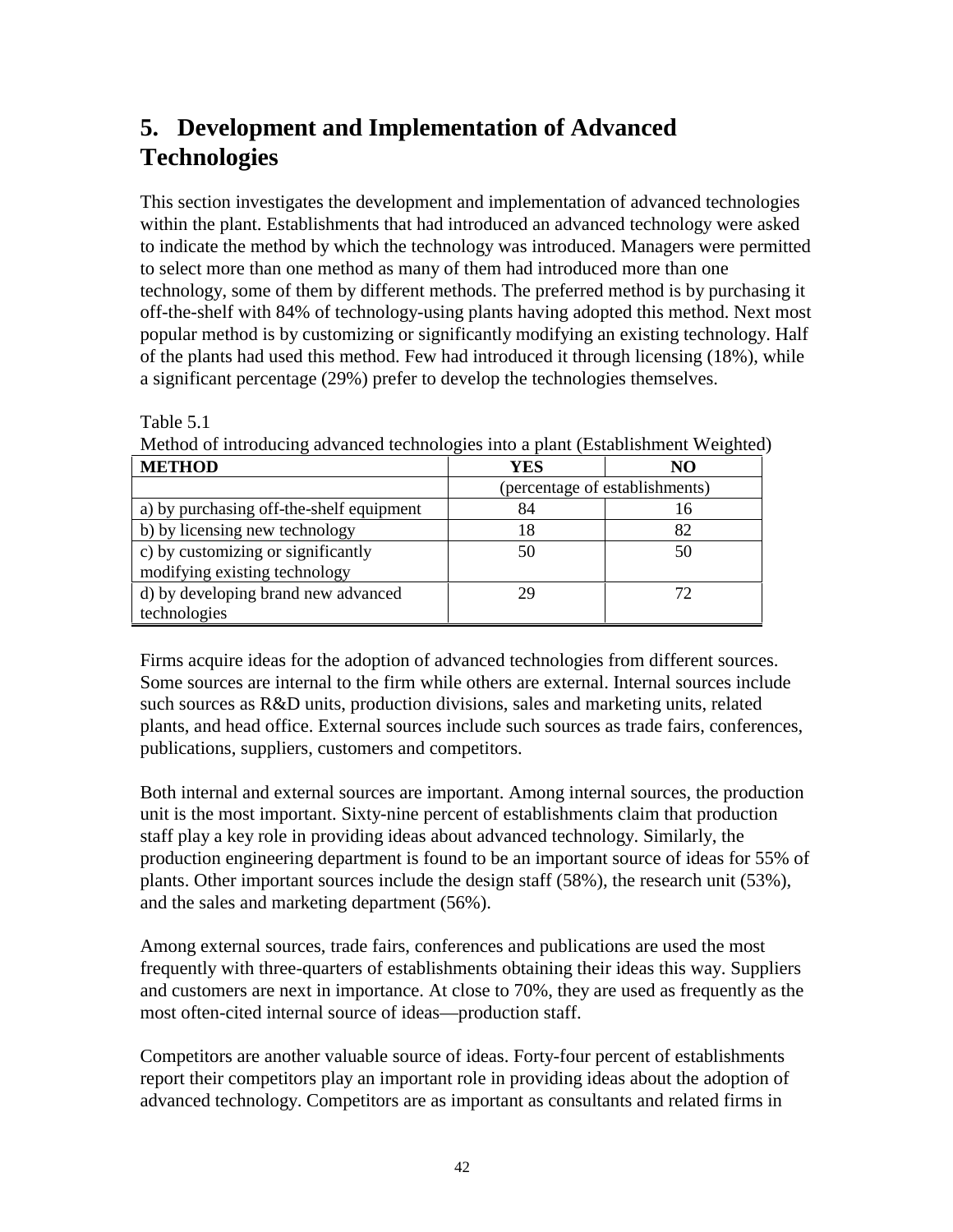this regard. Relatively few establishments, however, use universities, governments and institutes, and patents as sources of ideas.

| Table 5 |  |
|---------|--|
|---------|--|

Sources of ideas for the adoption of advanced technology (Establishment Weighted)

| <b>SOURCES</b>               | <b>YES</b>                     | NO | N/A            |
|------------------------------|--------------------------------|----|----------------|
|                              | (percentage of establishments) |    |                |
|                              |                                |    |                |
| <b>INTERNAL</b>              |                                |    |                |
| a) research                  | 53                             | 37 | 11             |
| b) experimental development  | 46                             | 43 | 11             |
| c) production engineering    | 55                             | 36 | 9              |
| d) corporate head office     | 43                             | 43 | 14             |
| e) related plants            | 30                             | 51 | 19             |
| f) technology watch program  | 23                             | 62 | 15             |
| g) production staff          | 69                             | 25 | 6              |
| h) design staff              | 58                             | 32 | 10             |
| i) sales and marketing       | 56                             | 37 | 7              |
| i) other                     | $\overline{2}$                 | 46 | 52             |
|                              |                                |    |                |
| <b>EXTERNAL</b>              |                                |    |                |
| k) trade fairs, conferences, | 76                             | 20 | 5              |
| publications                 |                                |    |                |
| l) patents                   | 14                             | 73 | 12             |
| m) consultants/service firms | 42                             | 51 | $\overline{7}$ |
| n) suppliers                 | 70                             | 26 | 4              |
| o) customers                 | 66                             | 30 | 4              |
| p) related firms             | 39                             | 52 | 9              |
| q) universities              | 15                             | 76 | 10             |
| r) governments, institutes,  | 19                             | 71 | 10             |
| associations                 |                                |    |                |
| s) other producers in your   | 44                             | 48 | 8              |
| industry                     |                                |    |                |
| t) other                     | $\mathbf 1$                    | 50 | 50             |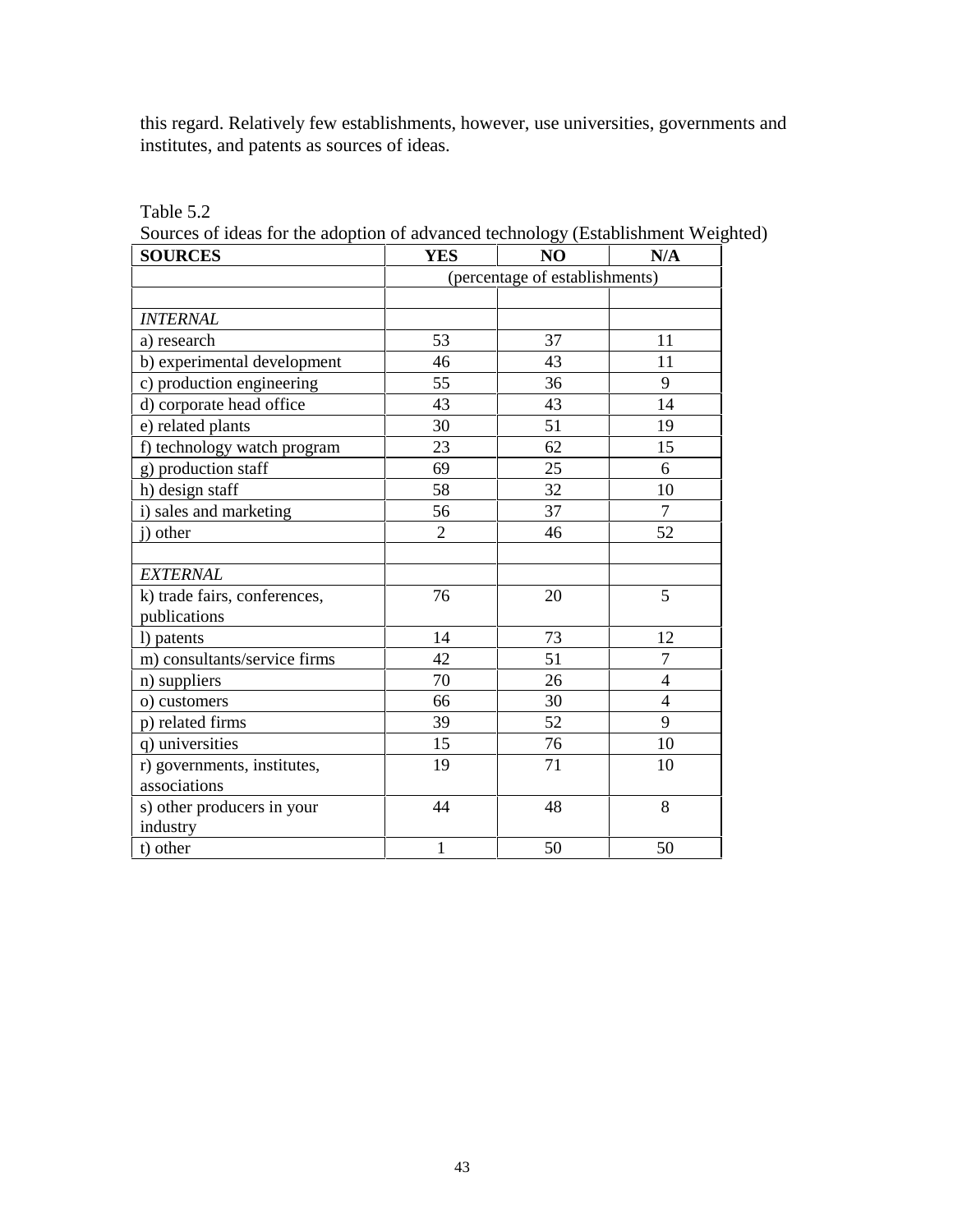## **6. Skill Developments**

A set of questions was developed to investigate the issue of changing skill requirements as the result of technological change. Firms lacking workers with the necessary skills to effectively operate and maintain the new technology may choose to introduce training programs for their current workforce. Or they may elect to search for and recruit new employees with the necessary skills. Or, perhaps more likely, they may do both. Both ways of dealing with these skill shortages will be explored in this section.

Plant managers were asked whether their employees had received any training relating to the use of advanced technology over the past three years. Only the establishments using at least one of the advanced technologies listed in question B1 of the survey were asked to complete the questions in this section. The results presented in this section, therefore, are based on this technology user group. As shown in Table 6.1, almost three-quarters of technology users had done some training pertaining to the adoption of advanced technology in the past three years.

Table 6.1

Training related to the adoption of advanced technology (Establishment Weighted)

|         | ÆS                             |  |  |
|---------|--------------------------------|--|--|
|         | (percentage of establishments) |  |  |
| raining |                                |  |  |

A further question explored the areas in which training is being done. Given that an establishment trains, what type of training does it do? Not surprisingly, computer skills and technical skills rank highest (Table 6.2). Safety skills training also rank high. Nine out of every ten establishments provided training geared to improving technical skills, while almost as many had provided computer literacy training. Safety skills and quality control training are also important with roughly eight out of every ten plants providing these types of training. Few, however, provided training in basic literacy and numeracy skills.

| <b>TRAINING</b>            | YES | NO                             | N/A |  |
|----------------------------|-----|--------------------------------|-----|--|
|                            |     | (percentage of establishments) |     |  |
| a) basic literacy/numeracy | 31  |                                |     |  |
| b) computer literacy       | 85  | 15                             |     |  |
| c) technical skills        | 88  |                                |     |  |
| d) quality control skills  | 80  | 19                             |     |  |
| e) safety skills           | 84  |                                |     |  |
| f) other                   |     |                                |     |  |

Table 6.2 Areas of training (Establishment Weighted)

Another question dealt with skill shortages. Managers were asked in which occupations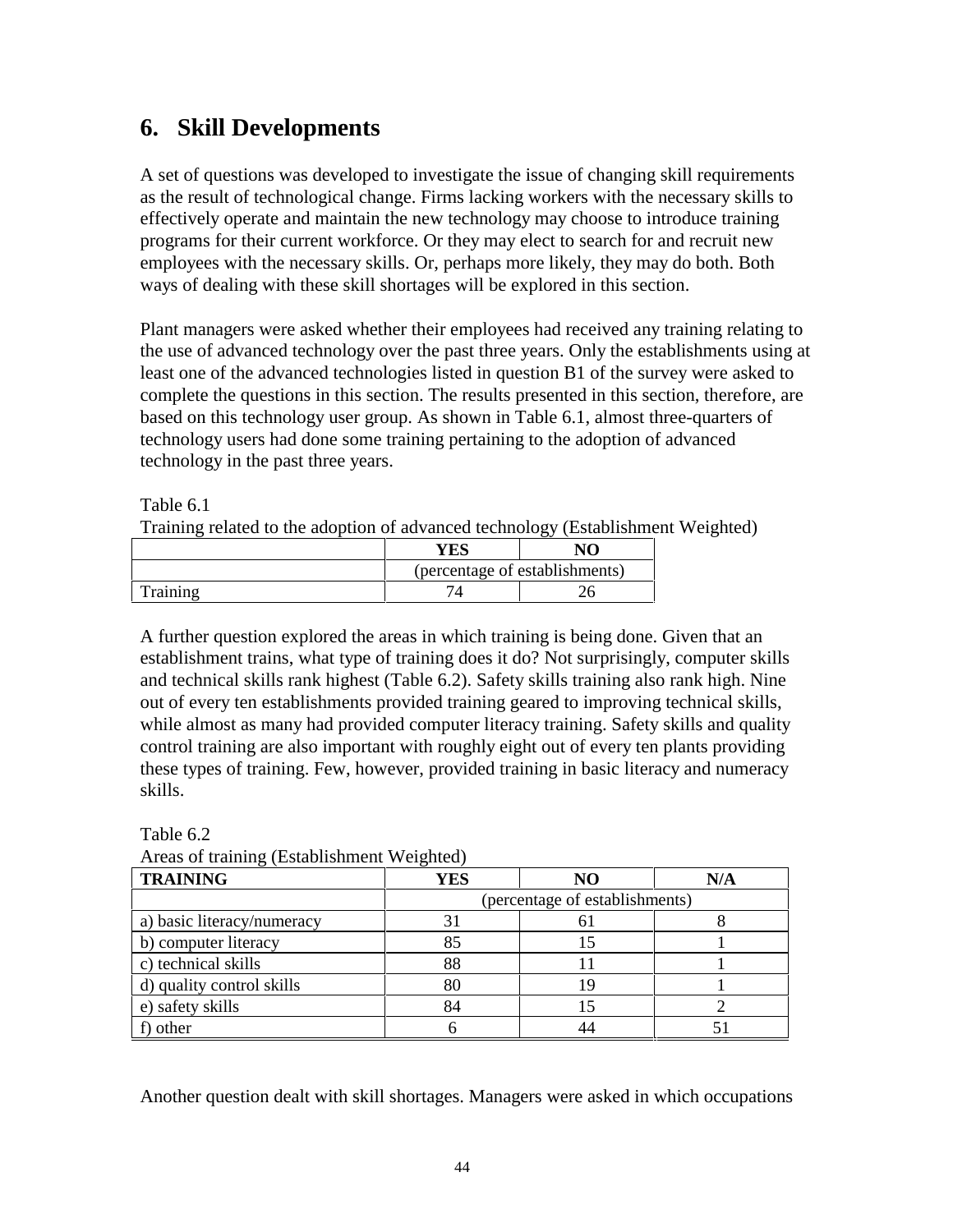they experienced shortages pertaining to the operation of advanced technology. Twenty occupational categories were listed belonging to four broad categories—professionals, management, technicians and technologists, and skilled trades. Six individual occupations are covered under the professional category; three under the management category; seven under technicians and technologists; and four under skilled trades.

Overall, two-thirds of technology users have experienced a shortage of skilled personnel during the past year. More specifically, many plants have experienced shortages in at least two of the broad occupational categories. Shortages are greatest for the professional and skilled trade categories. About forty percent of technology users report experiencing a shortage in both of these areas. Technicians and technologists are not far behind as 37% of managers report a shortage in this area. Fewer establishments (31%) report shortages in the management category.

Although a larger percentage of establishments report shortages for the professionals and skilled trades categories than do for the management category, this could be due, at least in part, to the greater number of occupations covered by these categories in the survey. It is therefore important to examine the results at the individual occupation level as well.

Two occupations dominate the professionals category—industrial and manufacturing process engineers, and electronic engineers with shortages of 25% and 19%, respectively. For skilled trades, the most critical shortages were for machine operators (27%) and machinists (24%). For technicians and technologists, the most notable shortages were in computer-aided design technicians (18%), computer programmers (16%) and electronics and computer hardware specialists (15%). Shortages of production managers and design managers were the most often cited for the management category, hovering around 20%. Although shortages for the professionals and skilled trades categories may be greater, individual differences within these categories are much less pronounced.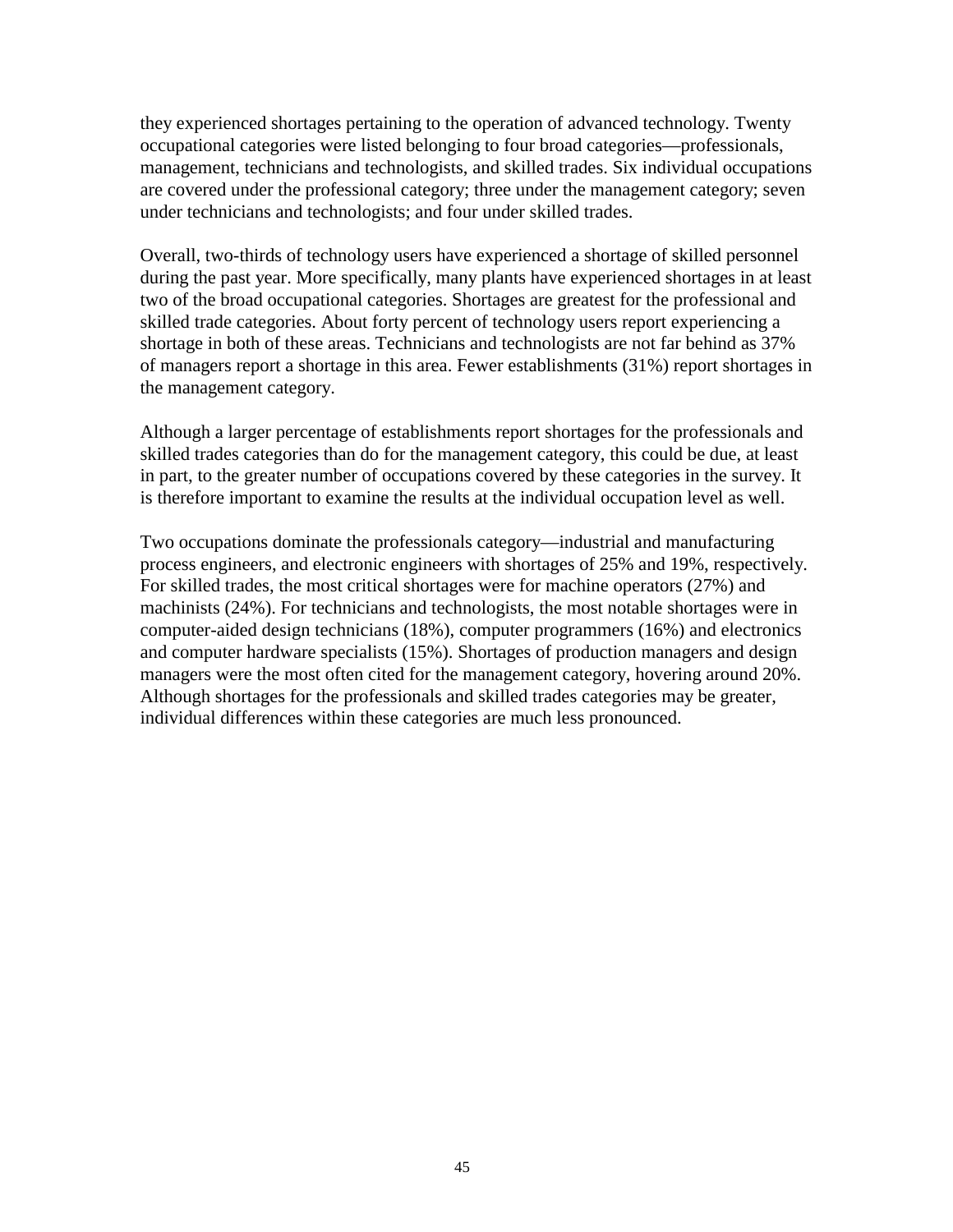Table 6.3

Skilled personnel shortages (Establishment Weighted)

| ance personnel shortages (Listashimment ++ eightee)<br><b>OCCUPATION</b> | <b>YES</b>                     | N <sub>O</sub> | N/A |
|--------------------------------------------------------------------------|--------------------------------|----------------|-----|
|                                                                          | (percentage of establishments) |                |     |
| <b>ALL OCCUPATIONS</b>                                                   | 66                             |                |     |
| PROFESSIONALS WITH                                                       | 41                             |                |     |
| <b>UNIVERSITY DEGREE</b>                                                 |                                |                |     |
| a) mechanical/aerospace                                                  | 13                             | 51             | 36  |
| b) electronic/computer                                                   | 19                             | 55             | 26  |
| c) chemical/chemical process                                             | $\overline{4}$                 | 56             | 39  |
| d) industrial/manufacturing process                                      | 25                             | 52             | 23  |
| e) science professionals                                                 | 3                              | 58             | 39  |
| f) computer scientists                                                   | 8                              | 57             | 35  |
| <b>MANAGEMENT</b>                                                        | 31                             |                |     |
| g) production management                                                 | 21                             | 71             | 8   |
| h) design management                                                     | 17                             | 69             | 14  |
| i) human resources management                                            | $8\,$                          | 79             | 13  |
| <b>TECHNICIANS</b> and                                                   | 37                             |                |     |
| <b>TECHNOLOGISTS</b>                                                     |                                |                |     |
| j) electronics/computer hardware                                         | 15                             | 63             | 22  |
| k) science technicians                                                   | $\overline{3}$                 | 62             | 36  |
| l) engineering science technicians                                       | 10                             | 59             | 31  |
| m) computer programmers                                                  | 16                             | 62             | 22  |
| n) communications network                                                | 10                             | 67             | 23  |
| administration                                                           |                                |                |     |
| o) computer aided design                                                 | 18                             | 64             | 19  |
| p) instrumentation                                                       | 6                              | 67             | 28  |
| <b>SKILLED TRADES</b>                                                    | 40                             |                |     |
| q) machinist (including tool, die mould)                                 | 24                             | 58             | 18  |
| r) machine operator                                                      | 27                             | 61             | 12  |
| s) electrical equipment operator                                         | $\overline{7}$                 | 69             | 24  |
| t) process plant operator                                                | 11                             | 68             | 21  |
| <b>OTHER</b>                                                             | $\overline{7}$                 |                |     |
| u) other                                                                 | $\overline{7}$                 | 22             | 72  |

Managers, who indicated that they were suffering skill shortages, were then asked if they had taken any action to deal with these shortages and, if so, what action did they take. Slightly more than three-quarters of the managers indicated that they had taken some steps to deal with the shortages. Most (93%) said that they searched for skilled personnel. Almost as important is training with 84% of managers opting for this route. Other options offered to managers were improving their wages and benefits package and establishing stronger links with educational institutions. Improving the wages and benefits package was preferred to stronger educational links. Two-thirds of establishments opted for improved wages and benefits while half have established stronger links with educational institutions.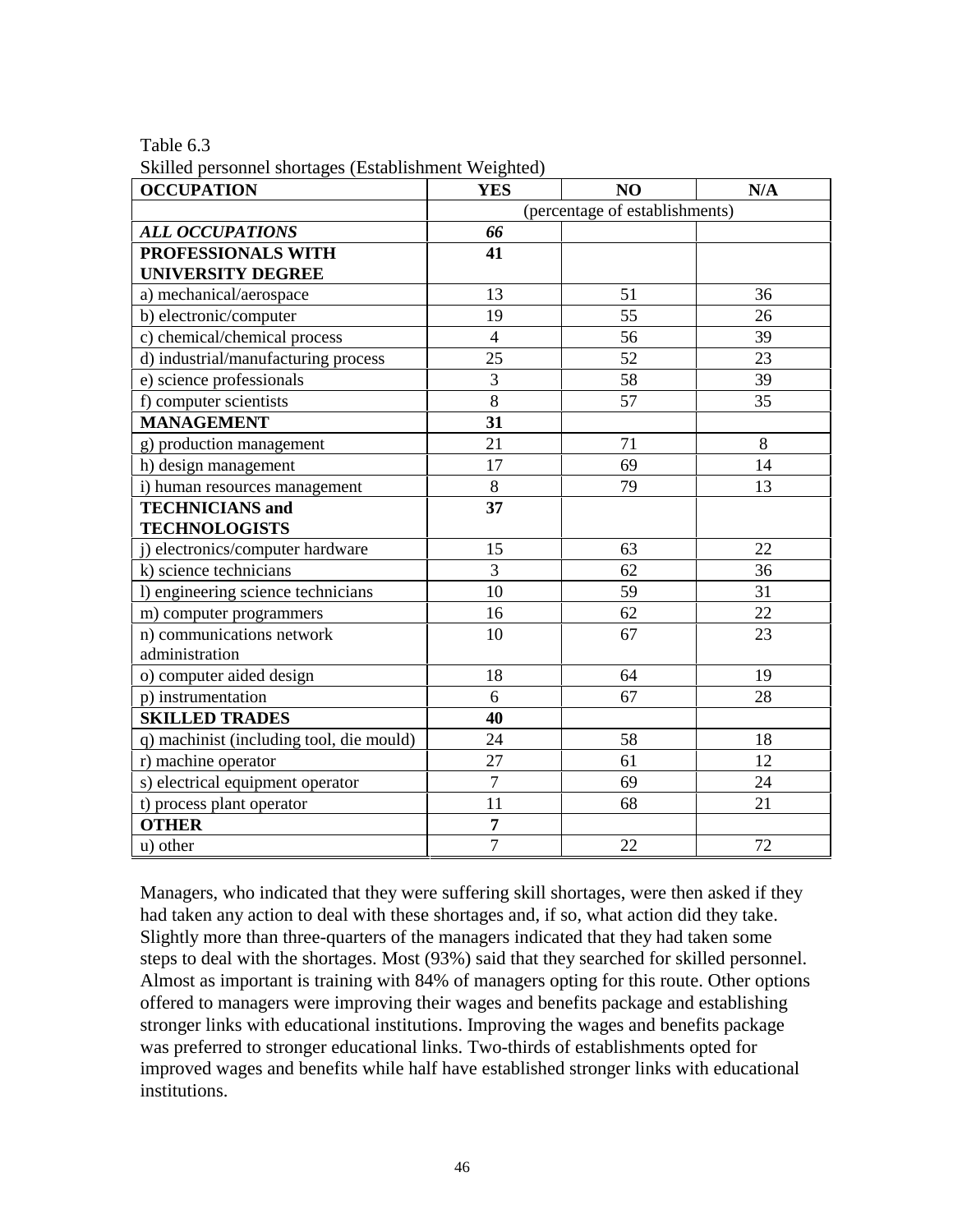#### Table 6.4

Percentage of plants which have taken steps to deal with shortages (Establishment Weighted)

|             | YES                            | NΩ |
|-------------|--------------------------------|----|
|             | (percentage of establishments) |    |
| Steps Taken | חר                             |    |

Table 6.5

Steps taken to deal with shortages (Establishment Weighted)

| <b>STEPS</b>                       | YES | NΟ                             | N/A |
|------------------------------------|-----|--------------------------------|-----|
|                                    |     | (percentage of establishments) |     |
| a) provided training               | 84  | 16                             |     |
| b) improved wages and benefits     | 64  | 32                             |     |
| c) established stronger links with | 50  |                                |     |
| educational institutions           |     |                                |     |
| d) searched for skilled personnel  |     |                                |     |
| other                              |     |                                |     |

Managers overwhelmingly prefer to search locally when trying to recruit new personnel. Virtually all have done so. They are also prepared to search elsewhere in Canada. Fortyfour percent have actively recruited outside their own region but still within Canada. A relatively small percentage (13%) have searched outside of Canada.

Table 6.6

Geographic scope of search for skilled personnel (Establishment Weighted)

|                                    | YES |                                |
|------------------------------------|-----|--------------------------------|
|                                    |     | (percentage of establishments) |
| a) within your region              |     |                                |
| b) outside your region (in Canada) |     |                                |
| c) outside Canada                  |     |                                |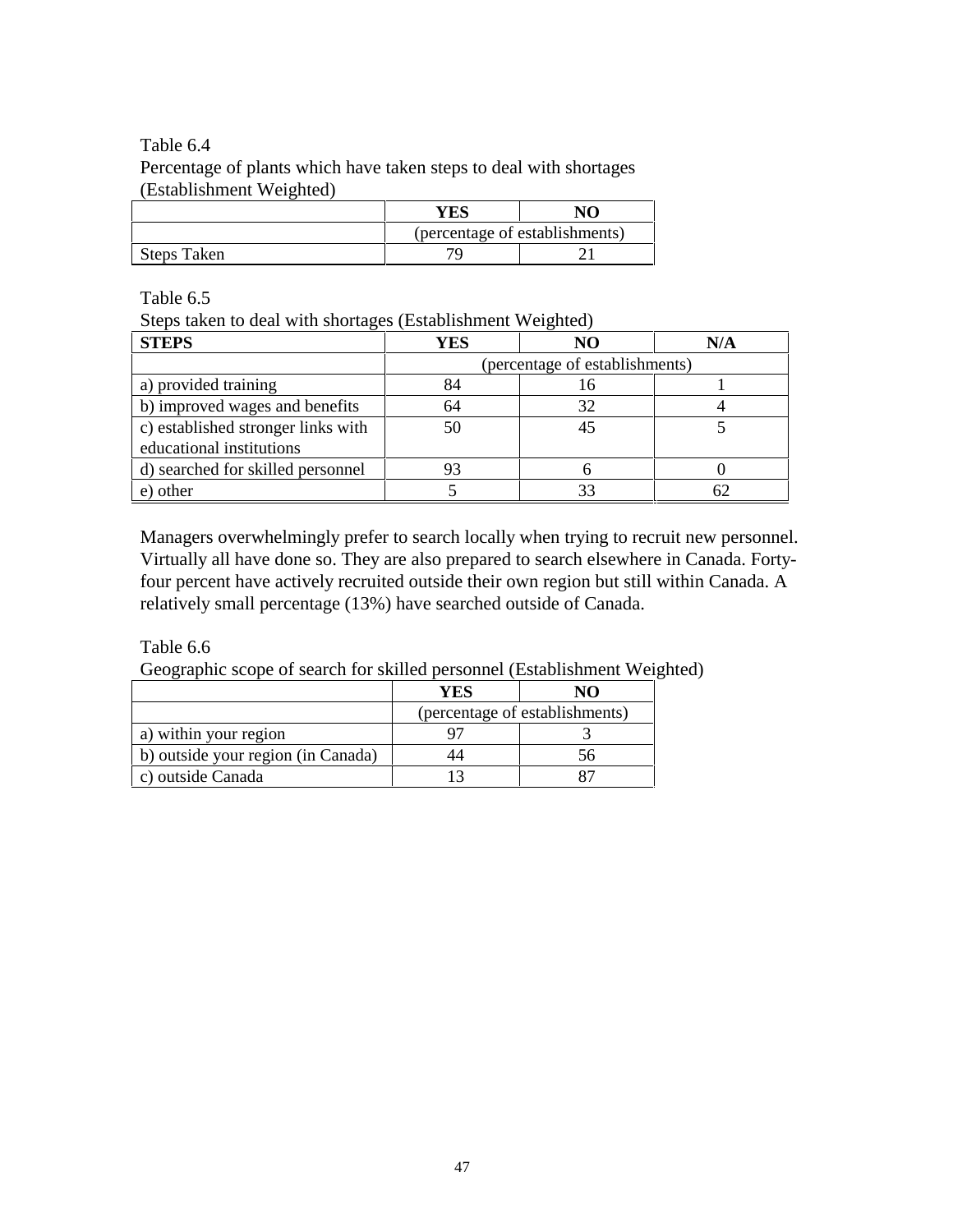## **7. Results of Adoption**

### **7.1 Introduction**

Establishments adopt advanced technology for a variety of reasons. They do so in order to increase production, to reduce production costs, to improve product quality, and to increase production efficiency and flexibility (OECD, 1991). Firms typically adopt a new technology when the internal rate of return from the investment is positive, i.e., when the benefits obtained from adopting the technology outweigh the costs. However, it is often difficult to predict the expected benefits prior to investment.

Five main categories of benefits or effects of adoption were covered in this survey. They are:

- Improvements in productivity
- Product improvements
- Organizational changes
- Plant efficiencies
- Market performance

Productivity can be improved in a number of different ways. One way is through a reduction in input requirements. This can be achieved through a reduction in labour requirements, material consumption, or capital requirements per unit of output. Alternatively, improvements in productivity can be the result of reductions in either the set-up time or in the rejection rates. Being able to set-up quickly results in less downtime, while reductions in rejection rates means less wastage.

Another important benefit, though difficult to predict, is product improvement. It is difficult to predict the impact on consumer demand of a product of superior quality or one with novel features. Besides improvements in the quality of a product or the introduction of new product features, a reduction in the time it takes to market a product is also a form of product improvement.

Plant organizational changes are other possible effects of adoption. Adoption of advanced technology may result in increased production flexibility, whereby, a wide range of products may be produced by the same machine. This is especially important for firms that rely on the production of high volume customized products. Use of advanced technology may also require a more highly skilled workforce.

Adoption of technology is expected to have a positive impact on the market performance of a firm. In a recent study (Baldwin, Diverty, and Sabourin, 1995), technology users were found to have gained market share at the expense of non-users. In addition to increases in market share, increased profitability was also investigated.

Finally, new technology may result in an increase in the equipment utilization rate, that is, the production equipment will be used more efficiently.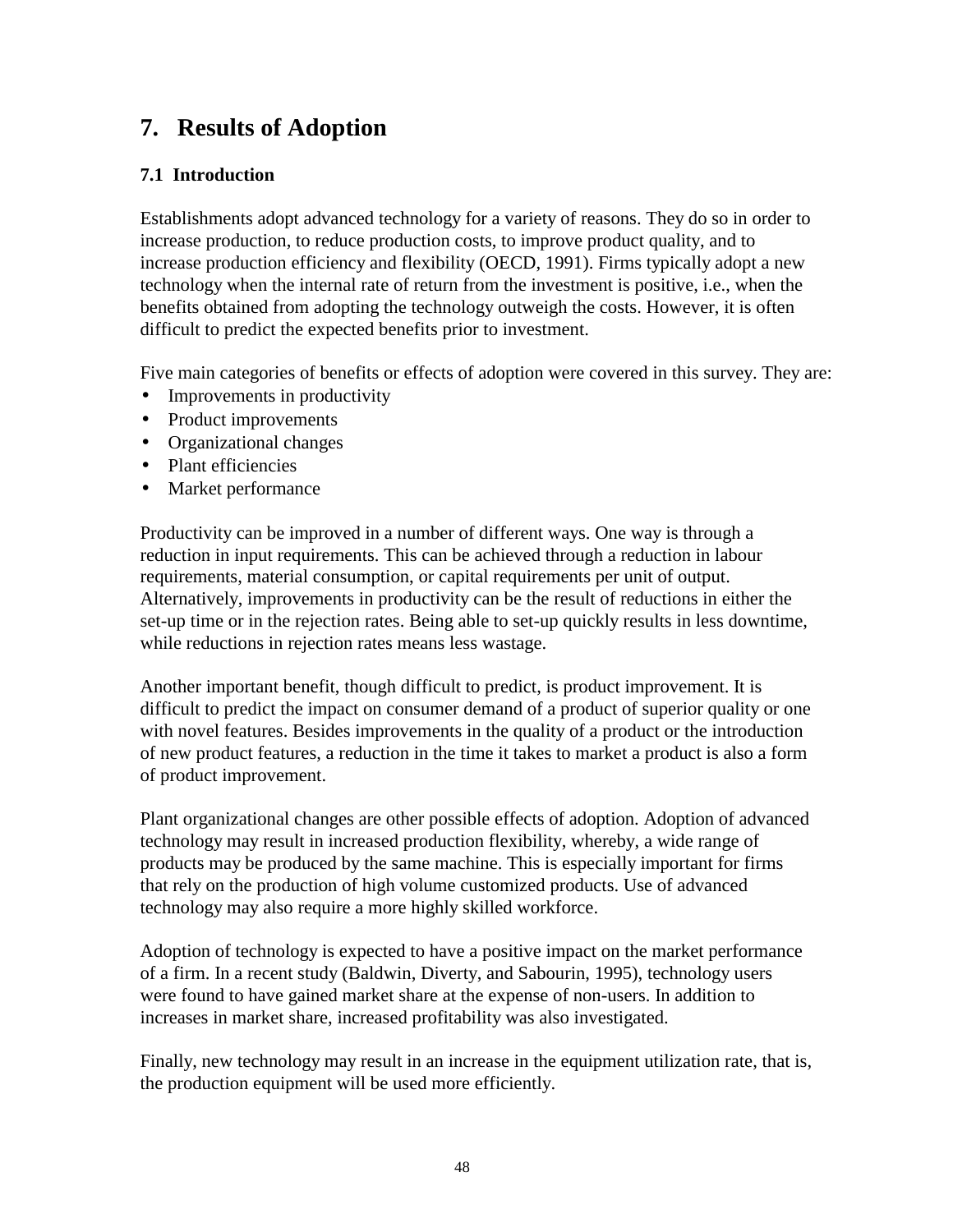### **7.2 Results of Adoption**

Plants using at least one of the 26 advanced technologies listed on the survey (technology users) were asked to rate, on a scale of 1 to 5, the benefits and effects they received from adoption. A score of one indicates low importance, three moderate importance, and five high importance. Thirteen effects, classified to five main categories, were investigated. The five main categories are: productivity improvements, product improvements, plant organizational changes, plant efficiencies, and market performance. Table 7.1 provides the distribution of responses for each of the benefits or effects of adoption. In order to facilitate comparisons of the relative importance of these effects, *extreme scores* are used (Figure 7.1). The extreme scores presented here are based on the percentage of technology users reporting an importance of 4 or 5.

| <b>EFFECTS</b>                                        | <b>IMPORTANCE</b> |                |              |                                |              |                |
|-------------------------------------------------------|-------------------|----------------|--------------|--------------------------------|--------------|----------------|
|                                                       | low               |                |              |                                | high         | Don't          |
|                                                       | 1                 | $\overline{2}$ | 3            | 4                              | 5            | know           |
|                                                       |                   |                |              | (percentage of establishments) |              |                |
| <b>Improvement in productivity</b>                    |                   |                |              |                                |              |                |
| due to                                                |                   |                |              |                                |              |                |
| a) reduced labour requirements<br>per unit of output  | 13                | $\overline{7}$ | 20           | 27                             | 28           | 5              |
| b) reduced material                                   | 19                | 11             | 21           | 23                             | 20           | 5              |
| consumption per unit of output                        |                   |                |              |                                |              |                |
| c) reduced capital requirements<br>per unit of output | 18                | 11             | 27           | 20                             | 17           | 8              |
| d) reduced set-up time                                | 13                | 8              | 20           | 28                             | 27           | 5              |
| e) reduced rejection rate                             | 11                | $\overline{5}$ | 16           | 26                             | 36           | 6              |
| <b>Product improvement</b>                            |                   |                |              |                                |              |                |
| f) new product features                               | 15                | 10             | 24           | 23                             | 19           | 8              |
| g) reduced time to market                             | 16                | 9              | 23           | 24                             | 24           | 6              |
| h) improvement in product<br>quality                  | 7                 | 3              | 16           | 30                             | 40           | $\overline{4}$ |
| <b>Plant organization changes</b>                     |                   |                |              |                                |              |                |
| i) increased production<br>flexibility                | 8                 | 6              | 21           | 32                             | 28           | $\overline{7}$ |
| i) increased skill requirements                       | 11                | 8              | 30           | 27                             | 18           | $\overline{7}$ |
| <b>Plant efficiencies</b>                             |                   |                |              |                                |              |                |
| k) increased equipment                                | 11                | 5              | 21           | 33                             | 25           | 5              |
| utilization rate                                      |                   |                |              |                                |              |                |
| <b>Market performance</b>                             |                   |                |              |                                |              |                |
| 1) increased market share                             | 10                | $\overline{7}$ | 20           | 30                             | 27           | $8\,$          |
| m) increased profitability                            | 5                 | $\overline{4}$ | 15           | 29                             | 41           | 6              |
| <b>Other</b>                                          |                   |                |              |                                |              |                |
| n) other                                              | $\overline{0}$    | $\overline{0}$ | $\mathbf{1}$ | $\overline{0}$                 | $\mathbf{1}$ | 97             |

Table 7.1

Effects of adoption of advanced technology (Establishment Weighted)

Examination of the results indicates that there is greater variation within the categories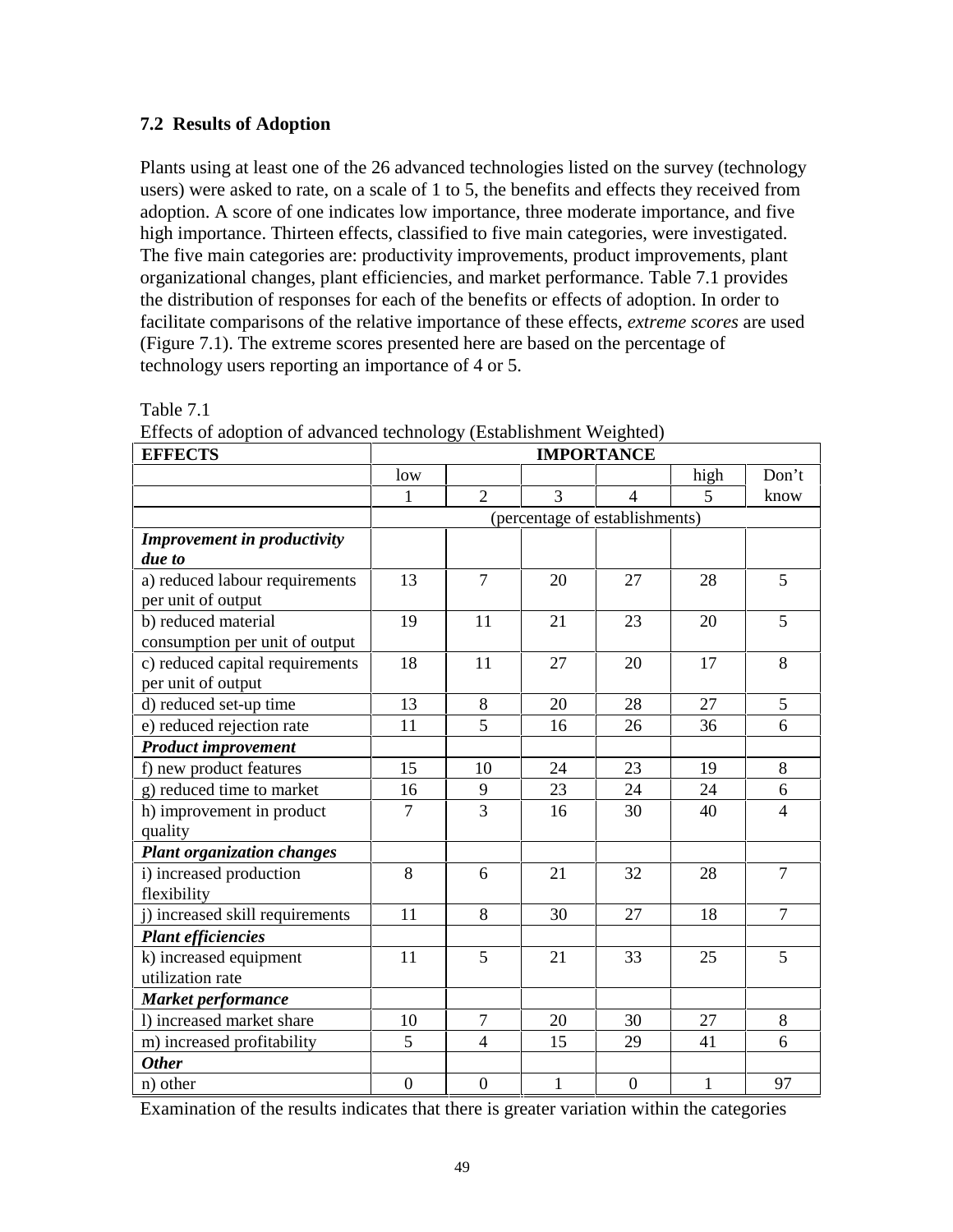than across the categories. Important benefits are found from all five categories. In all, eight of the thirteen effects were reported as being important by over half of the population.

*Improvements in product quality*, *increased profitability*, and *improvements in productivity due to a reduction in the rejection rates* are the most important benefits from technology adoption. Roughly two-thirds of establishments report them as important.

Next in importance is *increased production flexibility*, *increased equipment utilization*, *increased market share*, and productivity improvements due to *reduced labour requirements* and *reduced set-up time*. Roughly 55% of establishments rate all of these highly. This is consistent with the findings from the previous survey<sup>4</sup> (Baldwin, Sabourin, and Rafiquzzaman, 1996) that improvements in productivity, reductions in labour requirements, improvements in product quality, and reductions in the product rejection rate are among the highest-rated effects.

*Productivity improvements due to reductions in capital requirements* are the least important. Only one-third of establishments consider them to be an important effect.

### Figure 7.1

Extreme Scores for Importance of Effects of Technology Adoption (Establishment Weighted)



 $\overline{a}$ 4 Increased profitability was not included as a choice on the previous survey.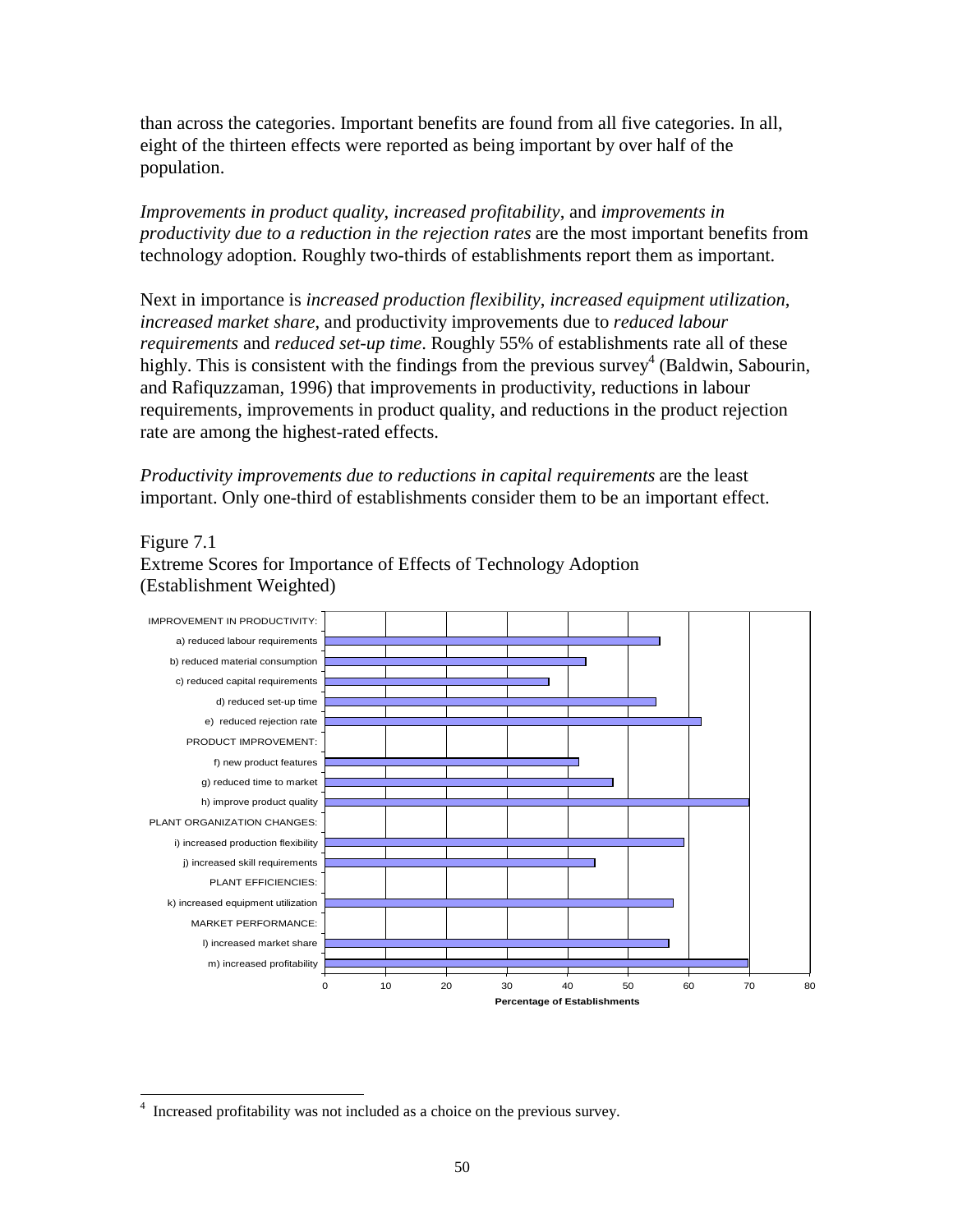## **8. Obstacles to Adoption**

### **8.1 Introduction**

While the previous section dealt with the benefits associated with the adoption of advanced technologies, this section investigates the negative impacts. Although these disincentives tend to reduce the net benefit from adoption, the net benefits may still be large enough to justify the adoption of the technology. Or they may be significant enough to dissuade a firm from adopting a technology altogether.

There are a variety of costs associated with the adoption of advanced technology. These include equipment costs, financing costs, software development costs, problems finding adequate technical support, costs associated with skill shortages, and the inability to properly evaluate the impact of the new technology. In all, ten factors—classified to four main categories—were considered. The four main categories are financial justification, human resources, management and support services.

Establishments are likely to adopt new technologies when the investment is financially justified, that is, when the net benefit from the adoption is positive. Investments may not be financially justified if equipment costs, software development costs, integration costs or financing costs are too high relative to the expected stream of benefits. The size of the market may also pose a problem. A firm might not be able to recoup their costs if the market is too small.

There are also obstacles on the human resource side. Adoption of new technology may require a firm to increase the skill level of its employees. They can do this by upgrading the skills of their existing workforce or by hiring new employees with the necessary skills. Either way, it is costly to the firm. If they choose to train, they may encounter resistance from employees who are unwillingly to invest the time to acquire new skills. Alternatively, if they elect to hire new staff, they may have problems finding and attracting individuals with the necessary skills.

Investment in technology is also influenced by the competencies of its management team. Management may be adverse to risk taking. The introduction of new technology into the organization may be met with resistance. Or the establishment may be unable to effectively evaluate the expected net benefit from adoption.

Finally, the necessary external technical support may be lacking.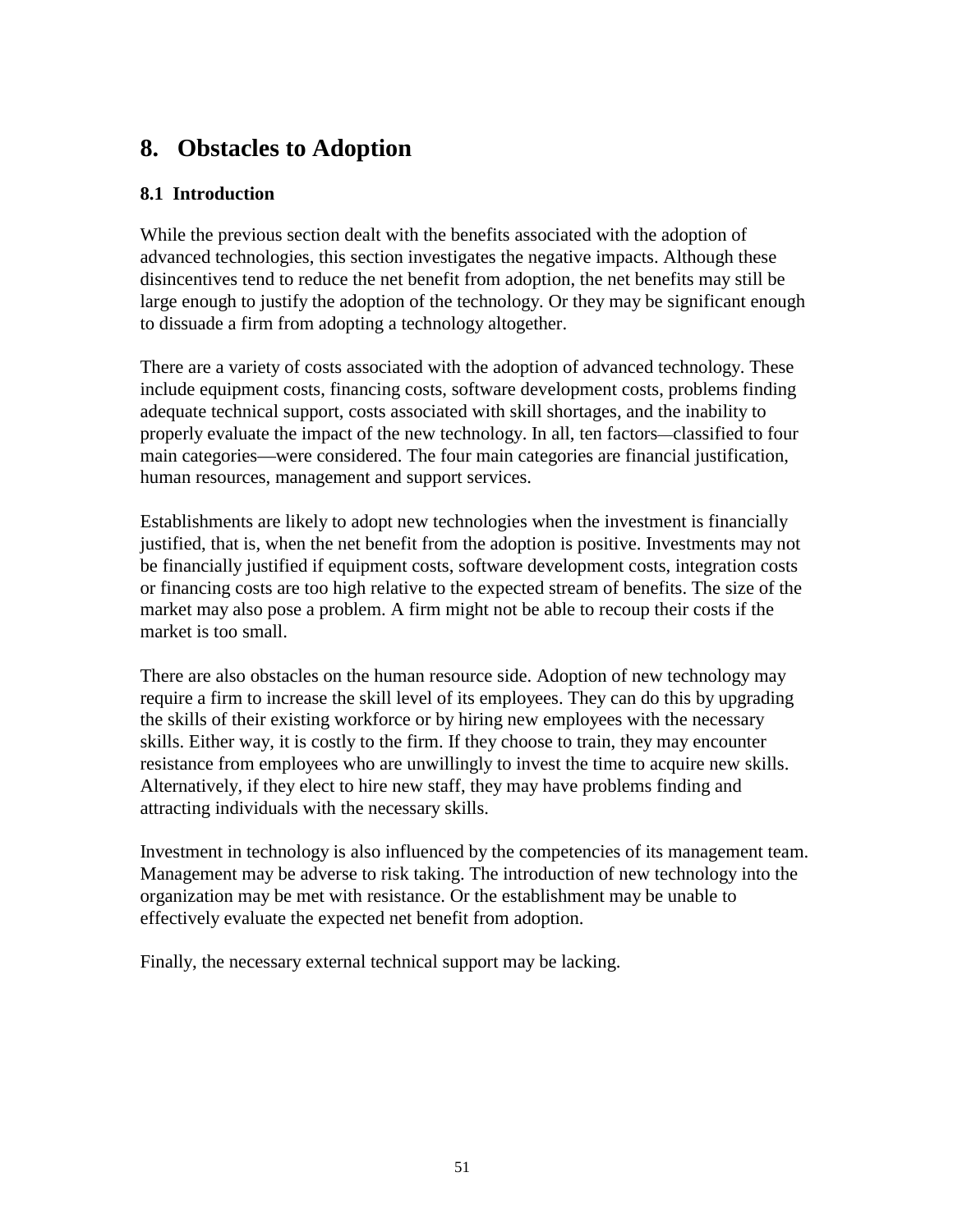### **8.2 Obstacles to Adoption**

Managers from all plants—technology users and non-users alike—were asked to rate, on a scale of one (low) to five (high), the importance of a set of factors as obstacles to adoption of advanced technology. The factors relating to lack of financial justification were generally seen to be the most important, followed by human resource issues. For example, 29% of establishments rated *equipment costs* highly, compared to 16% for *skill shortages* (Table 8.1). The relative importance of these factors is best measured through the use of an extreme score—calculated as the percentage of technology users that reported a score of 4 or 5 for a particular factor. These results are provided in Figure 8.1.

Table 8.1

| OBSTACLES <sup>5</sup>           | <b>IMPORTANCE</b> |                |                                |    |                |
|----------------------------------|-------------------|----------------|--------------------------------|----|----------------|
|                                  | Low               |                |                                |    | High           |
|                                  | 1                 | $\overline{2}$ | 3                              | 4  | 5              |
|                                  |                   |                | (percentage of establishments) |    |                |
| Lack of financial justification  |                   |                |                                |    |                |
| due to                           |                   |                |                                |    |                |
| a) small market size             | 26                | 14             | 28                             | 18 | 15             |
| b) high cost of equipment        | 12                | 6              | 22                             | 32 | 29             |
| c) cost of capital               | 14                | 11             | 26                             | 27 | 23             |
| d) costs to develop software     | 27                | 14             | 22                             | 17 | 20             |
| e) cost of integration of new    | 19                | 12             | 26                             | 23 | 21             |
| technology                       |                   |                |                                |    |                |
| <b>Human resources</b>           |                   |                |                                |    |                |
| f) shortage of skills            | 23                | 14             | 27                             | 19 | 16             |
| g) worker resistance             | 36                | 22             | 24                             | 12 | 6              |
| <b>Management</b>                |                   |                |                                |    |                |
| h) resistance to introduction of | 41                | 22             | 22                             | 10 | $\overline{4}$ |
| new technology                   |                   |                |                                |    |                |
| i) inability to evaluate new     | 36                | 21             | 26                             | 12 | 5              |
| technology                       |                   |                |                                |    |                |
| <b>External support services</b> |                   |                |                                |    |                |
| j) lack of technical support or  | 35                | 21             | 28                             | 11 | 6              |
| service                          |                   |                |                                |    |                |

Obstacles to advanced technology adoption (Establishment Weighted)

*High equipment costs* is seen to be the biggest obstacle to adoption with about 60% of plants rating it to be of reasonably high importance. *Cost of capital* (50%) is next, followed by *integration costs* (43%). Of the financial justification costs, *small market size* appears to be least important. Still, one-third of the plants consider it to be an important impediment.

<sup>&</sup>lt;sup>5</sup> The actual questionnaire included an 'other' category as a possible response. The results for this category are not included in the table since they are based on only six percent of the establishments that provided an answer. Almost half of this group rated it of low importance anyway.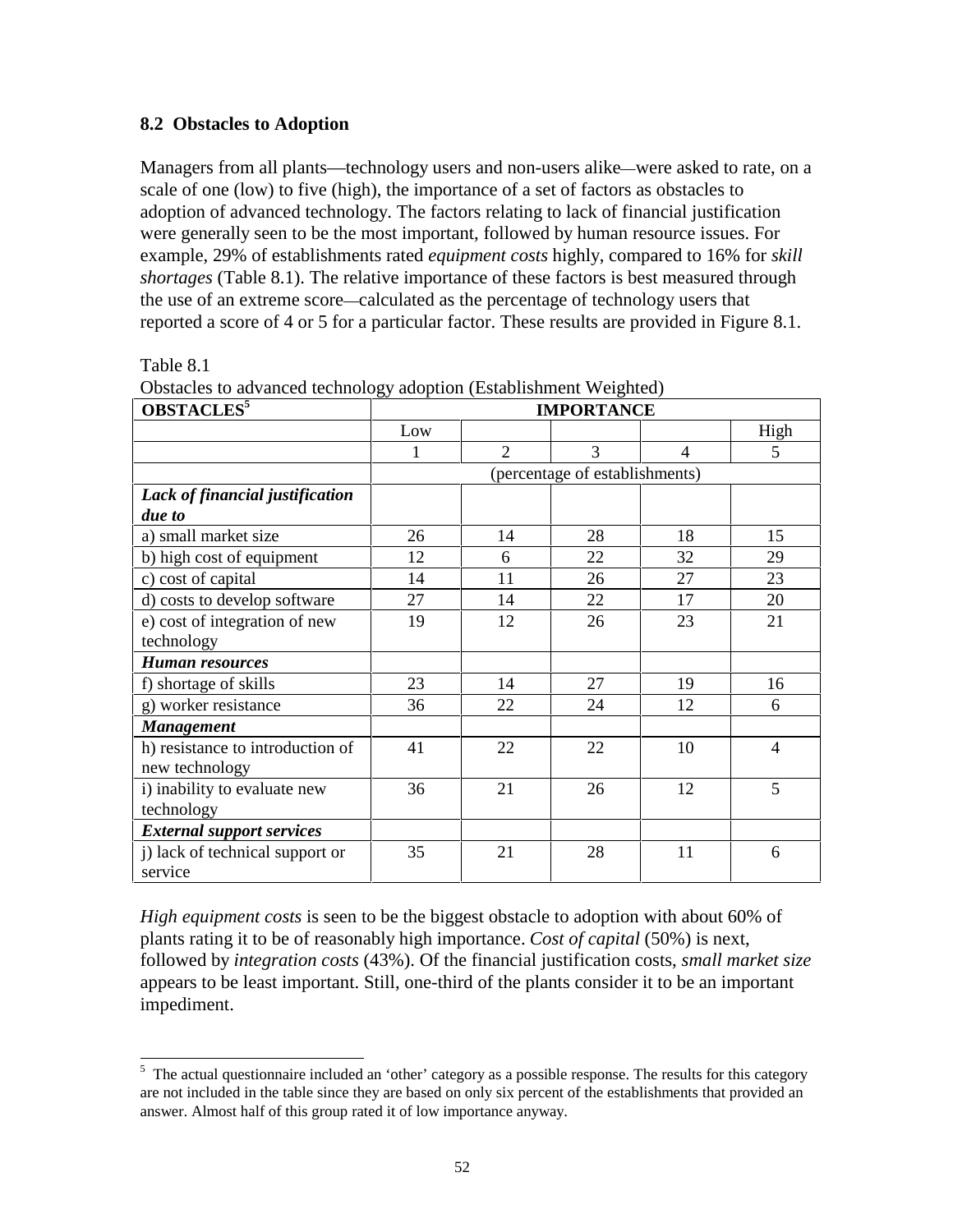*Lack of skilled workers* is an important obstacle for 35% of establishments. This rivals *software development costs* in importance, and trails *integration costs* by only eight percentage points.

Although management attitudes and lack of adequate support services are ranked lowest, still roughly 15% of establishments report *inability to evaluate technology, management's resistance to new technology* and *lack of adequate technical support* to be obstacles. For some plants, management attitudes and lack of adequate support services pose a problem.

### Figure 8.1

Extreme Scores for Importance of Obstacles to Technology Adoption (Establishment Weighted)

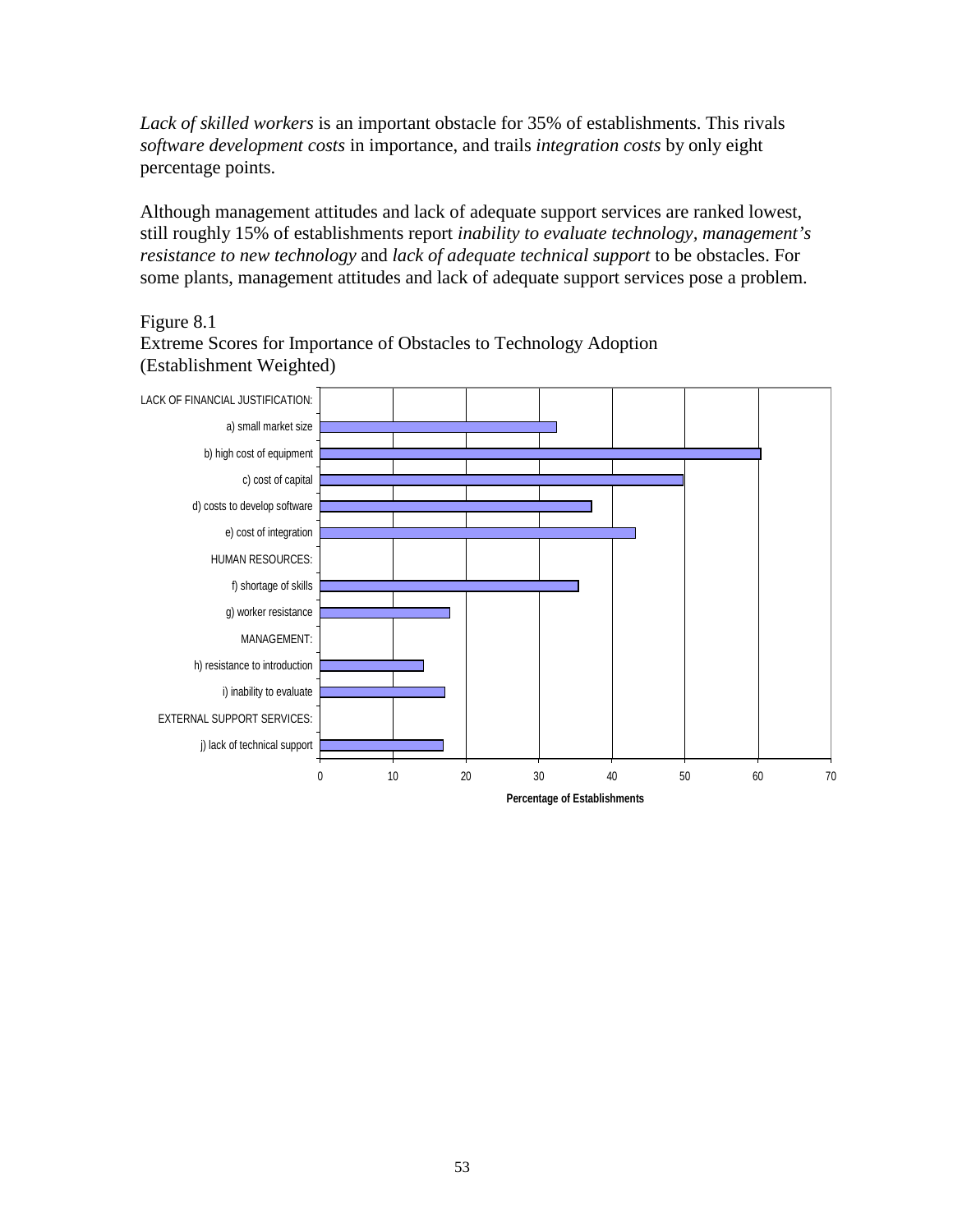## **9. Research and Development**

The topic of research and development  $(R&D)$  is of considerable interest.  $R&D$  is seen to be an important input into the innovation process. Firms engage in R&D not just to create new products and processes but to be more receptive to the technological advances made by others (Mowery and Rosenberg, 1989).

Firms can pursue R&D in a number of different ways. It can be performed alone or in collaboration with others. There can be a unit dedicated to it or it can be spread throughout the whole firm. It may even be contracted out. As for frequency, some firms prefer to perform R&D on a continuous basis, while others prefer to do it on an occasional basis.

Fifty-five percent of plants indicated that their firm engaged in some type of R&D activity over the past three years (Table 9.1). Most preferred to do it in-house. Almost half (49%) of all manufacturing establishments reported that their firm performs R&D in-house. Twenty percent stated that the R&D was done jointly with another firm, while 14% indicated that R&D was contracted out.

A substantial number of firms use more than one method. Twenty percent of plants, in addition to performing R&D in-house, either collaborate with other firms or contract out the R&D. Only six percent of plants engage in R&D activity that does not have an inhouse component.

| <b>R&amp;D</b> Activity          | <b>YES</b>                     | NO. |
|----------------------------------|--------------------------------|-----|
|                                  | (percentage of establishments) |     |
| a) does your firm do R&D in-     | 49                             | 51  |
| house?                           |                                |     |
| b) does your firm do R&D jointly | 20                             | 80  |
| with another firm?               |                                |     |
| c) does your firm contract out   | 14                             | 86  |
| R&D?                             |                                |     |
| Any R&D activity                 |                                |     |

Table 9.1

Firm's R&D activities in the last three years (Establishment Weighted)

Firms can perform R&D on an ongoing or occasional basis. Survey results indicate that close to two-thirds of firms that perform R&D, do so on an ongoing basis, while 43% perform it on an occasional basis. Very few firms do both (6%).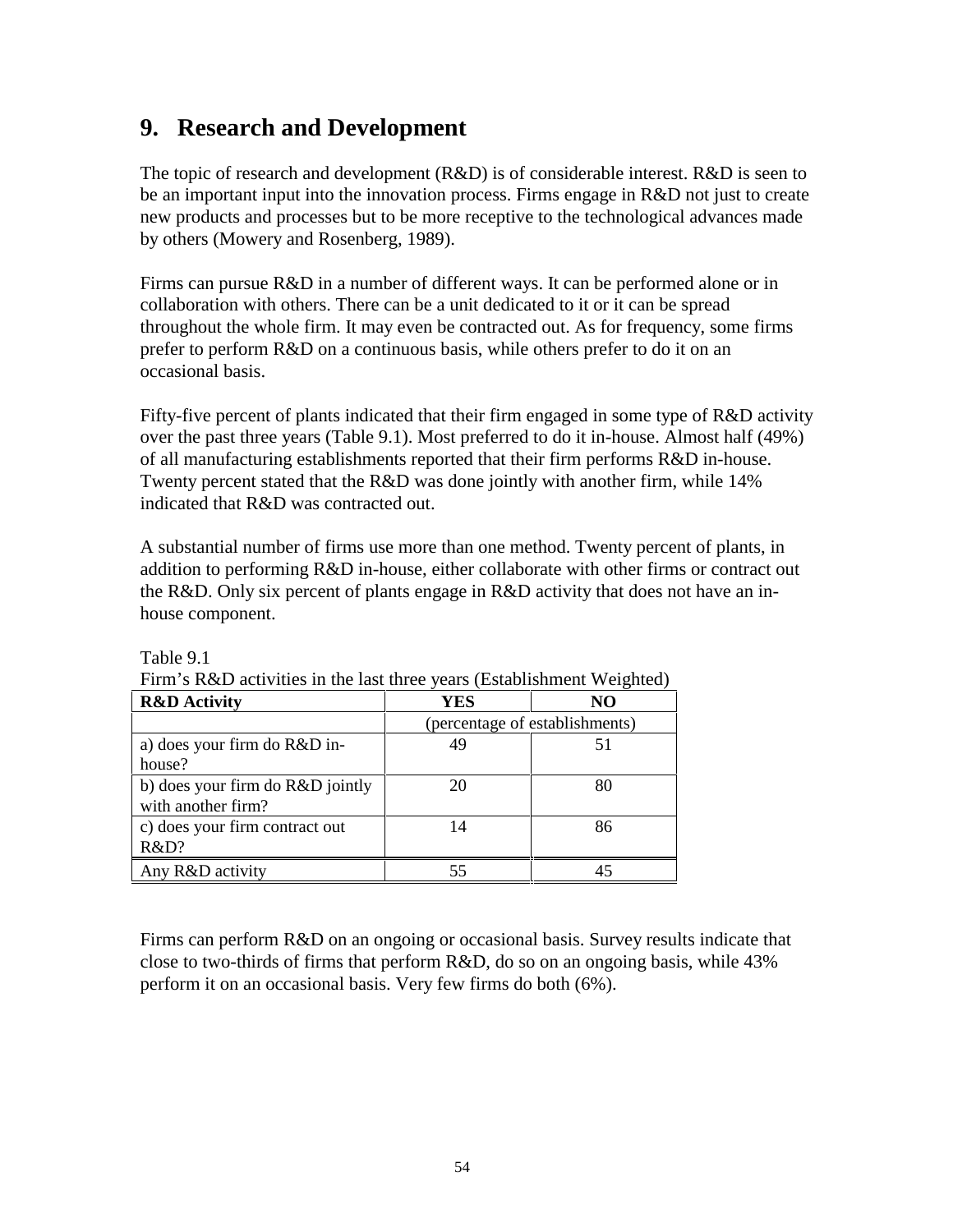| <b>Frequency of R&amp;D</b>                      | YES | NO.                            |
|--------------------------------------------------|-----|--------------------------------|
|                                                  |     | (percentage of establishments) |
| a) R&D are performed on an<br>ongoing basis      | 63  |                                |
| b) R&D are performed on an<br>occasional basis   | 43  |                                |
| R&D performed on ongoing and<br>occasional basis | h   | 94                             |

Table 9.2 Frequency of Firm's  $R&D$  (Establishment Weighted)

Firms engage in R&D for a number of reasons. R&D is performed to create new products and new processes. It provides firms with a capability for finding out about the technological advancements of others. Or it can be used for modifying technology acquired from others.

Most firms engage in R&D to create original products (Table 9.3). Three-quarters of plants use it for this purpose. Creation of new technology and substantial adaptation of technologies acquired from others are next in importance with slightly over half the establishments using it for either purpose. Although ranked last, using R&D for the introduction of off-the-shelf technology is still important, as 43% of firms use it for this purpose.

| Objectives of I times K&D I rogram (Establishment Weighteu) |                                |    |  |
|-------------------------------------------------------------|--------------------------------|----|--|
| <b>Objectives</b>                                           | YES                            | NO |  |
|                                                             | (percentage of establishments) |    |  |
| a) creating original products                               | 74                             | 26 |  |
| b) creating original production                             | 56                             | 44 |  |
| equipment or new process                                    |                                |    |  |
| technology                                                  |                                |    |  |
| c) substantially adapting                                   | 53                             | 47 |  |
| technology acquired from others                             |                                |    |  |
| d) introducing off-the-shelf                                | 43                             | 57 |  |
| equipment or process technology                             |                                |    |  |

Objectives of Firm's R&D Program (Establishment Weighted)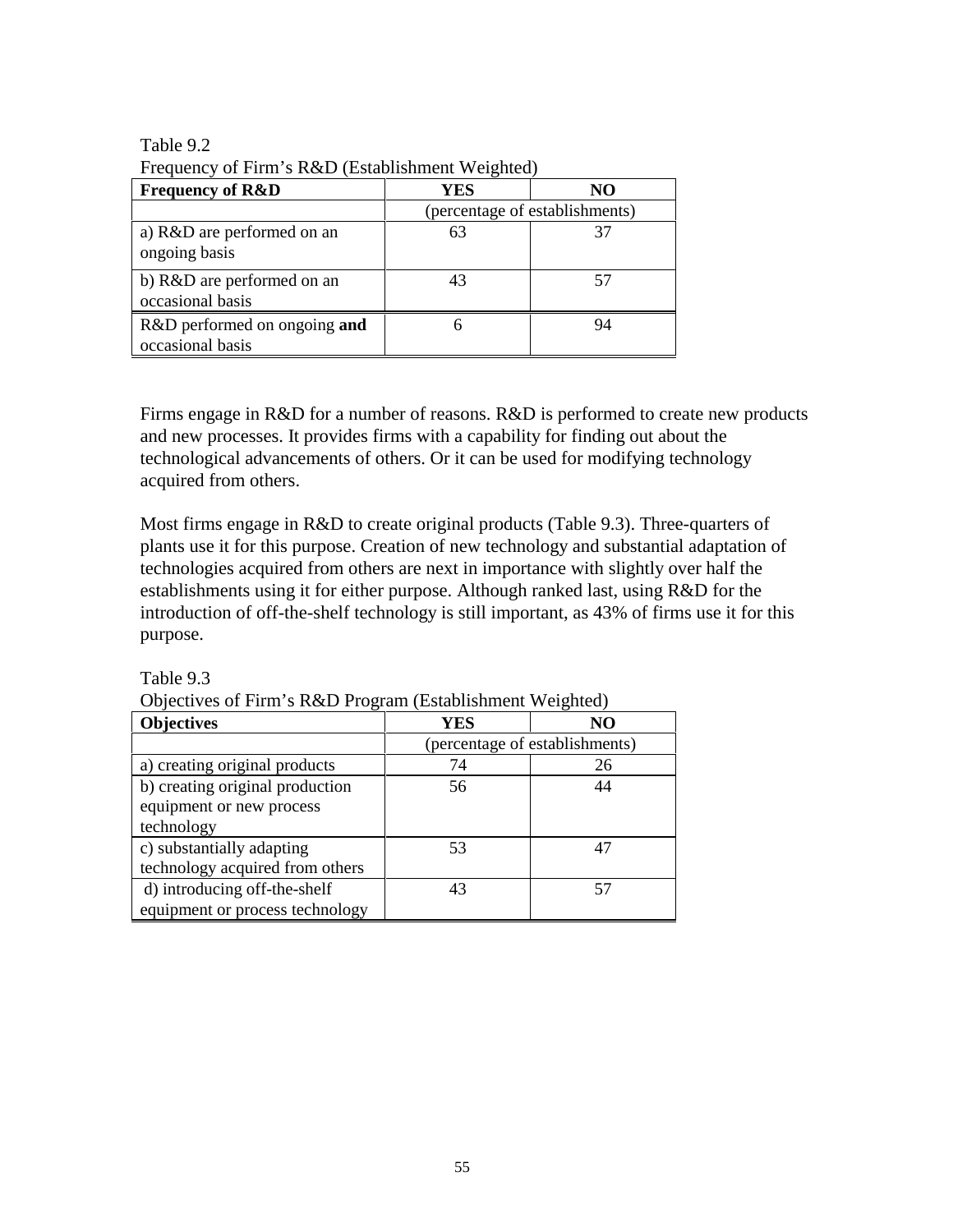## **10. Electronic Communication**

Slightly more than two-thirds of establishments indicate that their firm uses e-mail. A similar percentage also use the Internet (Table 10.1).

Table 10.1

|  |  | Firm's Use of electronic mail (Establishment Weighted) |  |
|--|--|--------------------------------------------------------|--|
|--|--|--------------------------------------------------------|--|

|              | YES | N <sub>O</sub>                 |
|--------------|-----|--------------------------------|
|              |     | (percentage of establishments) |
| USE e-mail   | 69  |                                |
| USE Internet |     |                                |

The purposes for which firms use the Internet are provided in Table 10.2. The vast majority of firms (89%) use the Internet as a browsing facility, that is, they perform searches on the World Wide Web. Advertising and marketing of a firm's goods and services is also important with 57% of establishment using it for this purpose. In addition, two out of every five firms use the Internet to sell their products. A similar number use it to purchase goods and services as well.

Table 10.2

Purposes for Firm's Use of the Internet (Establishment Weighted)

| <b>PURPOSE</b>                                   | YES | NO                             |
|--------------------------------------------------|-----|--------------------------------|
|                                                  |     | (percentage of establishments) |
| a) searching on the World Wide Web               | 89  |                                |
| b) selling your goods and services               | 39  | 61                             |
| c) advertising/marketing your goods and services | 57  | 43                             |
| d) purchasing goods and services                 | 40  | 60                             |
| e) secure electronic transactions                | 27  | 73                             |
| f) sharing $R&D$                                 | 16  | 84                             |
| g) other                                         | Q   |                                |

Fifty-seven percent of firms indicate that they have established a "home page" on the World Wide Web. This is also the same percentage as those that advertise on the World Wide Web.

Table 10.3

Firms with Home pages on the World Wide Web (Establishment Weighted)

|           | YES                            | NΛ |  |
|-----------|--------------------------------|----|--|
|           | (percentage of establishments) |    |  |
| Home Page |                                |    |  |

Electronic Data Interchange (EDI) is a standard for automated exchange of business documents. It is used by purchasers and suppliers to exchange digital paperwork such as

purchase orders and invoices, and to perform the electronic transfer of funds. One-third of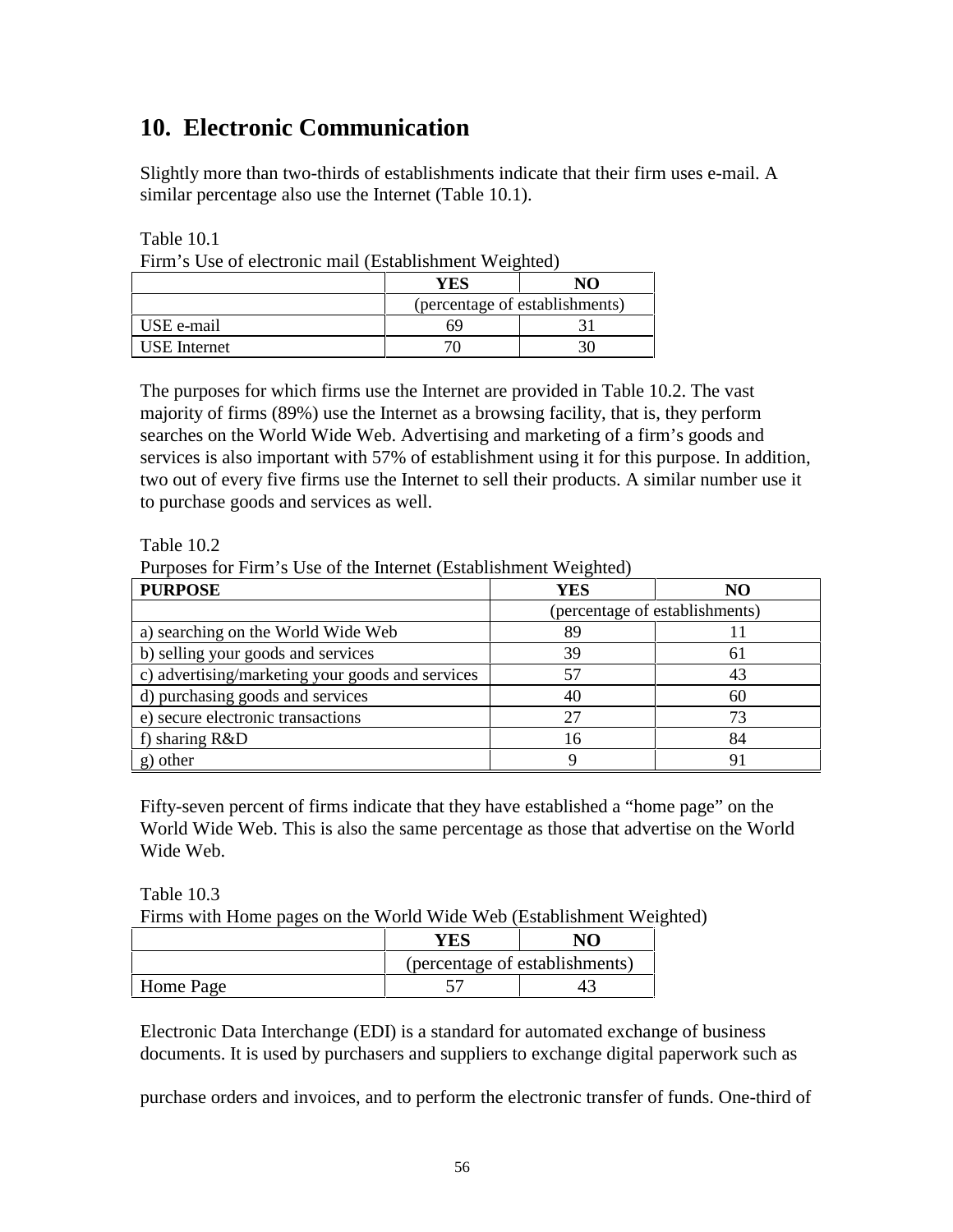establishments are in firms that use EDI (Table 10.4).

Table 10.4

Firm's Use of Electronic Data Interchange (EDI) (Establishment Weighted)

|          |                                | N1 |  |
|----------|--------------------------------|----|--|
|          | (percentage of establishments) |    |  |
| ' ke FDL |                                |    |  |

Of those firms that use EDI, the majority use the Internet as their EDI communication network while one-third use a Value Added Network. Some firms use more than one communication network for their EDI transactions.

Table 10.5

Communication Network Set-ups used by Firms for EDI (Establishment Weighted)

| <b>NETWORK SET-UP</b>        | YES | NO                             |
|------------------------------|-----|--------------------------------|
|                              |     | (percentage of establishments) |
| a) Value Added Network (VAN) |     |                                |
| b) Internet                  |     |                                |
| c) Extranet                  |     |                                |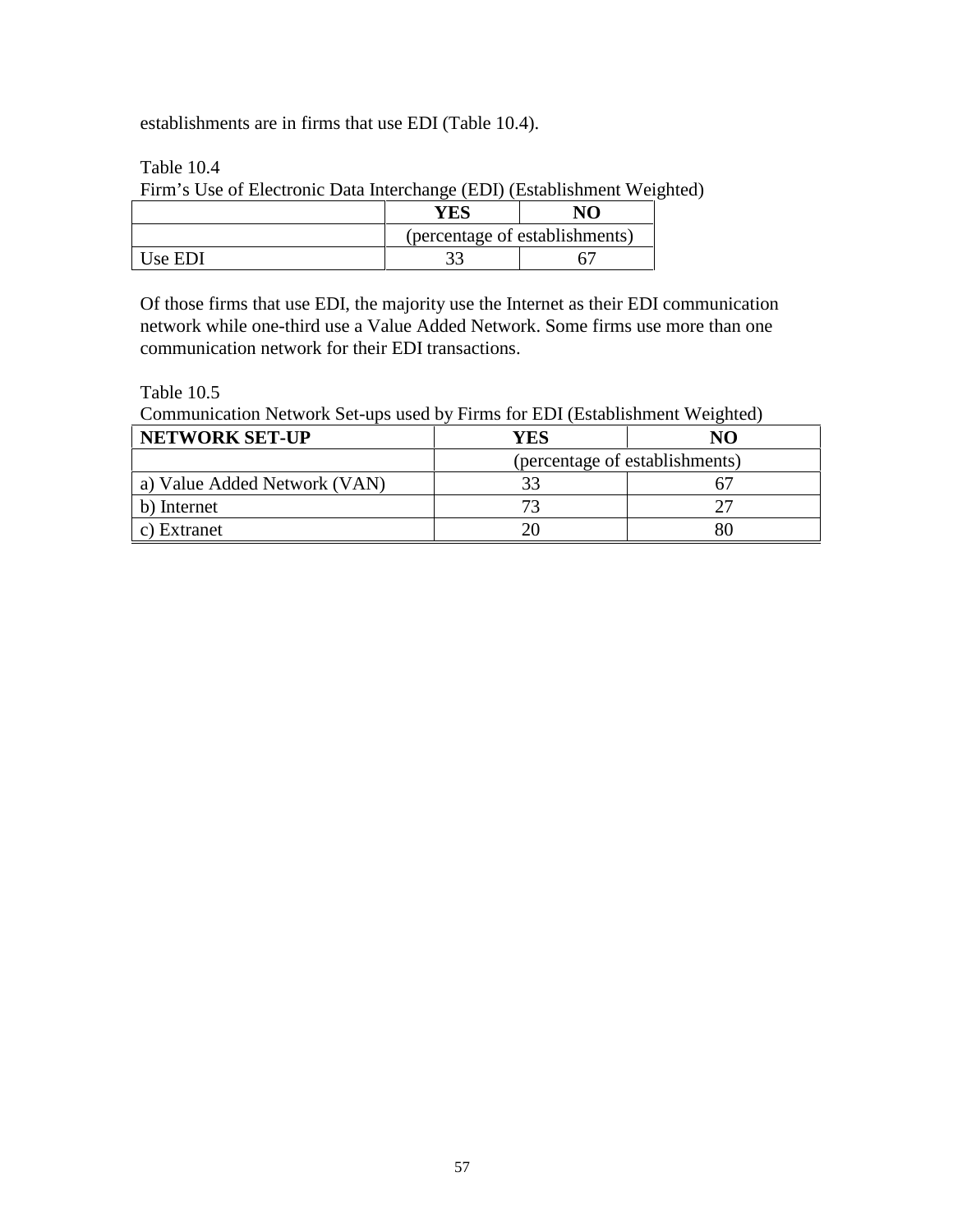# **Appendix A Industry Stratification**

The following table contains the industry strata that were used to select the sample. They are based on the 1980 Standard Industrial Classification (SIC) codes. Because of cost constraints, a mixture of 2-digit and 3-digit SIC codes were used.

| <b>1980 SIC-E</b> | <b>Description</b>                                                                   |
|-------------------|--------------------------------------------------------------------------------------|
| 11                | <b>Beverage Industries</b>                                                           |
| 12                | <b>Tobacco Product Industries</b>                                                    |
| 15                | <b>Rubber Products Industries</b>                                                    |
| 16                | <b>Plastic Products Industries</b>                                                   |
| 17                | Leather and Allied Products Industries                                               |
| 18                | <b>Primary Textile Industries</b>                                                    |
| 19                | <b>Textile Products Industries</b>                                                   |
| 24                | <b>Clothing Industries</b>                                                           |
| 25                | Wood Industries                                                                      |
| 26                | Furniture and Fixture Industries                                                     |
| 27                | Paper and Allied Products Industries                                                 |
| 28                | Printing, Publishing and Allied Industries                                           |
| 29                | <b>Primary Metal Industries</b>                                                      |
| 30                | Fabricated Metal Products Industries (except Machinery and Transportation Equipment) |
| 31                | Machinery Industries (except Electrical Machinery)                                   |
| 321               | Aircraft and Aircraft Parts Industries                                               |
| 323               | Motor Vehicle Industries                                                             |
| 324               | Truck and Bus Body and Trailer Industries                                            |
| 325               | Motor Vehicle Parts and Accessories Industries                                       |
| 326               | <b>Railroad Rolling Stock Industries</b>                                             |
| 327               | Shipbuilding and Repair Industry                                                     |
| 328               | Boatbuilding and Repair industry                                                     |
| 329               | Other Transportation Equipment Industries                                            |
| 331               | <b>Small Electrical Appliance Industry</b>                                           |
| 332               | Major Appliance Industry (Electric and Non-Electric)                                 |
| 333               | <b>Electric Lighting Industries</b>                                                  |
| 334               | Record Player, Radio and Television Receiver Industry                                |
| 335               | Communication and Other Electronic Equipment Industries                              |
| 336               | Office, Store and Business Machine Industries                                        |
| 337               | <b>Electrical Industrial Equipment Industries</b>                                    |
| 338               | Communications and Energy Wire and Cable Industry                                    |
| 339               | <b>Other Electrical Products Industries</b>                                          |
| 35                | Non-Metallic Mineral Products Industries                                             |
| 36                | Refined Petroleum and Coal Products Industries                                       |
| 371               | Industrial Chemicals Industries (not elsewhere classified)                           |
| 372               | <b>Agricultural Chemical Industries</b>                                              |
| 373               | Plastic and Synthetic Resin Industry                                                 |

Table A.1 Industry strata used for sample selection for the survey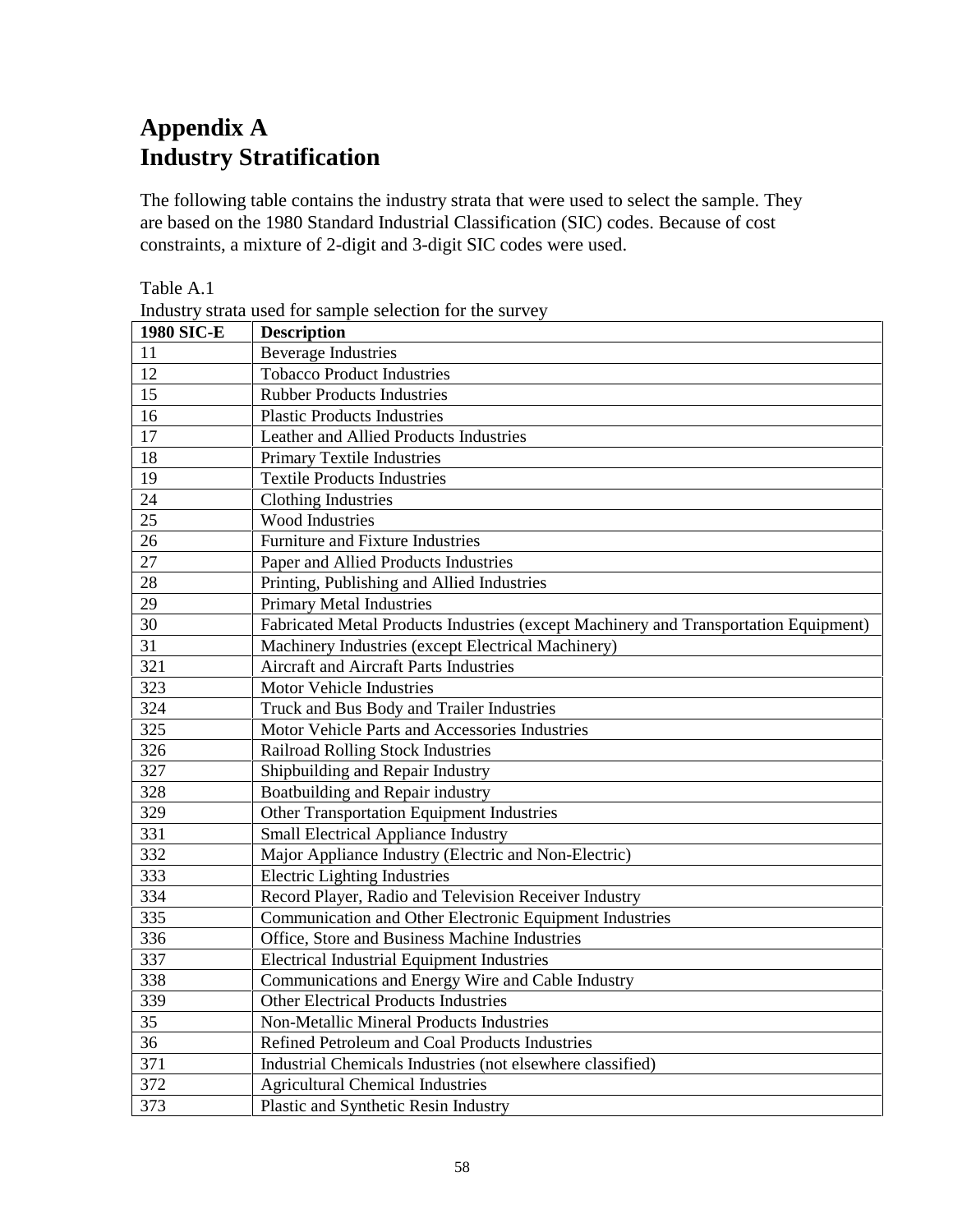| 374 | Pharmaceutical and Medicine Industry      |
|-----|-------------------------------------------|
| 375 | Paint and Varnish Industry                |
| 376 | Soap and Cleaning Compounds Industry      |
| 377 | <b>Total Preparations Industry</b>        |
| 379 | <b>Other Chemical Products Industries</b> |
| 39  | Other Manufacturing Products Industries   |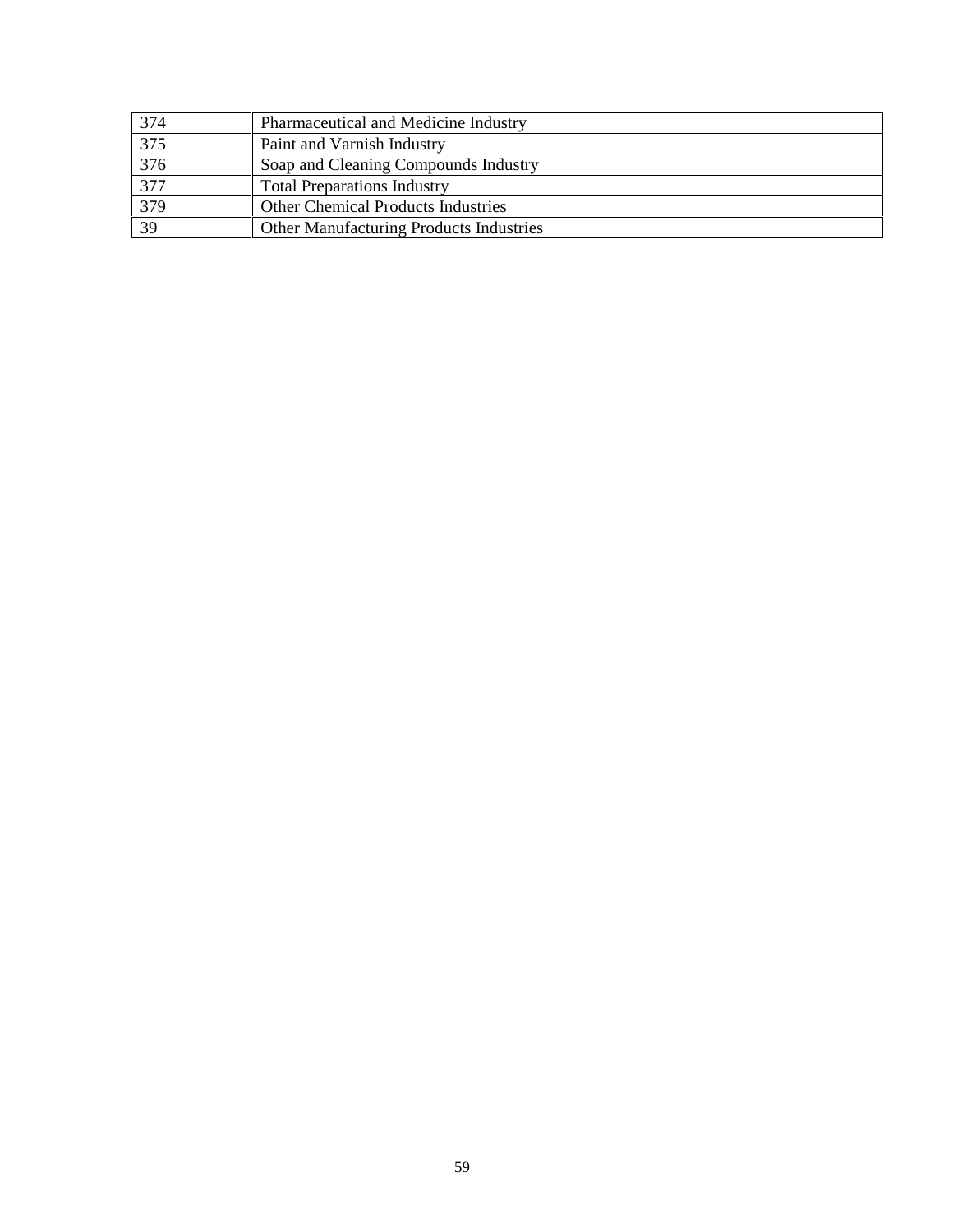# **Appendix B Survey Questionnaire and Standard Errors**

This appendix provides a copy of the questionnaire used in the survey. The standard errors are also included for each data cell in the questionnaire.

### **Section A General Questions**

A1. Please indicate the geographic region of the head office of your controlling firm.

| Canada        |     |
|---------------|-----|
| U.S.A.        | 0.6 |
| Europe        | 0.3 |
| Pacific Rim   |     |
| Other foreign |     |

A2. Please indicate the average number of employees working in your plant.

| Less than 50 |     |
|--------------|-----|
| 50 to 99     | 0.9 |
| 100 to 249   | 0.6 |
| 250 or more  | 0.4 |

A3. Please indicate in which of the following markets your plant's primary product is sold.

| Canadian markets      | 08  |
|-----------------------|-----|
| U.S. markets          |     |
| European markets      | 0.7 |
| Pacific Rim markets   | 05  |
| Other foreign markets | 0 6 |

A4. Please indicate how many firms (both domestic and foreign owned) offer products directly competing with your plant's primary product.

| . .<br>None | ∩ ¬           |
|-------------|---------------|
| $1$ to 5    |               |
| 6 to 20     | $\sim$<br>1.J |
| Over 20     | .4            |

A5. Please rate the importance of the following factors in your firm's business strategy.

|                               | <b>IMPORTANCE</b> |     |  |  |      |  |
|-------------------------------|-------------------|-----|--|--|------|--|
|                               | low               |     |  |  | high |  |
|                               |                   |     |  |  |      |  |
| <b>Products and Marketing</b> |                   |     |  |  |      |  |
| a) Developing new products    |                   | 1.0 |  |  |      |  |
| b) Entering new markets       | 0.9               | 0.8 |  |  |      |  |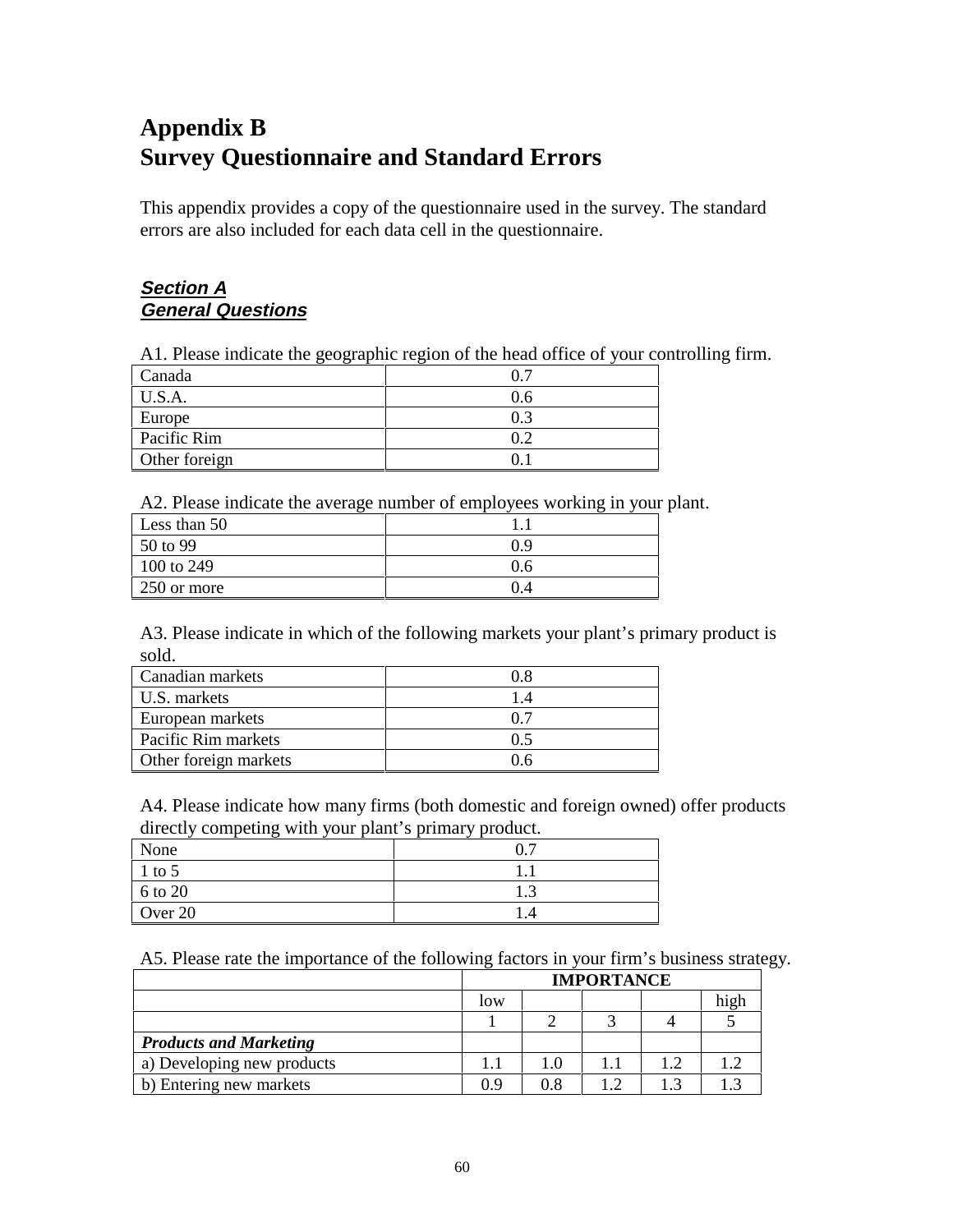| <b>Technology</b>                               |     |     |     |     |     |
|-------------------------------------------------|-----|-----|-----|-----|-----|
| c) Reducing manufacturing costs                 |     | 0.6 | 1.0 | 1.2 | 1.4 |
| d) Developing new manufacturing                 |     | 1.0 | 1.3 | 1.2 | 13  |
| technology                                      |     |     |     |     |     |
| e) Using new materials                          |     | 1.1 | 13  | 1.0 | 12  |
| <b>Human Resources</b>                          |     |     |     |     |     |
| f) Using teams (e.g., cross functional, quality | 1.1 | 0.9 | 12  | 12  | 12  |
| improvement)                                    |     |     |     |     |     |
| g) Ongoing technical training                   | 09  | 09  | 13  | 13  |     |

## **Section B Advanced Technologies**

B1. Please indicate whether you are currently using, plan to use (within two years), or have no plans to use the following advanced technologies in your plant.

| <b>TECHNOLOGIES</b>                                                                                       | In Use | Plan to Use | No Plans |
|-----------------------------------------------------------------------------------------------------------|--------|-------------|----------|
| <b>Design and Engineering</b>                                                                             |        |             |          |
| a) Computer-Aided Design/Engineering<br>(CAD/CAE)                                                         | 1.4    | 0.9         | 1.4      |
| b) Computer-Aided Design/Manufacturing<br>(CAD/CAM)                                                       | 1.4    | 1.0         | 1.4      |
| c) Modelling or simulation technologies                                                                   | 1.1    | 1.0         | 1.3      |
| d) Electronic exchange of CAD files                                                                       | 1.4    | 1.0         | 1.4      |
| Processing, Fabrication and Assembly                                                                      |        |             |          |
| a) Flexible Manufacturing Cells or Systems<br>(FMC/FMS)                                                   | 1.0    | 0.9         | 1.2      |
| b) Programmable Logic Control (PLC) machines<br>or processes                                              | 1.4    | 0.9         | 1.4      |
| c) Lasers used in materials processing (including<br>surface modification)                                | 0.7    | 0.9         | 1.1      |
| d) Robots with sensing capabilities                                                                       | 0.7    | 0.7         | 0.9      |
| e) Robots without sensing capabilities                                                                    | 0.6    | 0.6         | 0.8      |
| f) Rapid Prototyping Systems (RPS)                                                                        | 0.6    | 0.8         | 1.0      |
| g) High speed machining                                                                                   | 1.1    | 1.0         | 1.4      |
| h) Near net shape technologies                                                                            | 0.8    | 0.7         | 1.0      |
| <b>Automated Material Handling</b>                                                                        |        |             |          |
| a) Part identification for manufacturing<br>automation (e.g. bar coding)                                  | 1.0    | 1.1         | 1.3      |
| b) Automated Storage and Retrieval System<br>(AS/RS)                                                      | 0.6    | 0.8         | 0.9      |
| <b>Inspection</b>                                                                                         |        |             |          |
| a) Automated vision-based systems used for<br>inspection/testing of inputs and/or final products          | 0.8    | 0.8         | 1.1      |
| b) Other automated sensor-based systems used<br>for inspection/testing of inputs and/or final<br>products | 0.9    | 0.8         | 1.1      |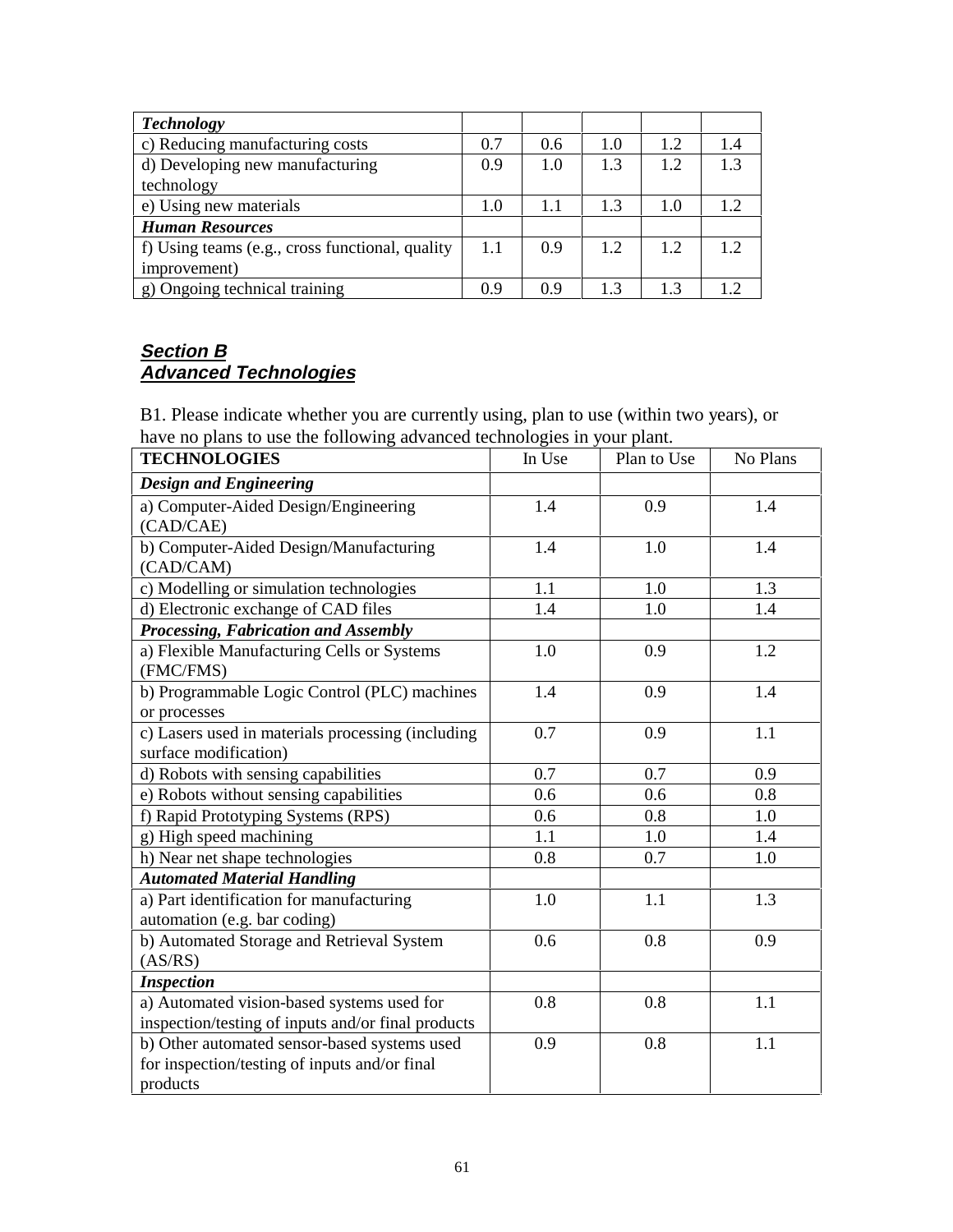| <b>Network Communications</b>                 |     |     |     |
|-----------------------------------------------|-----|-----|-----|
| a) Local area network (LAN) for engineering   | 1.3 | 1.1 | 1.4 |
| and/or production                             |     |     |     |
| b) Company-wide computer networks (including  | 1.3 | 1.2 | 1.4 |
| Intranet and WAN)                             |     |     |     |
| c) Inter-company computer networks (including | 1.2 | 1.2 | 1.4 |
| Extranet and EDI)                             |     |     |     |
| <b>Integration and Control</b>                |     |     |     |
| a) Manufacturing Resource Planning (MRP       | 1.0 | 1.1 | 1.3 |
| II)/Enterprise Resource Planning (ERP)        |     |     |     |
| b) Computers used for control on the factory  | 1.3 | 1.2 | 1.4 |
| floor                                         |     |     |     |
| c) Computer-Integrated Manufacturing (CIM)    | 1.1 | 1.1 | 1.3 |
| d) Supervisory Control and Data Acquisition   | 0.9 | 1.1 | 1.3 |
| (SCADA)                                       |     |     |     |
| e) Use of inspection data in manufacturing    | 1.2 | 1.1 | 1.4 |
| control                                       |     |     |     |
| f) Digital, remote controlled process plant   | 0.5 | 0.8 | 0.9 |
| control (e.g. Fieldbus)                       |     |     |     |
| g) Knowledge-based software                   | 1.1 | 1.0 | 1.3 |

B2. Over the last three years, what percentage of your plant's investment in machinery and equipment was spent on advanced equipment (as listed in question B1 above)?

| Zero percent | 1.3 |
|--------------|-----|
| 1% to 25%    | 1.4 |
| 26% to 50%   | 09  |
| 51\% to 75\% | 0.8 |
| 76% to 100%  | 0.8 |

B3. How would you compare your plant's production technology with that of your most significant competitors?

| <b>COMPETITORS</b>           |           | less |          |  | more |     |  |
|------------------------------|-----------|------|----------|--|------|-----|--|
|                              | advanced  |      | advanced |  |      |     |  |
|                              |           |      |          |  |      | N/A |  |
| a) Other producers in Canada | 0.6       |      |          |  |      |     |  |
| b) Producers in the U.S.     | $\rm 0.8$ |      |          |  |      |     |  |

B4. For what purposes does your plant use communications networks (Internet, Intranet, Extranet, VAN)? Check all that apply.

|                                   | .<br>YES | NO  | NA  |
|-----------------------------------|----------|-----|-----|
| a) ordering products              | 1.3      | 1.4 | 1.3 |
| b) tracking production flow       |          | 1.4 | 1.3 |
| c) on-line maintenance            | 0.8      | 1.4 | 1.4 |
| d) tracking sales and inventory   | 1.3      | 1.4 | 1.3 |
| e) tracking distribution          |          | 1.4 | 1.4 |
| f) sharing technology information | 13       | 1.4 | 1.3 |
| g) accounting and financing       |          |     |     |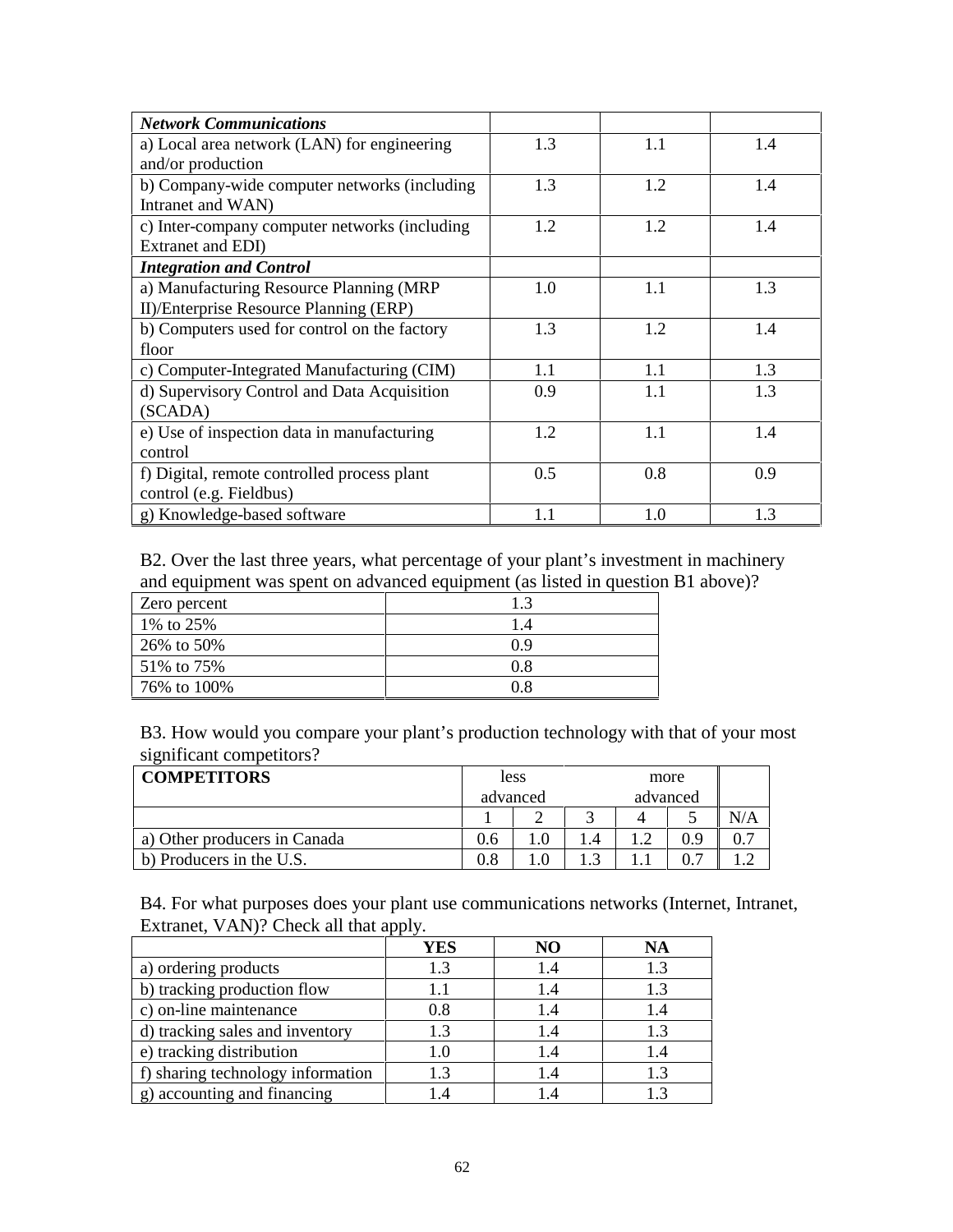| h) human resources purposes       | 1.2 | 1.4 | 1.3 |
|-----------------------------------|-----|-----|-----|
| i) management planning system     | 1.2 | 1.4 | 1.3 |
| i) marketing/customer             | 1.4 | 1.3 | 1.3 |
| information                       |     |     |     |
| k) financial transactions (e.g.,  | 1.3 | 1.4 | 1.3 |
| banking)                          |     |     |     |
| 1) consumer information           | 1.4 | 1.4 | 1.3 |
| m) production status information  | 1.2 | 1.4 | 1.3 |
| n) general reference (e.g., phone | 1.4 | 1.3 | 1.3 |
| numbers)                          |     |     |     |
| o) other                          | 0.5 | 1.3 | 1.4 |

## **Section C Business Practices**

C1. Are the following practices or techniques regularly used in your plant?

|                                   | <b>YES</b> | N <sub>O</sub> | <b>NA</b> |
|-----------------------------------|------------|----------------|-----------|
| a) cross-functional design teams  | 1.3        | 1.4            | 1.3       |
| b) concurrent engineering         | 1.3        | 1.4            | 1.3       |
| c) continuous improvement         | 1.4        | 1.4            | 1.2       |
| (including TQM)                   |            |                |           |
| d) benchmarking                   | 1.3        | 1.4            | 1.2       |
| e) plant certification            | 1.3        | 1.4            | 1.2       |
| (e.g., ISO9000)                   |            |                |           |
| f) certification of suppliers     | 1.3        | 1.4            | 1.2       |
| g) just-in-time inventory control | 1.4        | 1.4            | 1.2       |
| h) statistical process control    | 1.1        | 1.4            | 1.2       |
| i) electronic work order          | 1.3        | 1.4            | 1.2       |
| management                        |            |                |           |
| i) process simulation             | 0.8        | 1.4            | 1.3       |
| k) distribution resource planning | 0.8        | 1.4            | 1.3       |
| 1) quality function deployment    | 1.2        | 1.4            | 1.2       |

## **Section D**

## **Development and Implementation of Advanced Technologies**

D1. Have any advanced technologies (as listed in question B1) been introduced into your plant?

 $\frac{1}{\sqrt{1 - \frac{1}{\sqrt{1 + \frac{1}{\sqrt{1 + \frac{1}{\sqrt{1 + \frac{1}{\sqrt{1 + \frac{1}{\sqrt{1 + \frac{1}{\sqrt{1 + \frac{1}{\sqrt{1 + \frac{1}{\sqrt{1 + \frac{1}{\sqrt{1 + \frac{1}{\sqrt{1 + \frac{1}{\sqrt{1 + \frac{1}{\sqrt{1 + \frac{1}{\sqrt{1 + \frac{1}{\sqrt{1 + \frac{1}{\sqrt{1 + \frac{1}{\sqrt{1 + \frac{1}{\sqrt{1 + \frac{1}{\sqrt{1 + \frac{1}{\sqrt{1 + \frac{1}{\sqrt{1 + \frac{1}{\sqrt{1 +$ 

If NO, then please go to question G1.

D2. If YES, by which method does your plant introduce advanced technologies?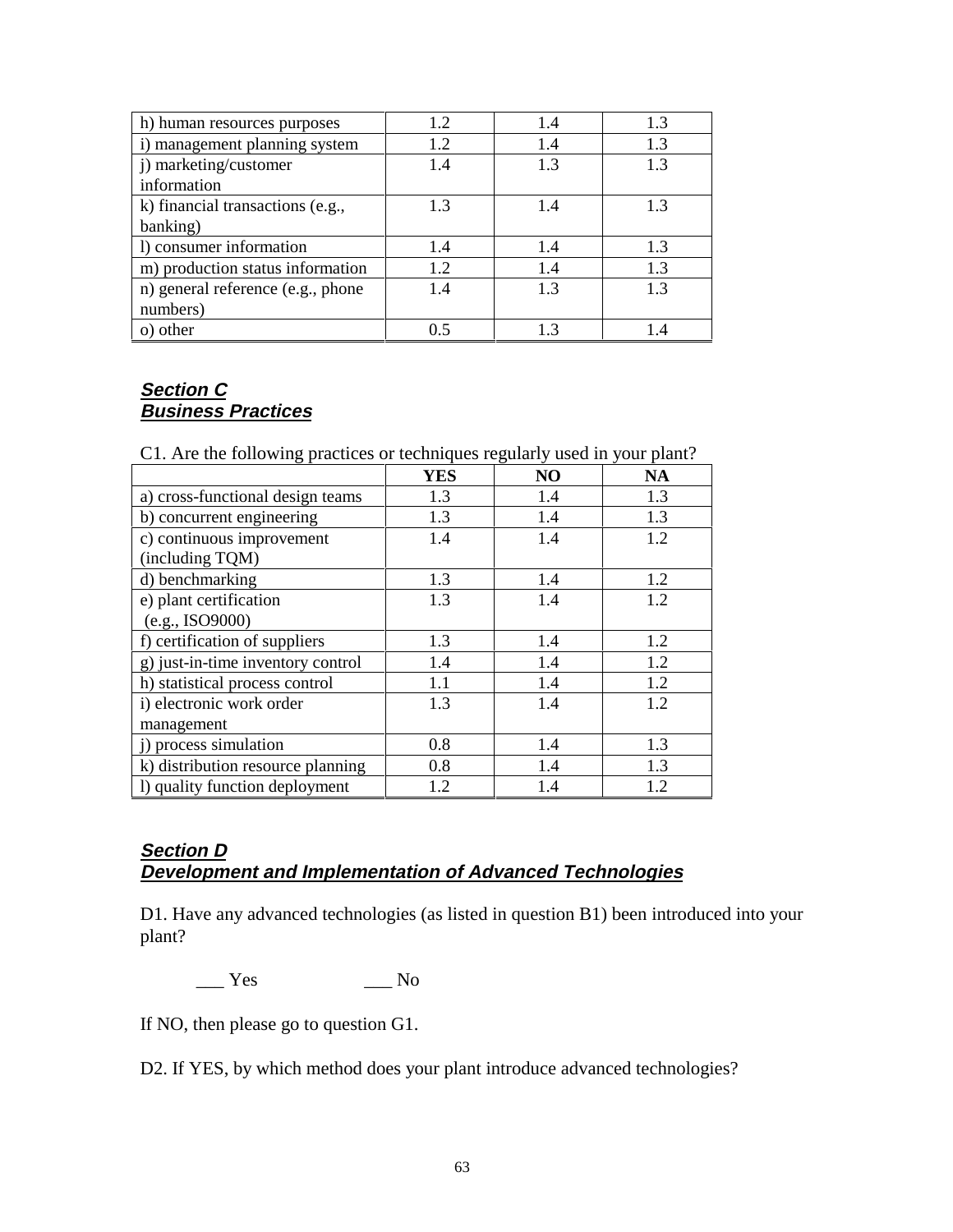|                                              | YES | NO  |
|----------------------------------------------|-----|-----|
| a) by purchasing off-the-shelf equipment     | 1.2 |     |
| b) by licensing new technology               | 1.2 | 1.2 |
| c) by customizing or significantly modifying | 1.6 | 1.6 |
| existing technology                          |     |     |
| d) by developing brand new advanced          |     |     |
| technologies (either alone or in conjunction |     |     |
| with others)                                 |     |     |

D3. Please indicate which of the following sources play an important role in providing ideas for the adoption of advanced technology in your plant. Please check all that apply.

|                              | <b>YES</b> | N <sub>O</sub> | <b>NA</b> |
|------------------------------|------------|----------------|-----------|
| <b>INTERNAL</b> to your firm |            |                |           |
| a) research                  | 1.6        | 1.6            | 1.1       |
| b) experimental development  | 1.6        | 1.6            | 1.1       |
| c) production engineering    | 1.6        | 1.6            | 1.0       |
| d) corporate head office     | 1.6        | 1.6            | 1.2       |
| e) related plants            | 1.4        | 1.6            | 1.4       |
| f) technology watch program  | 1.4        | 1.6            | 1.2       |
| g) production staff          | 1.6        | 1.5            | 0.9       |
| h) design staff              | 1.6        | 1.5            | 1.0       |
| i) sales and marketing       | 1.6        | 1.6            | 1.0       |
| i) other                     | 0.4        | 1.6            | 1.6       |
| <b>EXTERNAL</b> to your firm |            |                |           |
| k) trade fairs, conferences, | 1.4        | 1.3            | 0.8       |
| publications                 |            |                |           |
| 1) patents                   | 1.1        | 1.4            | 1.1       |
| m) consultants/service firms | 1.6        | 1.6            | 0.9       |
| n) suppliers                 | 1.6        | 1.5            | 0.7       |
| o) customers                 | 1.5        | 1.4            | 0.8       |
| p) related firms             | 1.6        | 1.6            | 1.0       |
| q) universities              | 1.1        | 1.4            | 1.1       |
| r) governments, institutes,  | 1.2        | 1.5            | 1.0       |
| associations                 |            |                |           |
| s) other producers in your   | 1.6        | 1.6            | 1.0       |
| industry                     |            |                |           |
| t) other                     | 0.1        | 1.6            | 1.6       |

## **Section E Skill Requirements**

E1. Have your plant employees received any training pertaining to the adoption of advanced technology in the last three years?

1.5% Yes 1.5% No

If NO, then please go to question E3.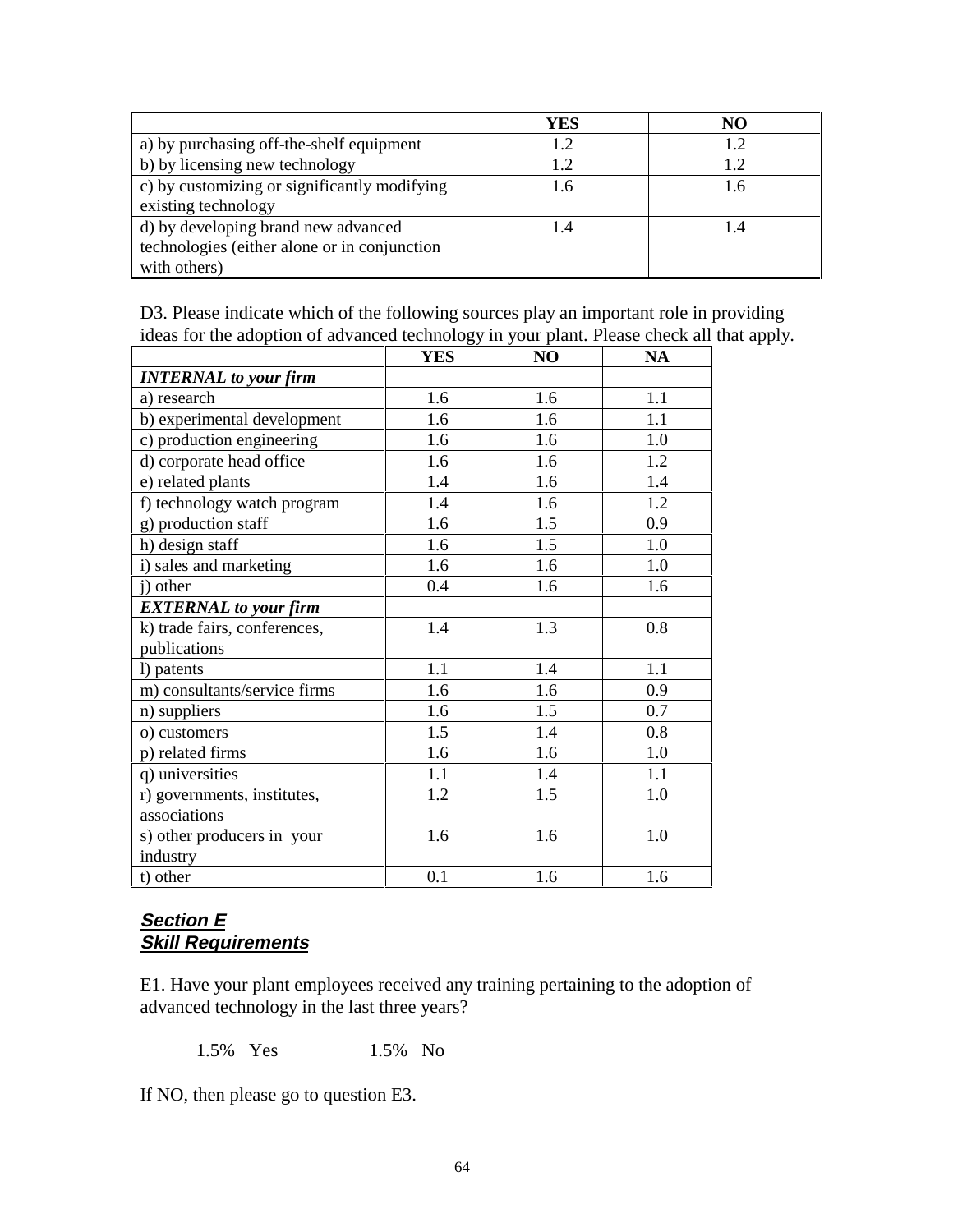|                            | YES | NO        | NA  |
|----------------------------|-----|-----------|-----|
| a) basic literacy/numeracy | 1.7 | 1.8       | 1.0 |
| b) computer literacy       | l.4 | I .4      |     |
| c) technical skills        | 1.2 | 1.2       | 0.5 |
| d) quality control skills  | 1.6 | 1.6       | 0.4 |
| e) safety skills           | .4  | $\cdot^4$ | 0.5 |
| other                      | 9 ( | - Q       |     |

E2. If YES, please indicate in which of the following areas training was provided. Please include both on-site and off-site training. Check all that apply.

E3. In the operation of advanced technology, for which types of skilled personnel have you experienced shortages at your plant during the past year? Please check all that apply.

|                                    | <b>YES</b> | N <sub>O</sub> | <b>NA</b>        |
|------------------------------------|------------|----------------|------------------|
| Professionals with university      |            |                |                  |
| degree:                            |            |                |                  |
| a) mechanical/aerospace            | 1.1        | 1.6            | 1.6              |
| b) electronic/computer             | 1.2        | 1.6            | 1.5              |
| c) chemical/chemical process       | 0.5        | 1.6            | 1.6              |
| d) industrial/manufacturing        | 1.4        | 1.5            | 1.6              |
| process                            |            |                |                  |
| e) science professionals           | 0.6        | 1.6            | 1.6              |
| f) computer scientists             | 0.8        | 1.6            | 1.6              |
| <b>Management:</b>                 |            |                |                  |
| g) production management           | 1.3        | 1.5            | 1.0              |
| h) design management               | 1.3        | 1.6            | 1.2              |
| i) human resources management      | 0.9        | 1.4            | 1.2              |
| <b>Technicians/Technologists</b>   |            |                |                  |
| (Community College/CEGEP):         |            |                |                  |
| j) electronics/computer hardware   | 1.0        | 1.6            | 1.5              |
| k) science technicians             | 0.5        | 1.6            | 1.6              |
| 1) engineering science technicians | 1.0        | 1.6            | 1.5              |
| m) computer programmers            | 1.2        | 1.6            | 1.4              |
| n) communications network          | 0.9        | 1.6            | $\overline{1.5}$ |
| administration                     |            |                |                  |
| o) computer aided design           | 1.3        | 1.6            | 1.3              |
| p) instrumentation                 | 0.7        | 1.6            | 1.5              |
| <b>Skilled Trades:</b>             |            |                |                  |
| q) machinist (including tool, die  | 1.5        | 1.6            | 1.2              |
| mould)                             |            |                |                  |
| r) machine operator                | 1.6        | 1.6            | 1.1              |
| s) electrical equipment operator   | 0.8        | 1.6            | 1.5              |
| t) process plant operator          | 1.0        | 1.6            | 1.4              |
| Other:                             |            |                |                  |
| u) other                           | 0.8        | 1.3            | 1.5              |

If you are NOT experiencing any skill shortages at your plant, then please go to question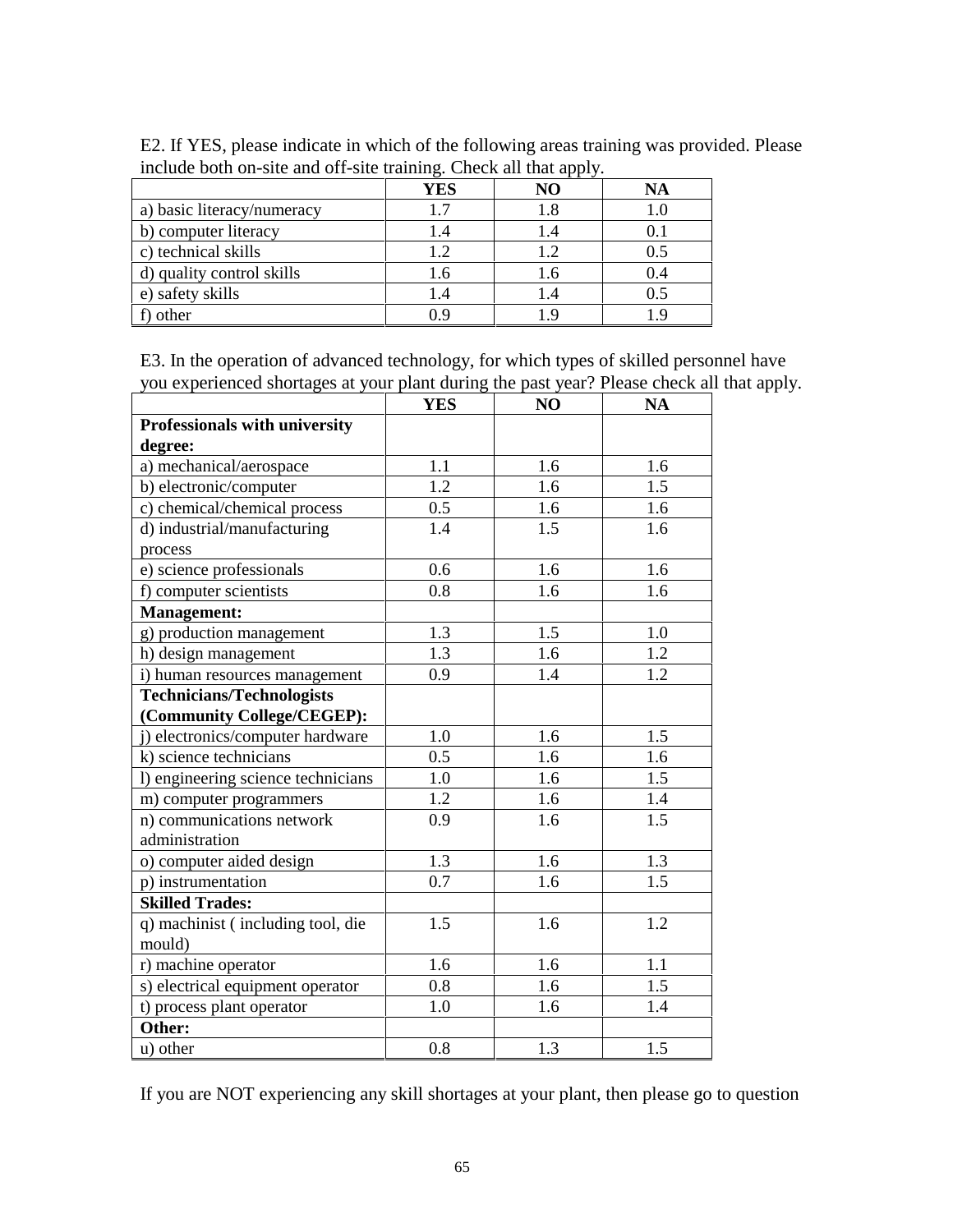F1.

E4. Have you taken any steps at your plant to deal with these shortages?

1.6% Yes 1.6% No

If NO, then please go to question F1.

|  |  |  |  |  |  | E5. If YES, what steps have you taken? Check all that apply. |
|--|--|--|--|--|--|--------------------------------------------------------------|
|--|--|--|--|--|--|--------------------------------------------------------------|

|                                          | YES | NO  | <b>NA</b> |
|------------------------------------------|-----|-----|-----------|
| a) provided training                     | 1.8 | 1.8 | 0.2       |
| b) improved wages and benefits           | 2.1 | 2.0 | $0.8\,$   |
| c) established stronger links with       | 2.4 | 2.4 |           |
| educational institutions (e.g., research |     |     |           |
| scholarships, hired summer students)     |     |     |           |
| d) searched for skilled personnel        | 12  | 1.2 |           |
| e) other                                 | 0.8 | 2.3 | 23        |

E6. In order to deal with these skill shortages, did you search for personnel

|                                    | YES. | NО |
|------------------------------------|------|----|
| a) within your region              |      |    |
| b) outside your region (in Canada) |      |    |
| c) outside Canada                  |      |    |

## **Section F Results of Adoption**

F1. Rate the importance of the following effects related to the adoption of advanced technology by your plant.

|                                             | <b>IMPORTANCE</b> |                |     |     |      |       |
|---------------------------------------------|-------------------|----------------|-----|-----|------|-------|
| <b>EFFECTS</b>                              | low               |                |     |     | high | don't |
|                                             | 1                 | $\overline{2}$ | 3   | 4   | 5    | know  |
| Improvement in productivity due to          |                   |                |     |     |      |       |
| a) reduced labour requirements per unit of  | 1.1               | 0.8            | 1.3 | 1.5 | 1.5  | 0.8   |
| output                                      |                   |                |     |     |      |       |
| b) reduced material consumption per unit of | 1.3               | 1.1            | 1.4 | 1.4 | 1.2  | 0.8   |
| output                                      |                   |                |     |     |      |       |
| c) reduced capital requirements per unit of | 1.3               | 1.0            | 1.4 | 1.3 | 1.3  | 0.9   |
| output                                      |                   |                |     |     |      |       |
| d) reduced set-up time                      | 1.1               | 0.8            | 1.3 | 1.5 | 1.5  | 0.7   |
| e) reduced rejection rate                   | 1.0               | 0.6            | 1.3 | 1.4 | 1.6  | 0.8   |
| <b>Product improvement</b>                  |                   |                |     |     |      |       |
| f) new product features                     | 1.2               | 1.0            | 1.4 | 1.3 | 1.3  | 1.0   |
| g) reduced time to market                   | 1.2               | 0.8            | 1.4 | 1.4 | 1.4  | 0.8   |
| h) improvement in product quality           | 0.9               | 0.5            | 1.2 | 1.5 | 1.6  | 0.7   |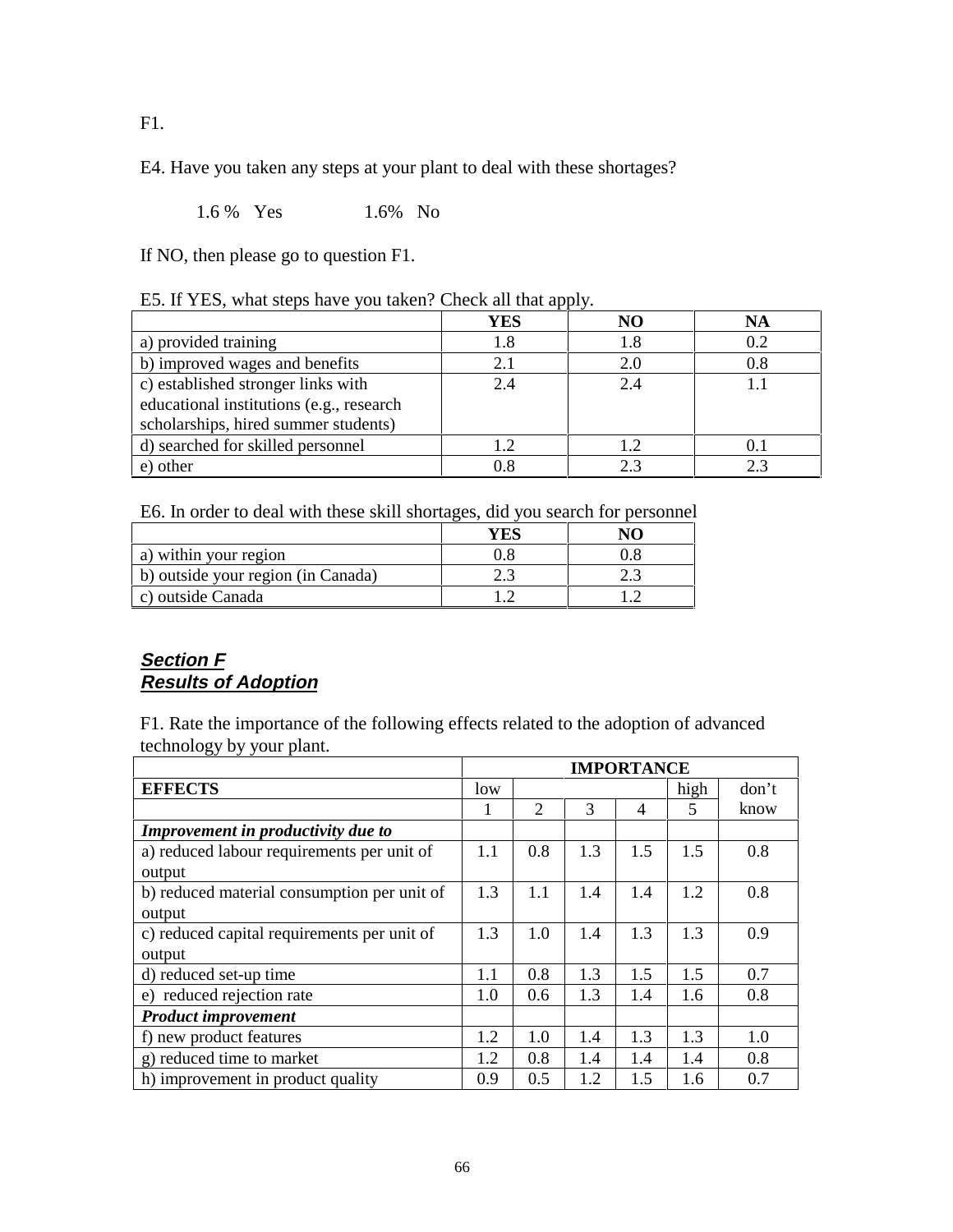| <b>Plant organization changes</b>       |     |     |     |     |     |     |
|-----------------------------------------|-----|-----|-----|-----|-----|-----|
| i) increased production flexibility     | 0.9 | 0.8 | 1.3 | 1.5 | 1.5 | 0.9 |
| i) increased skill requirements         | 1.0 | 0.8 | 1.5 | 1.4 | 1.3 | 0.9 |
| <b>Plant efficiencies</b>               |     |     |     |     |     |     |
| k) increased equipment utilization rate | 1.1 | 0.6 | 1.3 | 1.6 | 1.4 | 0.8 |
| <b>Market performance</b>               |     |     |     |     |     |     |
| 1) increased market share               | 0.9 | 0.8 | 1.3 | 1.5 | 1.4 | 1.0 |
| m) increased profitability              | 0.7 | 0.7 | 1.2 | 1.4 | 1.6 | 0.9 |
| <b>Other</b>                            |     |     |     |     |     |     |
| n) other                                | 0.1 | 0.3 | 0.2 | 0.1 | 0.4 | 0.6 |

### **Section G Obstacles to Adoption**

G1. Rate the importance of the following factors as obstacles to advanced technology adoption by your plant.

|                                               | <b>IMPORTANCE</b> |                |     |                |      |
|-----------------------------------------------|-------------------|----------------|-----|----------------|------|
| <b>OBSTACLES</b>                              | low               |                |     |                | high |
|                                               | 1                 | $\overline{2}$ | 3   | $\overline{4}$ | 5    |
| Lack of financial justification due to        |                   |                |     |                |      |
| a) small market size                          | 1.2               | 1.0            | 1.3 | 1.1            | 1.0  |
| b) high cost of equipment                     | 0.9               | 0.5            | 1.2 | 1.4            | 1.3  |
| c) cost of capital                            | 0.9               | 0.8            | 1.2 | 1.3            | 1.2  |
| d) costs to develop software                  | 1.3               | 0.9            | 1.2 | 1.1            | 1.2  |
| e) cost of integration of new technology      | 1.1               | 0.9            | 1.3 | 1.2            | 1.2  |
| <b>Human</b> resources                        |                   |                |     |                |      |
| f) shortage of skills                         | 1.2               | 0.9            | 1.3 | 1.2            | 1.1  |
| g) worker resistance                          | 1.4               | 1.2            | 1.2 | 1.0            | 0.7  |
| <b>Management</b>                             |                   |                |     |                |      |
| h) resistance to introduction of new          | 1.4               | 1.2            | 1.2 | 0.9            | 0.6  |
| technology                                    |                   |                |     |                |      |
| i) inability to evaluate new technology       | 1.4               | 1.1            | 1.3 | 1.0            | 0.7  |
| <b>External support services</b>              |                   |                |     |                |      |
| j) lack of technical support or service (from | 1.3               | 1.1            | 1.3 | 0.9            | 0.8  |
| consultants or vendors)                       |                   |                |     |                |      |
| <b>Other</b>                                  |                   |                |     |                |      |
| k) other                                      | 0.5               | 0.1            | 0.3 | 0.2            | 0.5  |

## **Section H Research and Development Activity**

H1. Please indicate whether or not your firm has been involved in any of the following R&D activities over the last three years. Please exclude quality control, routine testing, style changes, minor adaptations and market research.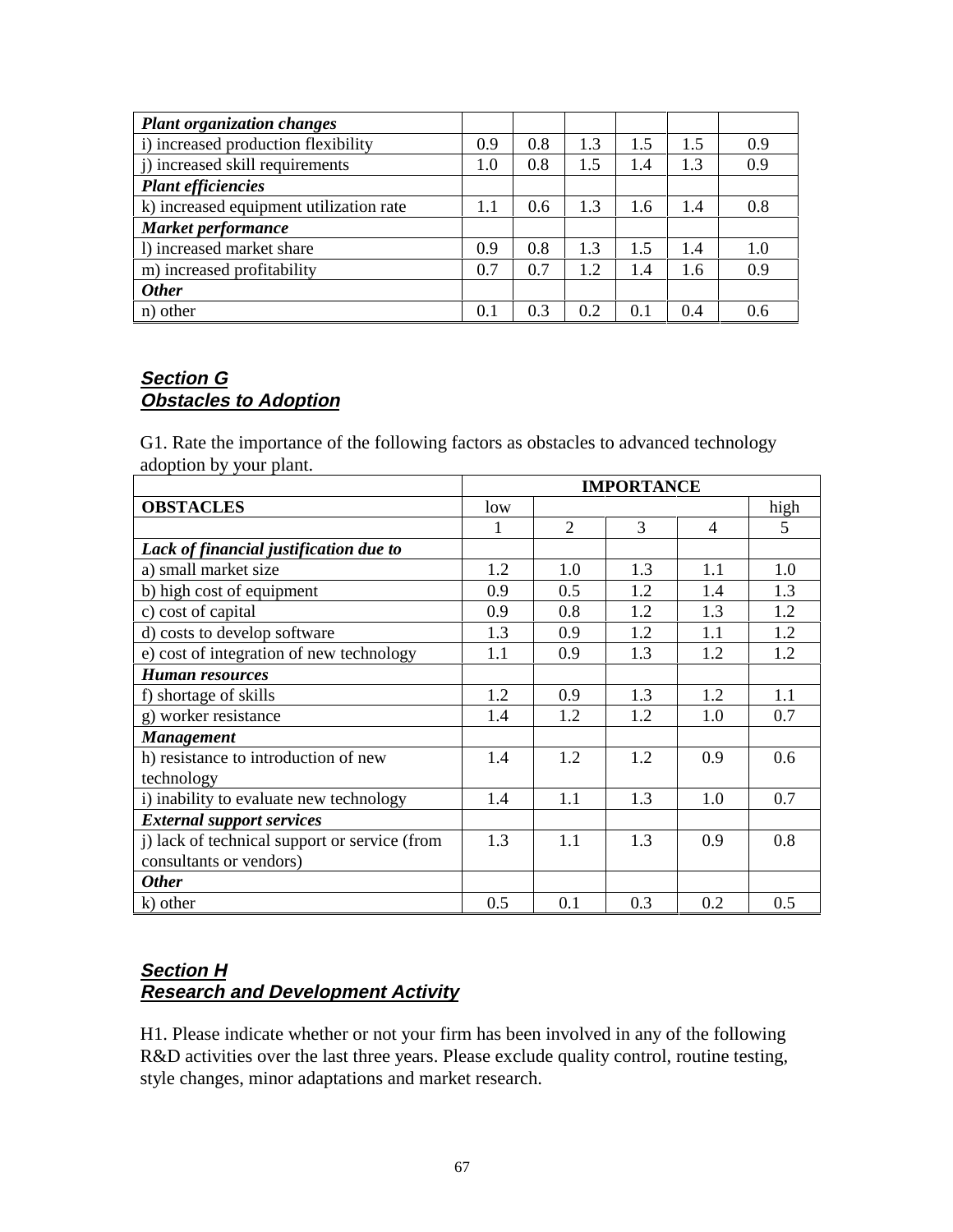|                                        | YES | NO  |
|----------------------------------------|-----|-----|
| a) does your firm do R&D in-house?     |     |     |
| b) does your firm do R&D jointly with  |     |     |
| another firm?                          |     |     |
| c) does your firm contract out $R&D$ ? |     | 0 O |

If you answered NO to all three parts of question H1, then please go to question I1.

H2. Please indicate the frequency of R&D in your firm.

|                            | YES | $\mathbf{N}$ |
|----------------------------|-----|--------------|
| a) R&D are performed on an | 1 Q |              |
| ongoing basis              |     |              |
| b) R&D are performed on an | 1 Q |              |
| occasional basis           |     |              |

H3. What is your firm's R&D program responsible for?

|                                 | YES | NO  |
|---------------------------------|-----|-----|
| a) creating original products   | 1.7 | 1.7 |
| b) creating original production | 1.8 | 1.8 |
| equipment or new process        |     |     |
| technology                      |     |     |
| c) substantially adapting       | 1.8 | 1.8 |
| technology acquired from others |     |     |
| d) introducing off-the-shelf    | 1.8 | 1.8 |
| equipment or process technology |     |     |

### **Section I Electronic Communication**

I1. Does your firm use e-mail?

1.4 % Yes 1.4 % No

I2. Does your firm use Internet?

1.3 % Yes 1.3 % No

If NO, then please go to question I5.

|                                         | YES | NО |
|-----------------------------------------|-----|----|
| a) searching on the World Wide Web      |     |    |
| b) selling your goods and services      |     |    |
| c) advertising/marketing your goods and |     |    |
| services                                |     |    |
| d) purchasing goods and services        |     |    |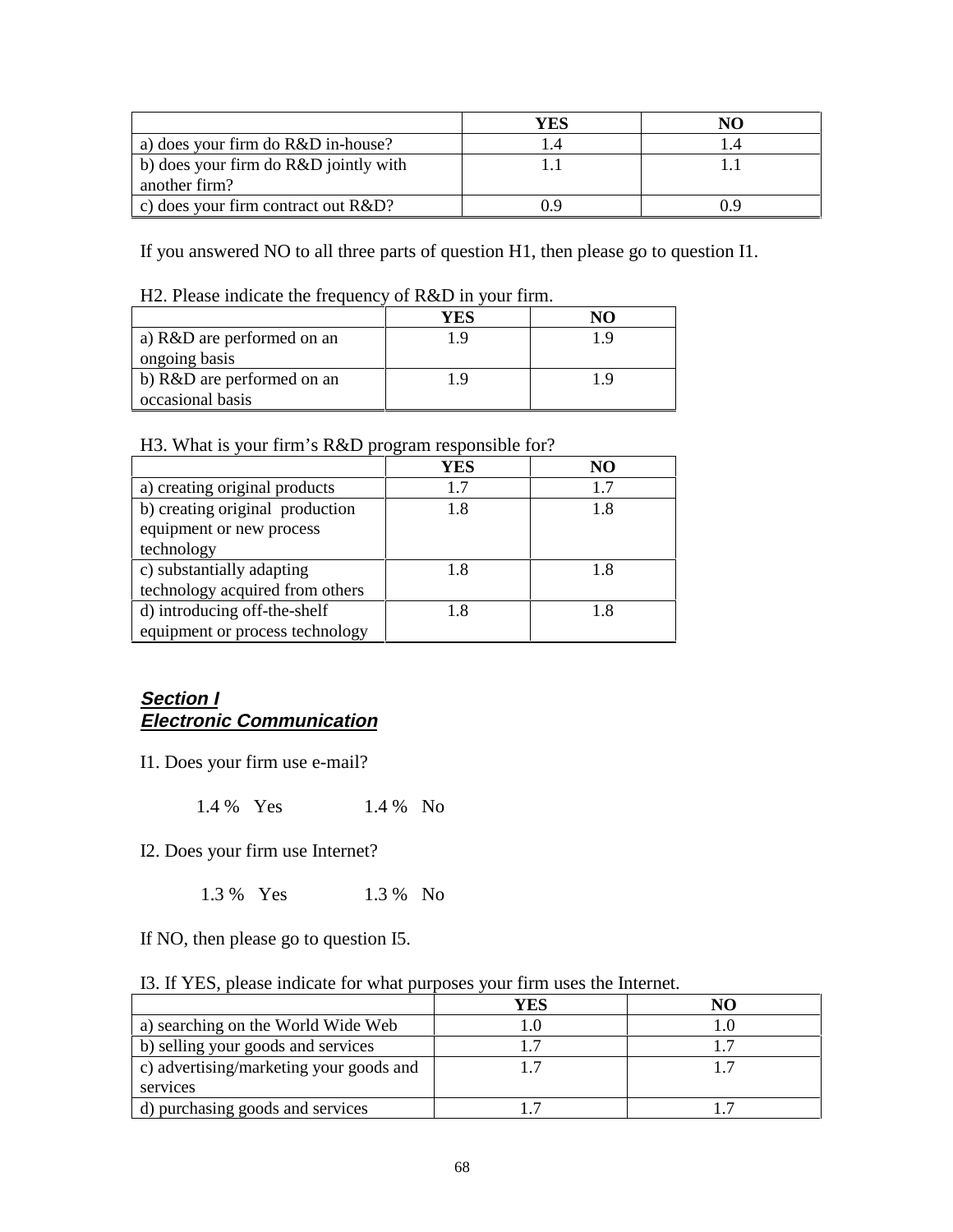| e) secure electronic transactions   |  |
|-------------------------------------|--|
| f) sharing research and development |  |
| (R&D)                               |  |
| g) other                            |  |

I4. Does your firm have a home page on the World Wide Web?

1.7 % Yes 1.7 % No

I5. Does your firm use electronic data interchange (EDI)?

1.3 % Yes 1.3 % No

If NO, then please go to the end of the questionnaire.

I6. If YES, what type of communication network setup does your firm use for EDI? Check all that apply.

|                              | YES | NO. |
|------------------------------|-----|-----|
| a) Value Added Network (VAN) | 2.0 | 2.0 |
| b) Internet                  | 1.8 |     |
| Extranet                     |     |     |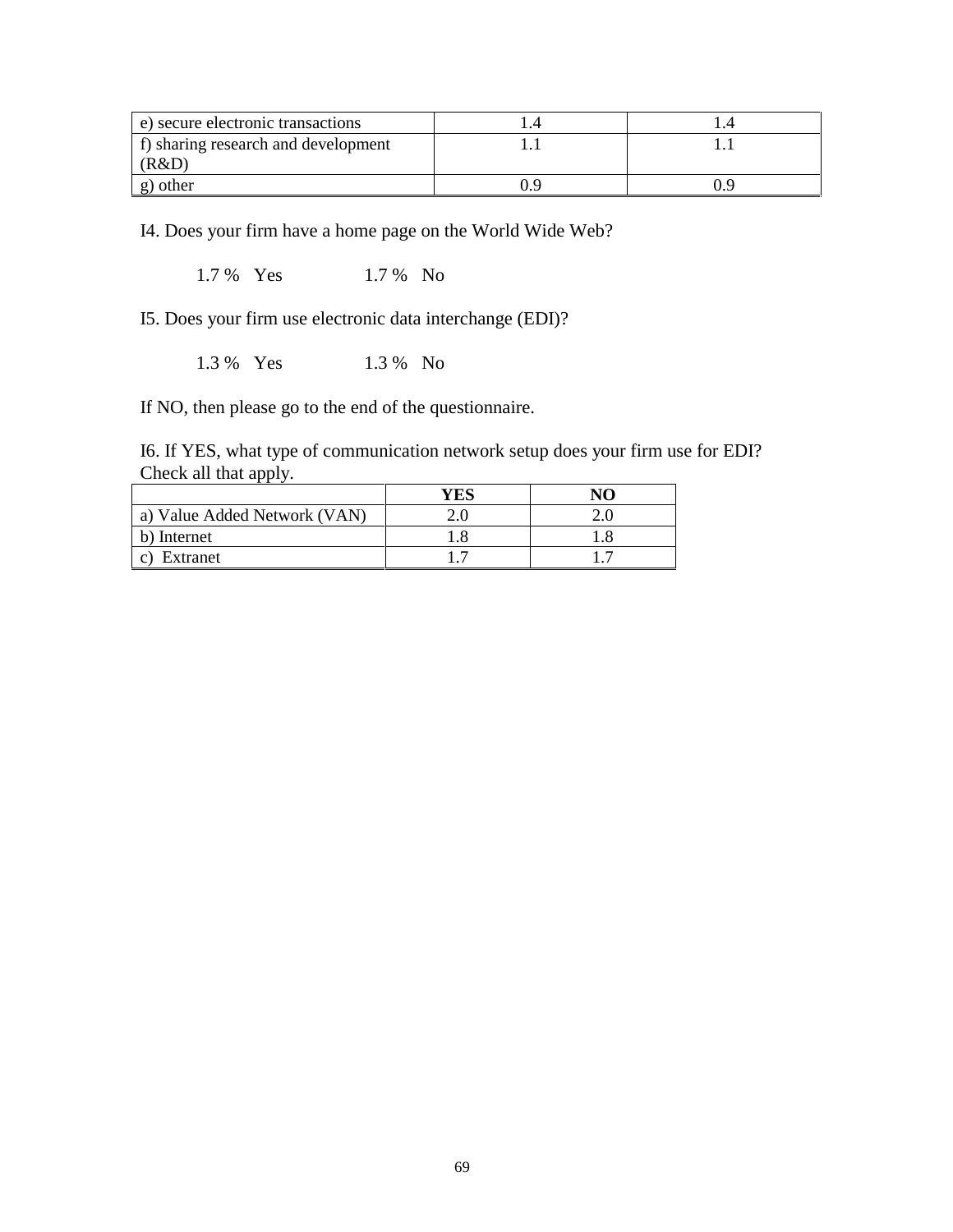# **Bibliography**

Baldwin, J., B. Diverty, and D. Sabourin (1995), *Technology Use and Industrial transformation: Empirical Perspectives*. Analytical Studies Research paper No. 75. Ottawa: Statistics Canada.

Baldwin, J. and D. Sabourin (1995), *Technology Adoption in Canadian Manufacturing*, Catalogue 88-512, Ottawa: Statistics Canada, Micro-Economic Analysis Division.

Baldwin, J., and D. Sabourin (1999), *Innovative Activity in Canadian Food Processing Establishments: The Importance of Engineering Practices*, Analytical Studies Research paper. Ottawa: Statistics Canada. *forthcoming*

Baldwin, J., D. Sabourin and M. Rafiquzzaman (1996), *Benefits and Problems Associated with Technology Adoption in Canadian Manufacturing*, Catalogue 88-514 , Ottawa: Statistics Canada, Micro-Economic Analysis Division.

Baldwin, J., D. Sabourin and D. West (1999), *Advanced Technology in the Canadian Food Processing Industry*, Catalogue 88-518, Ottawa: Statistics Canada, Micro-Economic Analysis Division, *forthcoming*.

Gordon, John and Joe Wiseman (1995), "Thriving on Competition" in *Business Quarterly*. London, Ontario: The University of Western Ontario.

Mowery, D. C. and N. Rosenberg (1989), *Technology and the Pursuit of Economic Growth.* Cambridge: Cambridge University Press.

Northcott, J. and G. Vickery (1993), "Surveys of the Diffusion of Microelectronics and Advanced Manufacturing Technology", *STI Review*, No. 12, pp. 7-35.

OECD (1997), *Information Technology Outlook 1997*. Paris, France.

Statistics Canada (1988), "Survey of Manufacturing Technology 1987. Final report", Ottawa, Canada.

Statistics Canada (1991), "Survey of Manufacturing Technology 1989", *Indicators of Science and Technology*, Catalogue 88-002, Vol. 1, No. 4, Ottawa, Canada.

Vickery, G. and D. Campbell (1989), "Advanced Manufacturing Technology and the Organisation of Work", *STI Review*, No. 6, pp. 105-146.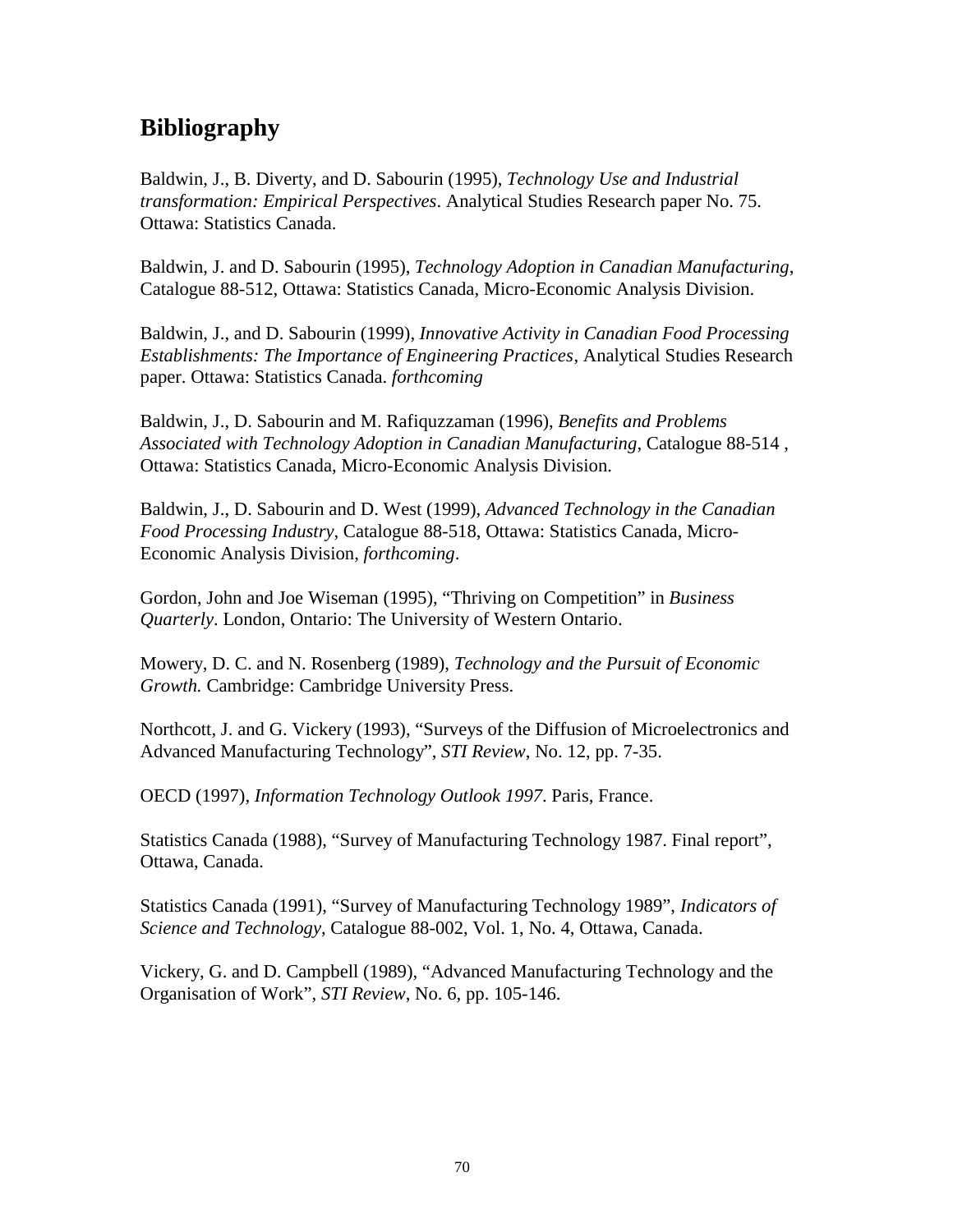#### **How to Order Catalogued Publications**

These and other Statistics Canada publications may be purchased from local authorized agents and other community bookstores, through the local Statistics Canada offices, or by mail order to:

Statistics Canada Operations and Integration Division Circulation Management 120 Parkdale Avenue Ottawa, Ontario K1A 0T6 1(613)951-7277

National toll free order line: 1-800-267-6677 Fax number: 1-(613)951-1584 Toronto Credit Card only (416)973-8018

### **CATALOGUED PUBLICATIONS**

#### **Statistical Publication**

- 88-202-XPB Industrial Research and Development, 1997 Intentions (with 1996 preliminary estimates and 1995 actual expenditures)
- 88-204-XPB Federal Scientific Activities, 1998-99 (annual)
- 88-001-XPB Science Statistics (monthly)

#### Volume 21

- No. 1 Scientific and Technological (S&T) Activities of Provincial Governments, 1987- 88 to 1995-96
- No. 2 The Effect of Country of Control on Industrial Research and Development (R&D) Performance in Canada, 1993
- No. 3 The Provincial Research Organizations, 1995
- No. 4 Federal Government Expenditures on Scientific Activities, 1997-98
- No. 5 Industrial Research and Development, 1993 to 1997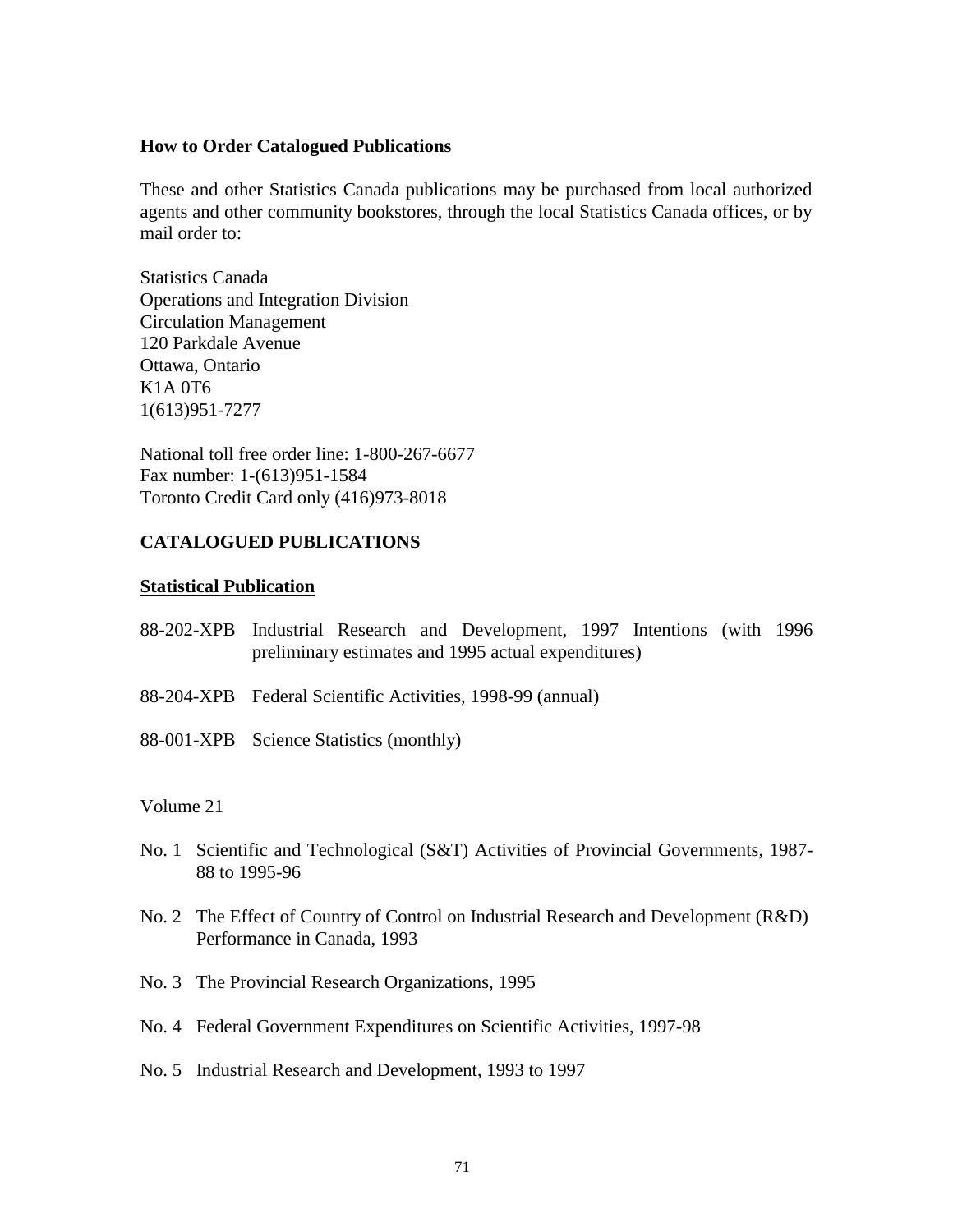- No. 6 Software Research and Development (R&D) in Canadian Industry, 1995
- No. 7 Distribution of Federal Expenditures on Science and Technology, by Province and Territories, 1995-96
- No. 8 Total Spending on Research and Development in Canada, 1986 to 1997<sup>e</sup>, and Provinces, 1986 to 1995
- No. 9 Estimation of Research and Development Expenditures in the Higher Education Sector, 1995-1996
- No. 10 Research and Development (R&D) Personnel in Canada, 1986 to 1995
- No. 11 Biotechnology Research and Development (R&D) in Canadian Industry, 1995
- No. 12 Research and Development (R&D) Expenditures for Environmental Protection in Canadian Industry, 1995
- No. 13 Research and Development (R&D) Expenditures of Private Non-Profit (PNP) Organizations, 1996
- Volume 22
- No. 1 The Provincial Research Organizations, 1996
- No. 2 Federal Government Expenditures on Scientific Activities, 1998-99
- No. 3 Federal Government Personnel Engaged in Scientific and Technological (S&T) Activities, 1989-90 to 1998-99e
- No. 4 Biotechnology Scientific Activities in Selected Federal Government Departments, and Agencies, 1997-98
- No. 5 Total Spending on Research and Development in Canada, 1987 to 1998<sup>e</sup>, and Provinces, 1987 to 1996
- No. 6 Distribution of Federal Expenditures on Science and Technology, by Province and Territories, 1996-97
- No. 7 Estimation of Research and Development Expenditures in the Higher Education Sector, 1996-1997
- No. 8 Research and Development (R&D) Expenditures of Private Non-Profit (PNP) Organizations, 1997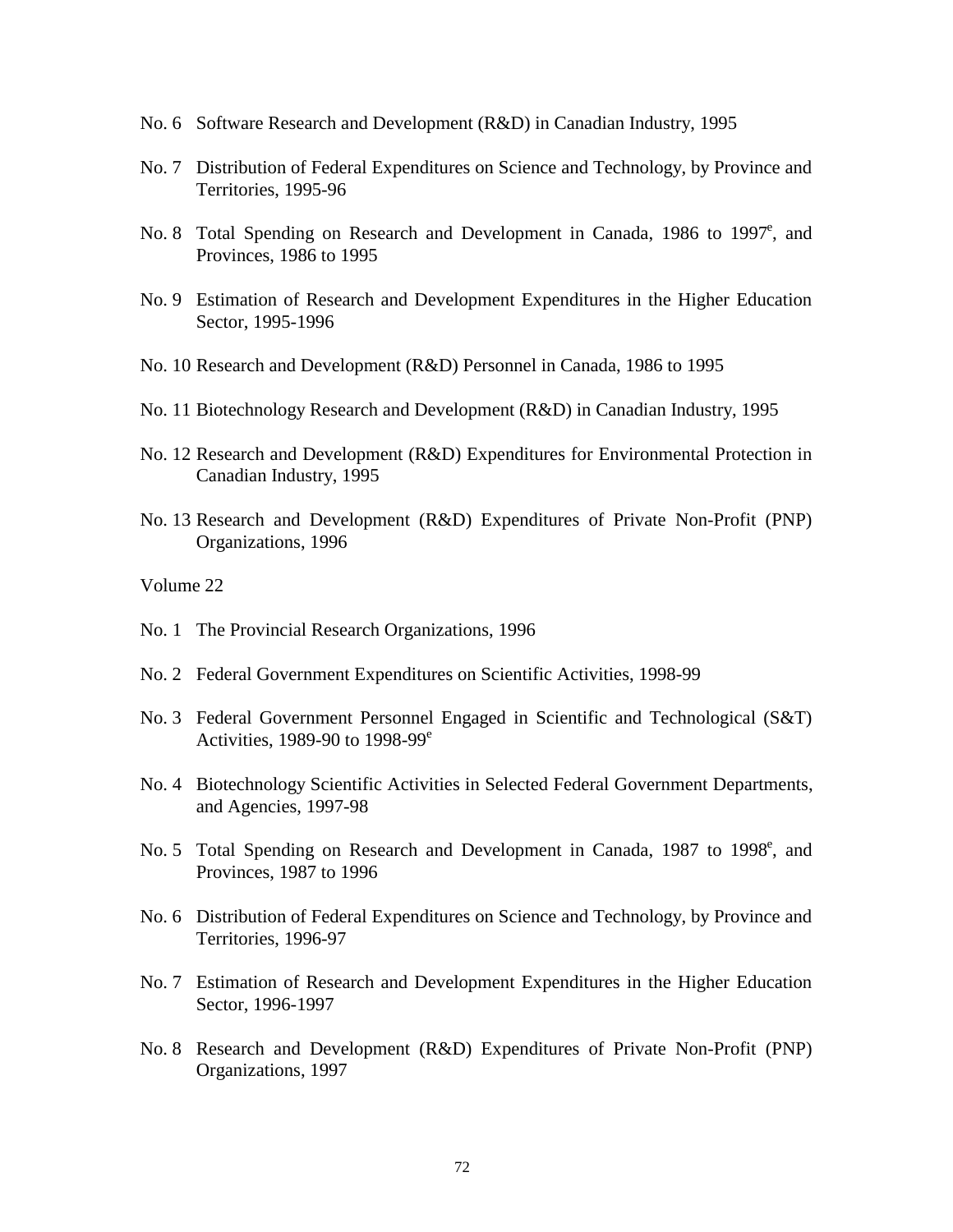### Volume 23

- No. 1 The Provincial Research Organizations, 1997
- No. 2 Scientific and Technological (S&T) Activities of Provincial Governments, 1990- 91 to 1998-99<sup>e</sup>
- No. 3 Industrial Research and Development, 1994 to 1998

### **WORKING PAPERS - 1997**

These working papers are available from the Science and Technology Section of Statistics Canada, please contact:

Science and Innovation Survey Section Science, Innovation and Electronic Information Division Statistics Canada Ottawa, Ontario K1A 0T6

Tel: (613) 951-2199

| ST-97-01 | A Compendium of Science and Technology Statistics, February 1997<br>Price: \$75.00                                                                                |
|----------|-------------------------------------------------------------------------------------------------------------------------------------------------------------------|
| ST-97-02 | Provincial Distribution of Federal Expenditures and Personnel on Science<br>and Technology, 1994-95, February 1997<br>Price: \$75.00                              |
| ST-97-03 | Scientific and Technological Activities of Provincial Governments, 1989-<br>90 to 1995-96, March 1997<br>Price: \$75.00                                           |
| ST-97-04 | Federal Government Expenditures and Personnel on Activities in the<br>Natural and Social Sciences, 1987-88 to 1996-97 <sup>e</sup> , March 1997<br>Price: \$75.00 |
| ST-97-05 | Transfers of Funds for Research and Development in Canadian Industry,<br>1993, March 1997<br>Price: \$75.00                                                       |
| ST-97-06 | Estimation of Research and Development Expenditures in the Higher<br>Education Sector, 1995-96, August 1997<br>Price: \$75.00                                     |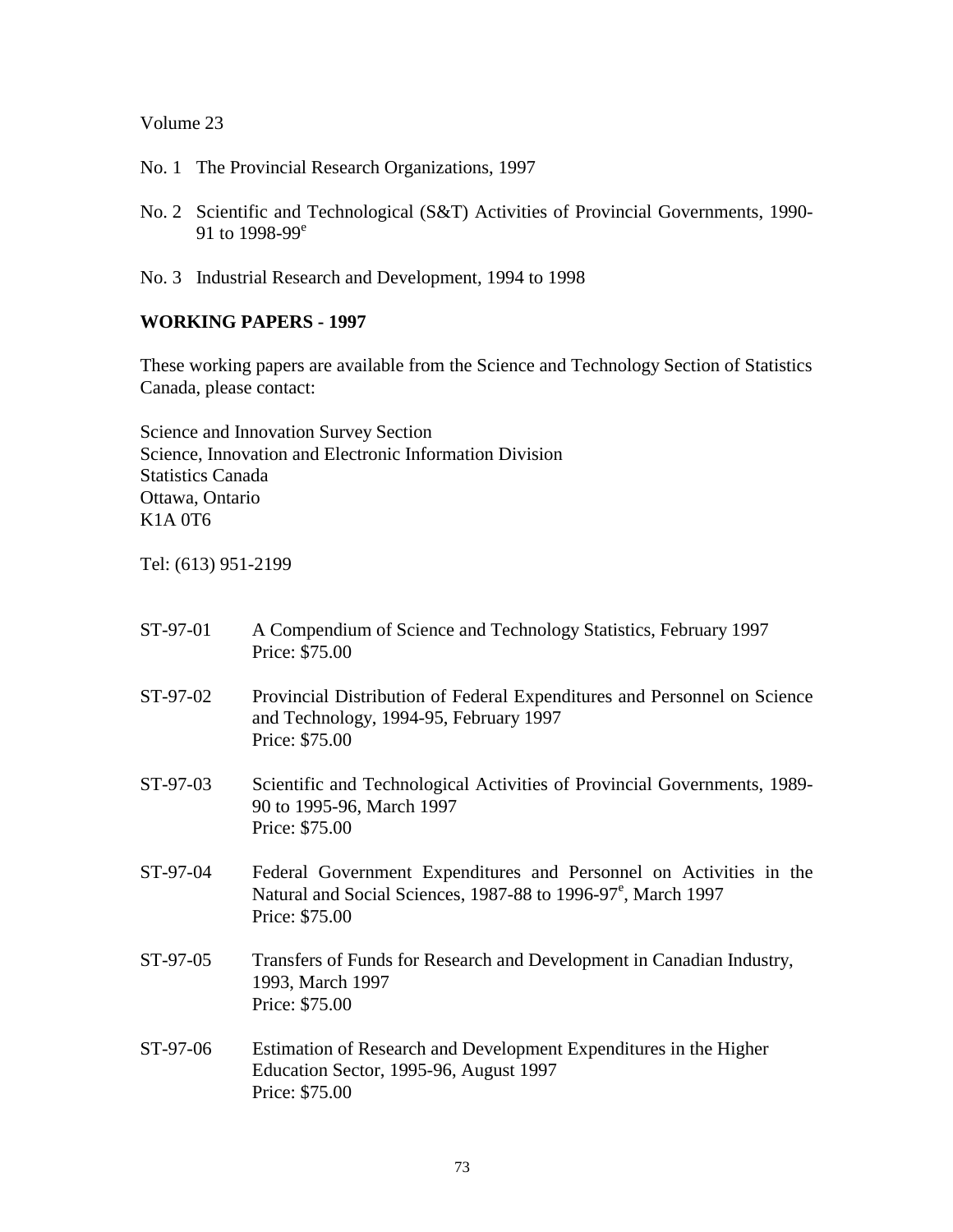| ST-97-07 | Estimates of Canadian Research and Development Expenditures (GERD),<br>Canada, 1986 to 1997, and by Province, 1986 to 1995, August 1997<br>Price: \$75.00 |
|----------|-----------------------------------------------------------------------------------------------------------------------------------------------------------|
| ST-97-08 | Federal Government Expenditures and Personnel on Activities in the<br>Natural and Social Sciences, 1988-89 to 1997-98°, July 1997<br>Price: \$75.00       |
| ST-97-09 | R&D Tax Treatment in Canada: A Provincial Comparison, September<br>1997<br>Price: \$75.00                                                                 |
| ST-97-10 | Provincial Distribution of Federal Expenditures and Personnel on Science<br>and Technology, 1987-88 to 1995-96, October 1997<br>Price: \$75.00            |
| ST-97-11 | Commercialization of Intellectual property in the Higher Education Sector:<br>A Feasibility Study, October 1997<br>Price: \$75.00                         |
| ST-97-12 | Business Demographics as Indicators of Innovation Activity, October<br>1997<br>Price: \$75.00                                                             |
| ST-97-13 | Methodology for Estimation of Higher Education R&D Personnel,<br>November 1997<br>Price: \$75.00                                                          |
| ST-97-14 | Estimates of Research and Development Personnel in Canada 1979-1995<br>November 1997<br>Price: \$75.00                                                    |

## **WORKING PAPERS - 1998**

| ST-98-01 | A Compendium of Science and Technology Statistics, February 1998                                                      |
|----------|-----------------------------------------------------------------------------------------------------------------------|
| ST-98-02 | Exports and Related Employment in Canadian Industries, February 1998                                                  |
| ST-98-03 | Job Creation, Job Destruction and Job Reallocation in the Canadian<br>Economy, February 1998                          |
| ST-98-04 | A Dynamic Analysis of the Flows of Canadian Science and Technology<br>Graduates into the Labour Market, February 1998 |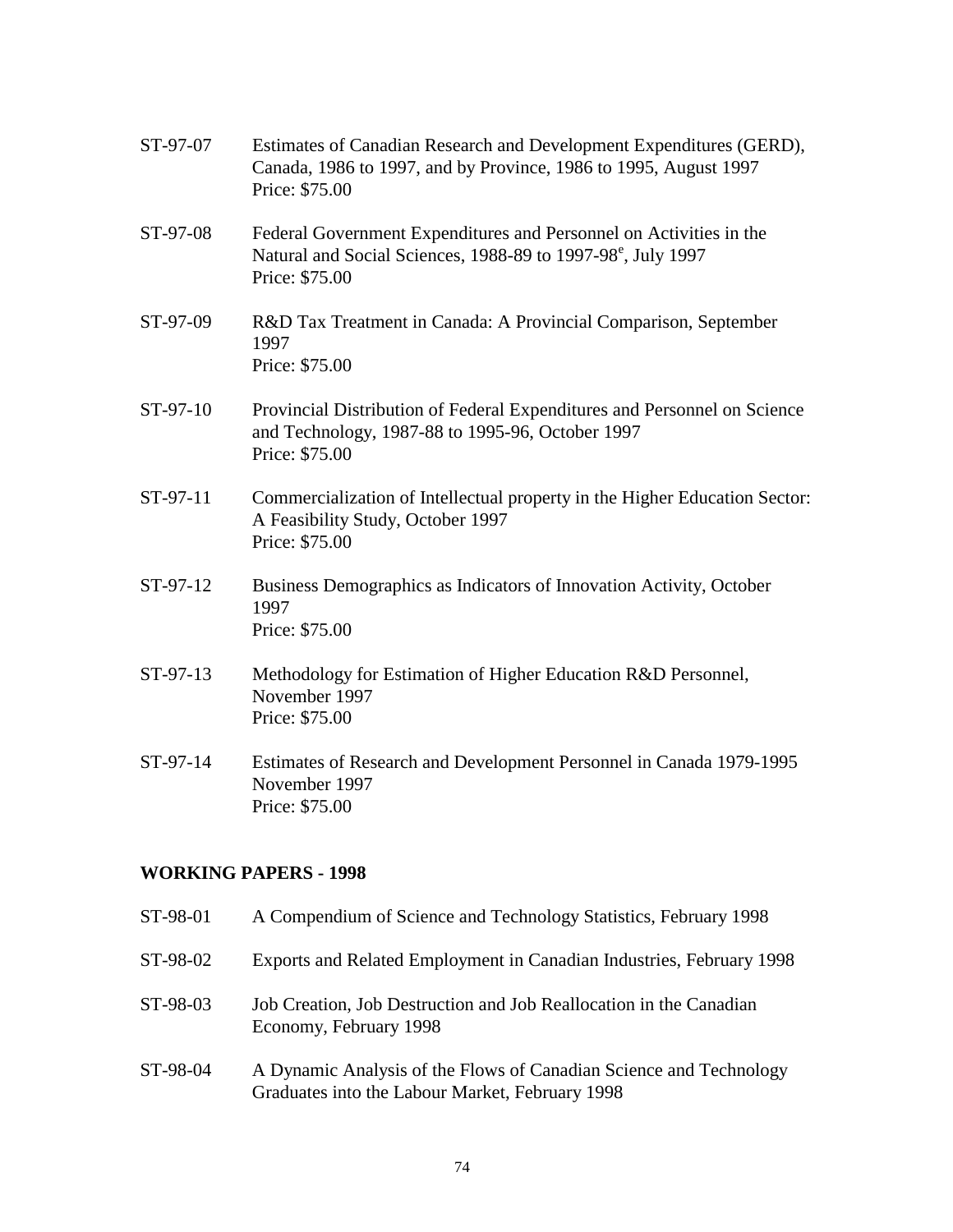| ST-98-05 | Biotechnology Use by Canadian Industry - 1996, March 1998                                                                                             |
|----------|-------------------------------------------------------------------------------------------------------------------------------------------------------|
| ST-98-06 | An Overview of Statistical Indicators of Regional Innovation in Canada:<br>A Provincial Comparison, March 1998                                        |
| ST-98-07 | Federal Government Payments to Industry 1992-93, 1994-95 and 1995-96,<br>September 1998                                                               |
| ST-98-08 | Bibliometric Analysis of Scientific and Technological Research: A User's<br>Guide to the Methodology, September 1998                                  |
| ST-98-09 | Federal Government Expenditures and Personnel on Activities in the<br>Natural and Social Sciences, 1989-90 to 1998-99 <sup>e</sup> , September 1998   |
| ST-98-10 | Knowledge Flows in Canada as Measured by Bibliometrics, October 1998                                                                                  |
| ST-98-11 | Estimates of Canadian Research and Development Expenditures (GERD),<br>Canada, 1987 to 1998 <sup>e</sup> , and by Province 1987 to 1996, October 1998 |
| ST-98-12 | Estimation of Research and Development Expenditures in the Higher<br>Education Sector, 1996-97, November 1998                                         |

#### **WORKING PAPERS - 1999**

| ST-99-01 | Survey of Intellectual Property Commercialization in the Higher Education<br>Sector, 1998, February 1999                  |
|----------|---------------------------------------------------------------------------------------------------------------------------|
| ST-99-02 | Provincial Distribution of Federal Expenditures and Personnel on Science<br>and Technology, 1988-89 to 1996-97, June 1999 |
| ST-99-03 | An Analysis of Science and Technology Workers: Deployment in the<br>Canadian Economy, June 1999                           |

#### **RESEARCH PAPERS – 1996-1999**

| No. 1 | The State of Science and Technology Indicators in the OECD Countries, |
|-------|-----------------------------------------------------------------------|
|       | by Benoit Godin, August 1996                                          |

- No. 2 Knowledge as a Capacity for Action, by Nico Stehr, June 1996
- No. 3 Linking Outcomes for Workers to Changes in Workplace Practices: An Experimental Canadian Workplace and Employee Survey, by Garnett Picot and Ted Wannell, June 1996